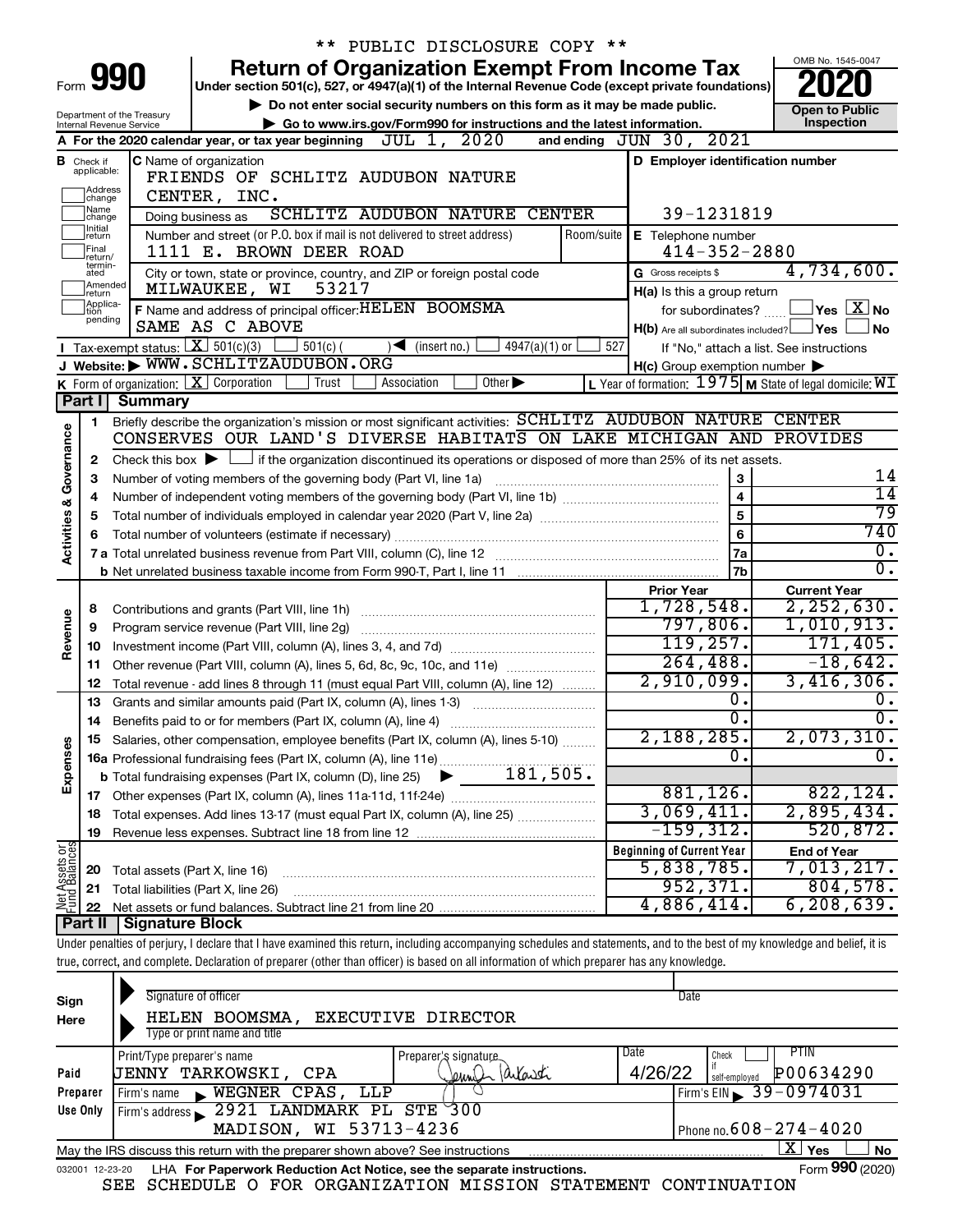|              | 39-1231819<br>CENTER, INC.<br>Page 2<br>Form 990 (2020)                                                                                                                                         |
|--------------|-------------------------------------------------------------------------------------------------------------------------------------------------------------------------------------------------|
|              | <b>Statement of Program Service Accomplishments</b><br>Part III I                                                                                                                               |
|              |                                                                                                                                                                                                 |
| 1            | Briefly describe the organization's mission:<br>SCHLITZ AUDUBON NATURE CENTER CONSERVES OUR LAND'S DIVERSE HABITATS ON                                                                          |
|              | LAKE MICHIGAN AND PROVIDES MEANINGFUL EXPERIENCES AND ENVIRONMENTAL                                                                                                                             |
|              | EDUCATION FOR ALL.                                                                                                                                                                              |
|              |                                                                                                                                                                                                 |
| $\mathbf{2}$ | Did the organization undertake any significant program services during the year which were not listed on the                                                                                    |
|              | $]$ Yes $[\overline{\mathrm{X}}]$ No<br>prior Form 990 or 990-EZ?                                                                                                                               |
|              | If "Yes," describe these new services on Schedule O.                                                                                                                                            |
| 3            | $\Box$ Yes $[\overline{X}]$ No<br>Did the organization cease conducting, or make significant changes in how it conducts, any program services?                                                  |
|              | If "Yes," describe these changes on Schedule O.                                                                                                                                                 |
| 4            | Describe the organization's program service accomplishments for each of its three largest program services, as measured by expenses.                                                            |
|              | Section 501(c)(3) and 501(c)(4) organizations are required to report the amount of grants and allocations to others, the total expenses, and                                                    |
|              | revenue, if any, for each program service reported.                                                                                                                                             |
| 4a           | 381,690.<br>$1,126,733$ $\cdot$ including grants of \$<br>$\overline{0}$ . ) (Revenue \$<br>) (Expenses \$<br>(Code:<br>EDUCATIONAL PROGRAMS: THE CENTER OFFERS PROGRAMS FOR PEOPLE OF ALL AGES |
|              | AND ABILITIES. WE SERVED ABOUT 17,000 CHILDREN AND ADULTS THROUGH                                                                                                                               |
|              | VIRTUAL AND OUTDOOR LIVE PROGRAMS RANGING FROM ENVIRONMENTAL EDUCATION,                                                                                                                         |
|              | SUMMER CAMPS, NATURE ART CLASSES, AND OUR MASTER NATURALIST COURSE. THE                                                                                                                         |
|              | CENTER ALSO OFFERS PROGRAMMING FOR SPECIAL NEEDS INDIVIDUALS SUCH AS                                                                                                                            |
|              | THE VISUALLY IMPAIRED, YOUNG CANCER SURVIVORS AND OLDER ADULTS WITH                                                                                                                             |
|              | MEMORY CHALLENGES. IN ADDITION, WE OFFER THE MOST COMPREHENSIVE RAPTOR                                                                                                                          |
|              | EDUCATION PROGRAM IN THE MIDWEST, WITH 15 RESIDENT BIRDS OF PREY,                                                                                                                               |
|              | MEMBERS OF OUR PERMANENT FAMILY WHO CANNOT BE RELEASED BACK INTO THE                                                                                                                            |
|              | WILD. OUR FEATHERED AMBASSADORS TOUCHED MORE THAN 32,000 PEOPLE LIVE                                                                                                                            |
|              | AND VIRTUALLY DURING THE YEAR.                                                                                                                                                                  |
|              |                                                                                                                                                                                                 |
| 4b           | 629, 223.<br>$646, 887$ . including grants of \$<br>$0 \cdot$ ) (Revenue \$<br>(Expenses \$<br>(Code:                                                                                           |
|              | NATURE PRESCHOOL: THIS PRIMARY PROGRAM SERVICE GIVES EARLY LEARNERS (UP                                                                                                                         |
|              | TO AGE SIX) ACCESS TO NATURE-BASED EXPERIENCES. OUR NATURE PRESCHOOL,                                                                                                                           |
|              | FOUNDED IN 2003, IS ONE OF THE FIRST OF ITS KIND IN THE NATION. HOUSED                                                                                                                          |
|              | IN THE CENTER'S GOLD LEED CERTIFIED BUILDING, OUR PRESCHOOL IS DEEPLY                                                                                                                           |
|              | COMMITTED TO ENVIRONMENTAL EDUCATION AND ACTIVE LEARNING FOR STUDENTS                                                                                                                           |
|              | OF ALL WALKS OF LIFE, INCLUDING THOSE FROM THE MOST ECONOMICALLY<br>CHALLENGED AREAS OF MILWAUKEE.                                                                                              |
|              |                                                                                                                                                                                                 |
|              |                                                                                                                                                                                                 |
|              |                                                                                                                                                                                                 |
|              |                                                                                                                                                                                                 |
|              |                                                                                                                                                                                                 |
| 4с           | 623,967.<br>0.<br>Ο.<br>including grants of \$<br>) (Revenue \$<br>(Code:<br>(Expenses \$                                                                                                       |
|              | OUR 185 ACRES OF FOREST, WETLANDS, PRAIRIE, RAVINES,<br>LAND CONSERVATION:                                                                                                                      |
|              | BLUFFS, AND SHORELINE ARE AT THE HEART OF EVERYTHING WE DO. THE LAND<br>IS                                                                                                                      |
|              | OUR OUTDOOR CLASSROOM AND THE FOUNDATION FOR OUR UNIQUE EDUCATIONAL                                                                                                                             |
|              | EXPERIENCES.<br>GUIDED BY OUR COMPREHENSIVE LAND MANAGEMENT PLAN, OUR                                                                                                                           |
|              | VISION IS<br>TO<br>CREATE A BIOLOGICALLY AND VISUALLY<br>DIVERSE<br>21ST CENTURY                                                                                                                |
|              | ON THIS PROPERTY, WHICH IS AMONG THE MOST<br>LANDSCAPE<br>ECOLOGICALLY                                                                                                                          |
|              | IN 2021, OUR<br><b>IMPORTANT</b><br>TRACTS OF LAND IN GREATER MILWAUKEE.                                                                                                                        |
|              | CONSERVATION STAFF AND VOLUNTEER LAND STEWARDS PLANTED<br>715 TREES, 250                                                                                                                        |
|              | SHRUBS AND OVER 11,000 HERBACEOUS PLUGS IN CONJUNCTION WITH THREE MAJOR                                                                                                                         |
|              |                                                                                                                                                                                                 |
|              | THE CENTER ALSO ADDED ABOUT<br>350<br>CONSERVATION INITIATIVES.<br>LINEAR FEET                                                                                                                  |
|              | WHEELCHAIR ACCESSIBLE BOARDWALKS AND<br>TRAILS.                                                                                                                                                 |
|              |                                                                                                                                                                                                 |
|              | 4d Other program services (Describe on Schedule O.)                                                                                                                                             |
|              | (Expenses \$<br>(Revenue \$<br>including grants of \$                                                                                                                                           |
| 4е           | 2,397,587.<br>Total program service expenses                                                                                                                                                    |
|              | Form 990 (2020)<br>032002 12-23-20                                                                                                                                                              |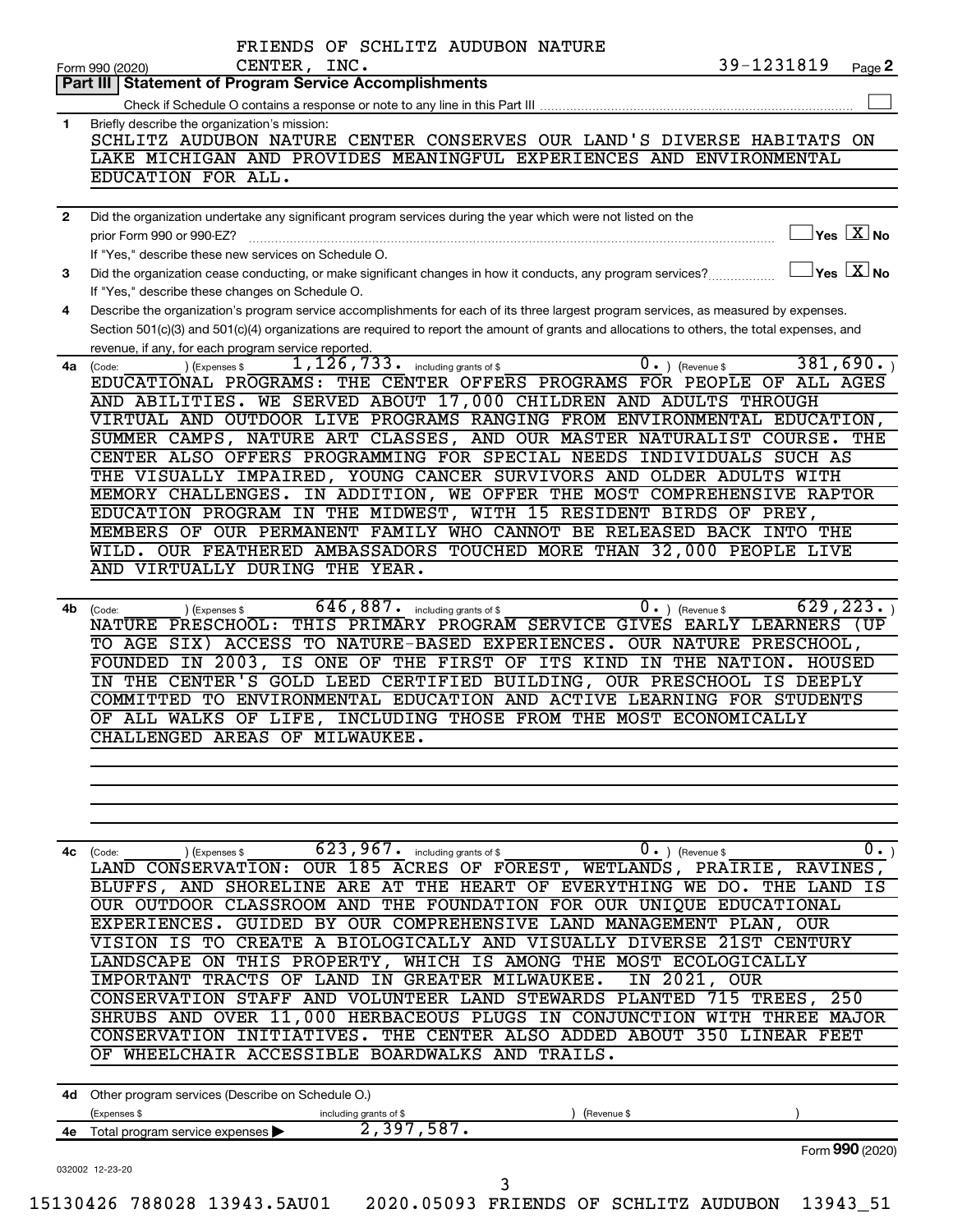**Part IV Checklist of Required Schedules**

|     |                                                                                                                                                                                                                                     |                 | Yes                     | No                      |
|-----|-------------------------------------------------------------------------------------------------------------------------------------------------------------------------------------------------------------------------------------|-----------------|-------------------------|-------------------------|
| 1   | Is the organization described in section $501(c)(3)$ or $4947(a)(1)$ (other than a private foundation)?                                                                                                                             |                 |                         |                         |
|     | If "Yes," complete Schedule A                                                                                                                                                                                                       | 1               | x                       |                         |
| 2   |                                                                                                                                                                                                                                     | $\overline{2}$  | $\overline{\texttt{x}}$ |                         |
| З   | Did the organization engage in direct or indirect political campaign activities on behalf of or in opposition to candidates for                                                                                                     |                 |                         |                         |
|     | public office? If "Yes," complete Schedule C, Part I                                                                                                                                                                                | 3               |                         | x                       |
| 4   | Section 501(c)(3) organizations. Did the organization engage in lobbying activities, or have a section 501(h) election in effect                                                                                                    |                 |                         | x                       |
|     |                                                                                                                                                                                                                                     | 4               |                         |                         |
| 5   | Is the organization a section 501(c)(4), 501(c)(5), or 501(c)(6) organization that receives membership dues, assessments, or                                                                                                        | 5               |                         | x                       |
| 6   | Did the organization maintain any donor advised funds or any similar funds or accounts for which donors have the right to                                                                                                           |                 |                         |                         |
|     | provide advice on the distribution or investment of amounts in such funds or accounts? If "Yes," complete Schedule D, Part I                                                                                                        | 6               |                         | x                       |
| 7   | Did the organization receive or hold a conservation easement, including easements to preserve open space,                                                                                                                           |                 |                         |                         |
|     | the environment, historic land areas, or historic structures? If "Yes," complete Schedule D, Part II                                                                                                                                | $\overline{7}$  |                         | x                       |
| 8   | Did the organization maintain collections of works of art, historical treasures, or other similar assets? If "Yes," complete                                                                                                        |                 |                         |                         |
|     | Schedule D, Part III <b>Process Construction Construction Construction</b> Construction Construction Construction Construction Construction Construction Construction Construction Construction Construction Construction Construct | 8               |                         | x                       |
| 9   | Did the organization report an amount in Part X, line 21, for escrow or custodial account liability, serve as a custodian for                                                                                                       |                 |                         |                         |
|     | amounts not listed in Part X; or provide credit counseling, debt management, credit repair, or debt negotiation services?                                                                                                           |                 |                         |                         |
|     |                                                                                                                                                                                                                                     | 9               |                         | x                       |
| 10  | Did the organization, directly or through a related organization, hold assets in donor-restricted endowments                                                                                                                        |                 |                         |                         |
|     |                                                                                                                                                                                                                                     | 10              | x                       |                         |
| 11  | If the organization's answer to any of the following questions is "Yes," then complete Schedule D, Parts VI, VII, VIII, IX, or X                                                                                                    |                 |                         |                         |
|     | as applicable.                                                                                                                                                                                                                      |                 |                         |                         |
|     | a Did the organization report an amount for land, buildings, and equipment in Part X, line 10? If "Yes," complete Schedule D,                                                                                                       |                 |                         |                         |
|     |                                                                                                                                                                                                                                     | 11a             | х                       |                         |
|     | <b>b</b> Did the organization report an amount for investments - other securities in Part X, line 12, that is 5% or more of its total                                                                                               |                 |                         | x                       |
|     |                                                                                                                                                                                                                                     | 11b             |                         |                         |
|     | c Did the organization report an amount for investments - program related in Part X, line 13, that is 5% or more of its total                                                                                                       |                 |                         | x                       |
|     | d Did the organization report an amount for other assets in Part X, line 15, that is 5% or more of its total assets reported in                                                                                                     | 11c             |                         |                         |
|     |                                                                                                                                                                                                                                     | 11d             |                         | x                       |
|     |                                                                                                                                                                                                                                     | 11e             | X                       |                         |
| f   | Did the organization's separate or consolidated financial statements for the tax year include a footnote that addresses                                                                                                             |                 |                         |                         |
|     | the organization's liability for uncertain tax positions under FIN 48 (ASC 740)? If "Yes," complete Schedule D, Part X                                                                                                              | 11f             |                         | х                       |
|     | 12a Did the organization obtain separate, independent audited financial statements for the tax year? If "Yes," complete                                                                                                             |                 |                         |                         |
|     | Schedule D, Parts XI and XII                                                                                                                                                                                                        | 12a             |                         | X.                      |
|     | <b>b</b> Was the organization included in consolidated, independent audited financial statements for the tax year?                                                                                                                  |                 |                         |                         |
|     | If "Yes," and if the organization answered "No" to line 12a, then completing Schedule D, Parts XI and XII is optional                                                                                                               | 12 <sub>b</sub> | х                       |                         |
| 13  |                                                                                                                                                                                                                                     | 13              |                         | $\overline{\texttt{x}}$ |
| 14a |                                                                                                                                                                                                                                     | 14a             |                         | х                       |
| b   | Did the organization have aggregate revenues or expenses of more than \$10,000 from grantmaking, fundraising, business,                                                                                                             |                 |                         |                         |
|     | investment, and program service activities outside the United States, or aggregate foreign investments valued at \$100,000                                                                                                          |                 |                         |                         |
|     |                                                                                                                                                                                                                                     | 14b             |                         | х                       |
| 15  | Did the organization report on Part IX, column (A), line 3, more than \$5,000 of grants or other assistance to or for any                                                                                                           |                 |                         | х                       |
|     | Did the organization report on Part IX, column (A), line 3, more than \$5,000 of aggregate grants or other assistance to                                                                                                            | 15              |                         |                         |
| 16  |                                                                                                                                                                                                                                     | 16              |                         | х                       |
| 17  | Did the organization report a total of more than \$15,000 of expenses for professional fundraising services on Part IX,                                                                                                             |                 |                         |                         |
|     |                                                                                                                                                                                                                                     | 17              |                         | х                       |
| 18  | Did the organization report more than \$15,000 total of fundraising event gross income and contributions on Part VIII, lines                                                                                                        |                 |                         |                         |
|     |                                                                                                                                                                                                                                     | 18              | x                       |                         |
| 19  | Did the organization report more than \$15,000 of gross income from gaming activities on Part VIII, line 9a? If "Yes,"                                                                                                              |                 |                         |                         |
|     |                                                                                                                                                                                                                                     | 19              |                         | x                       |
|     |                                                                                                                                                                                                                                     | 20a             |                         | X                       |
|     |                                                                                                                                                                                                                                     | 20b             |                         |                         |
| 21  | Did the organization report more than \$5,000 of grants or other assistance to any domestic organization or                                                                                                                         |                 |                         |                         |
|     |                                                                                                                                                                                                                                     | 21              |                         | x                       |
|     | 032003 12-23-20                                                                                                                                                                                                                     |                 |                         | Form 990 (2020)         |

Form 990 (2020) **990**

4

15130426 788028 13943.5AU01 2020.05093 FRIENDS OF SCHLITZ AUDUBON 13943\_51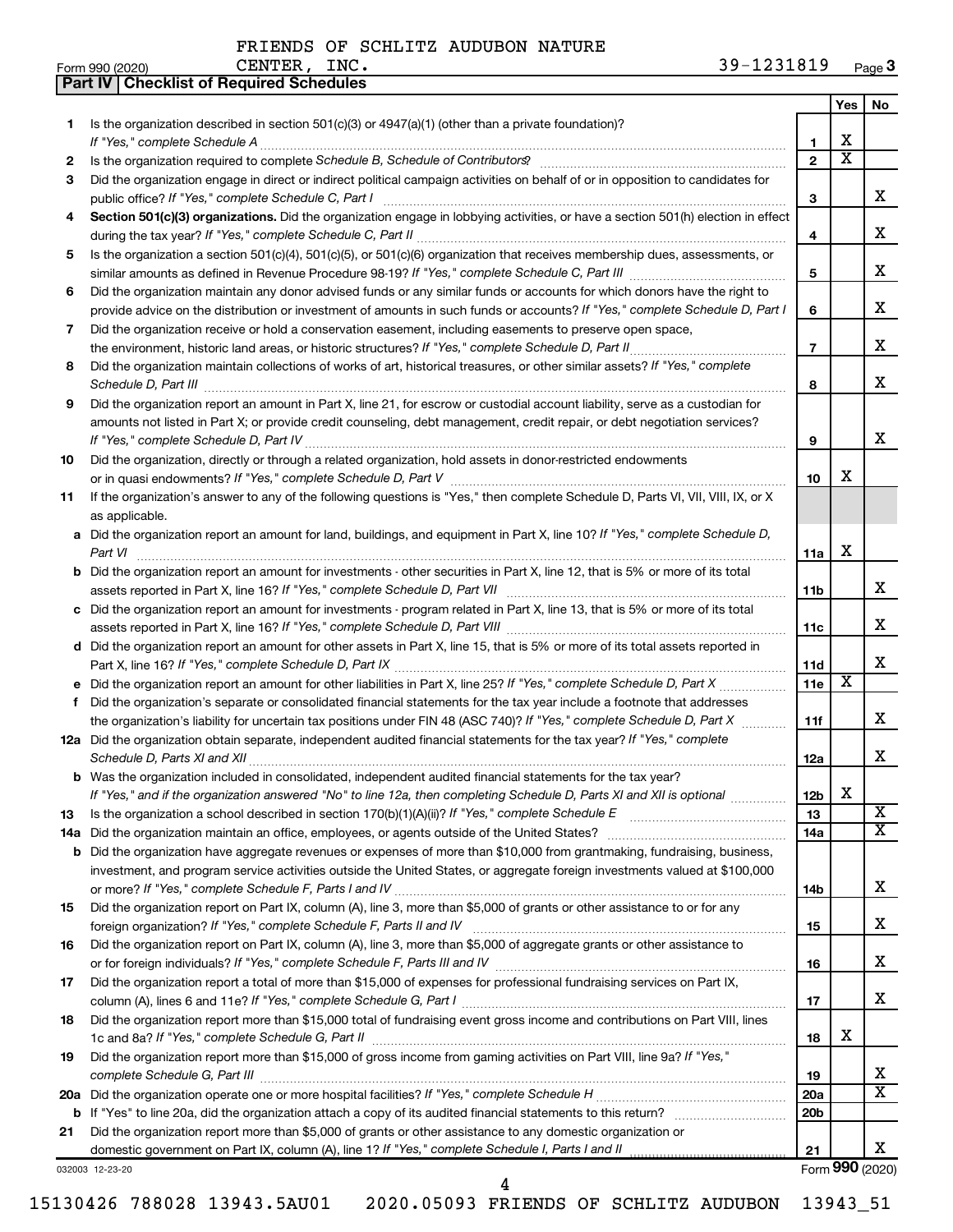*(continued)*

**Part IV Checklist of Required Schedules**

| Form 990 (2020) | INC.<br><b>CENTER</b> | 1231819<br>$39 -$ | Page 4 |
|-----------------|-----------------------|-------------------|--------|
|-----------------|-----------------------|-------------------|--------|

|    |                                                                                                                                                                                                                                                                                                                                                                                          |            | Yes | No |
|----|------------------------------------------------------------------------------------------------------------------------------------------------------------------------------------------------------------------------------------------------------------------------------------------------------------------------------------------------------------------------------------------|------------|-----|----|
| 22 | Did the organization report more than \$5,000 of grants or other assistance to or for domestic individuals on<br>Part IX, column (A), line 2? If "Yes," complete Schedule I, Parts I and III [11]] [11]] [11] [11] [11] [11] [1                                                                                                                                                          |            |     | х  |
| 23 | Did the organization answer "Yes" to Part VII, Section A, line 3, 4, or 5 about compensation of the organization's current                                                                                                                                                                                                                                                               | 22         |     |    |
|    | and former officers, directors, trustees, key employees, and highest compensated employees? If "Yes," complete                                                                                                                                                                                                                                                                           |            |     |    |
|    | $\textit{Schedule J} \textit{ \textbf{} \textbf{} \textbf{} \textbf{} \textbf{} \textbf{} \textbf{} \textbf{} \textbf{} \textbf{} \textbf{} \textbf{} \textbf{} \textbf{} \textbf{} \textbf{} \textbf{} \textbf{} \textbf{} \textbf{} \textbf{} \textbf{} \textbf{} \textbf{} \textbf{} \textbf{} \textbf{} \textbf{} \textbf{} \textbf{} \textbf{} \textbf{} \textbf{} \textbf{} \text$ | 23         |     | X  |
|    | 24a Did the organization have a tax-exempt bond issue with an outstanding principal amount of more than \$100,000 as of the                                                                                                                                                                                                                                                              |            |     |    |
|    | last day of the year, that was issued after December 31, 2002? If "Yes," answer lines 24b through 24d and complete                                                                                                                                                                                                                                                                       |            |     | x  |
|    |                                                                                                                                                                                                                                                                                                                                                                                          | 24a<br>24b |     |    |
|    | c Did the organization maintain an escrow account other than a refunding escrow at any time during the year to defease                                                                                                                                                                                                                                                                   |            |     |    |
|    |                                                                                                                                                                                                                                                                                                                                                                                          | 24c        |     |    |
|    |                                                                                                                                                                                                                                                                                                                                                                                          | 24d        |     |    |
|    | 25a Section 501(c)(3), 501(c)(4), and 501(c)(29) organizations. Did the organization engage in an excess benefit                                                                                                                                                                                                                                                                         |            |     | x  |
|    |                                                                                                                                                                                                                                                                                                                                                                                          | 25a        |     |    |
|    | <b>b</b> Is the organization aware that it engaged in an excess benefit transaction with a disqualified person in a prior year, and                                                                                                                                                                                                                                                      |            |     |    |
|    | that the transaction has not been reported on any of the organization's prior Forms 990 or 990-EZ? If "Yes," complete<br>Schedule L, Part I                                                                                                                                                                                                                                              | 25b        |     |    |
| 26 | Did the organization report any amount on Part X, line 5 or 22, for receivables from or payables to any current                                                                                                                                                                                                                                                                          |            |     |    |
|    | or former officer, director, trustee, key employee, creator or founder, substantial contributor, or 35%                                                                                                                                                                                                                                                                                  |            |     |    |
|    |                                                                                                                                                                                                                                                                                                                                                                                          | 26         |     |    |
| 27 | Did the organization provide a grant or other assistance to any current or former officer, director, trustee, key employee,                                                                                                                                                                                                                                                              |            |     |    |
|    | creator or founder, substantial contributor or employee thereof, a grant selection committee member, or to a 35% controlled<br>entity (including an employee thereof) or family member of any of these persons? If "Yes," complete Schedule L, Part III                                                                                                                                  | 27         |     |    |
| 28 | Was the organization a party to a business transaction with one of the following parties (see Schedule L, Part IV                                                                                                                                                                                                                                                                        |            |     |    |
|    | instructions, for applicable filing thresholds, conditions, and exceptions):                                                                                                                                                                                                                                                                                                             |            |     |    |
|    | a A current or former officer, director, trustee, key employee, creator or founder, or substantial contributor? If                                                                                                                                                                                                                                                                       |            |     |    |
|    |                                                                                                                                                                                                                                                                                                                                                                                          | 28a        |     |    |
|    |                                                                                                                                                                                                                                                                                                                                                                                          | 28b        |     |    |
|    | c A 35% controlled entity of one or more individuals and/or organizations described in lines 28a or 28b?/f                                                                                                                                                                                                                                                                               |            |     |    |
|    |                                                                                                                                                                                                                                                                                                                                                                                          | 28c        |     |    |
| 29 | Did the organization receive contributions of art, historical treasures, or other similar assets, or qualified conservation                                                                                                                                                                                                                                                              | 29         |     |    |
| 30 |                                                                                                                                                                                                                                                                                                                                                                                          | 30         |     |    |
| 31 | Did the organization liquidate, terminate, or dissolve and cease operations? If "Yes," complete Schedule N, Part I                                                                                                                                                                                                                                                                       | 31         |     |    |
| 32 | Did the organization sell, exchange, dispose of, or transfer more than 25% of its net assets? If "Yes," complete                                                                                                                                                                                                                                                                         | 32         |     |    |
| 33 | Did the organization own 100% of an entity disregarded as separate from the organization under Regulations                                                                                                                                                                                                                                                                               |            |     |    |
|    |                                                                                                                                                                                                                                                                                                                                                                                          | 33         |     |    |
| 34 | Was the organization related to any tax-exempt or taxable entity? If "Yes," complete Schedule R, Part II, III, or IV, and                                                                                                                                                                                                                                                                |            |     |    |
|    | Part V, line 1                                                                                                                                                                                                                                                                                                                                                                           | 34         | X   |    |
|    |                                                                                                                                                                                                                                                                                                                                                                                          | 35a        | X   |    |
|    | b If "Yes" to line 35a, did the organization receive any payment from or engage in any transaction with a controlled entity                                                                                                                                                                                                                                                              |            | X   |    |
|    |                                                                                                                                                                                                                                                                                                                                                                                          | 35b        |     |    |
| 36 | Section 501(c)(3) organizations. Did the organization make any transfers to an exempt non-charitable related organization?                                                                                                                                                                                                                                                               | 36         |     |    |
| 37 | Did the organization conduct more than 5% of its activities through an entity that is not a related organization                                                                                                                                                                                                                                                                         |            |     |    |
|    |                                                                                                                                                                                                                                                                                                                                                                                          | 37         |     |    |
| 38 | Did the organization complete Schedule O and provide explanations in Schedule O for Part VI, lines 11b and 19?                                                                                                                                                                                                                                                                           |            |     |    |
|    |                                                                                                                                                                                                                                                                                                                                                                                          | 38         | X   |    |
|    | Part V<br><b>Statements Regarding Other IRS Filings and Tax Compliance</b>                                                                                                                                                                                                                                                                                                               |            |     |    |
|    | Check if Schedule O contains a response or note to any line in this Part V [111] [12] contains according to contains a response or note to any line in this Part V                                                                                                                                                                                                                       |            | Yes |    |
|    | 13                                                                                                                                                                                                                                                                                                                                                                                       |            |     |    |
|    | 0<br>1 <sub>b</sub>                                                                                                                                                                                                                                                                                                                                                                      |            |     |    |
|    |                                                                                                                                                                                                                                                                                                                                                                                          |            |     |    |
|    |                                                                                                                                                                                                                                                                                                                                                                                          |            |     |    |
|    | c Did the organization comply with backup withholding rules for reportable payments to vendors and reportable gaming                                                                                                                                                                                                                                                                     | 1c         |     |    |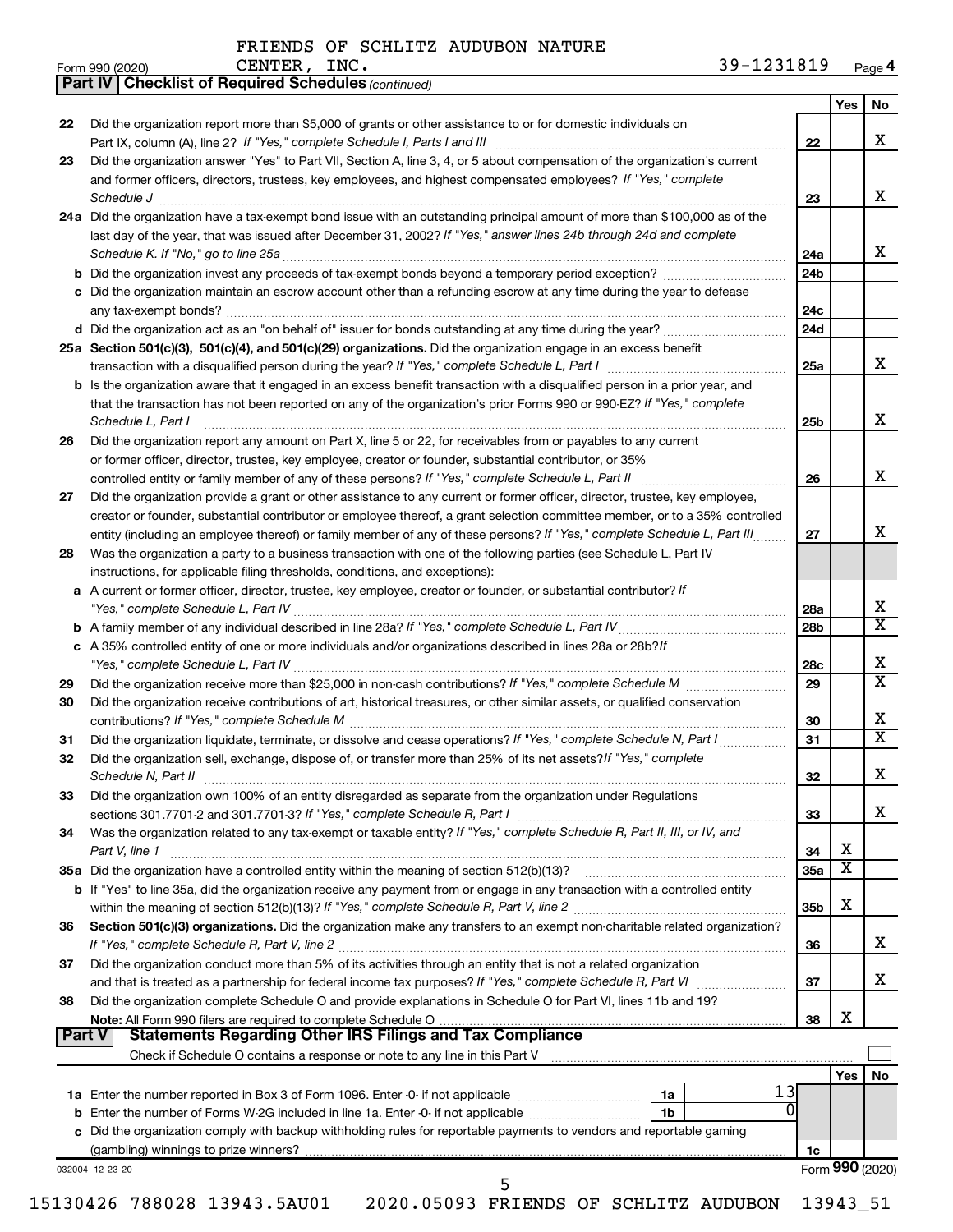CENTER, INC.

| Form 990 (2020) | INC.<br>CENTER | ີ 2 Q _<br>1231819<br>ر ر | Page 5 |
|-----------------|----------------|---------------------------|--------|
|-----------------|----------------|---------------------------|--------|

| ∣ Part V | Statements Regarding Other IRS Filings and Tax Compliance (continued)                                                                           |                |                         |    |
|----------|-------------------------------------------------------------------------------------------------------------------------------------------------|----------------|-------------------------|----|
|          |                                                                                                                                                 |                | Yes                     | No |
|          | 2a Enter the number of employees reported on Form W-3, Transmittal of Wage and Tax Statements,                                                  |                |                         |    |
|          | 79<br>filed for the calendar year ending with or within the year covered by this return<br>2a                                                   |                |                         |    |
| b        |                                                                                                                                                 | 2 <sub>b</sub> | X                       |    |
|          |                                                                                                                                                 |                |                         |    |
| За       | Did the organization have unrelated business gross income of \$1,000 or more during the year?                                                   | 3a             |                         | х  |
|          |                                                                                                                                                 | 3b             |                         |    |
|          | 4a At any time during the calendar year, did the organization have an interest in, or a signature or other authority over, a                    |                |                         |    |
|          | financial account in a foreign country (such as a bank account, securities account, or other financial account)?                                | 4a             |                         | x  |
|          | <b>b</b> If "Yes," enter the name of the foreign country $\blacktriangleright$                                                                  |                |                         |    |
|          | See instructions for filing requirements for FinCEN Form 114, Report of Foreign Bank and Financial Accounts (FBAR).                             |                |                         |    |
| 5а       |                                                                                                                                                 | 5a             |                         | х  |
| b        |                                                                                                                                                 | 5b             |                         | X  |
| c        |                                                                                                                                                 | 5с             |                         |    |
| 6а       | Does the organization have annual gross receipts that are normally greater than \$100,000, and did the organization solicit                     |                |                         |    |
|          |                                                                                                                                                 | 6a             |                         | x  |
| b        | If "Yes," did the organization include with every solicitation an express statement that such contributions or gifts                            |                |                         |    |
|          |                                                                                                                                                 | 6b             |                         |    |
| 7        | Organizations that may receive deductible contributions under section 170(c).                                                                   |                |                         |    |
| a        | Did the organization receive a payment in excess of \$75 made partly as a contribution and partly for goods and services provided to the payor? | 7a             | х                       |    |
| b        |                                                                                                                                                 | 7b             | $\overline{\mathbf{X}}$ |    |
|          | Did the organization sell, exchange, or otherwise dispose of tangible personal property for which it was required                               |                |                         |    |
|          |                                                                                                                                                 | 7c             |                         | x  |
| d        | 7d                                                                                                                                              |                |                         |    |
|          | Did the organization receive any funds, directly or indirectly, to pay premiums on a personal benefit contract?                                 | 7e             |                         | х  |
| f        |                                                                                                                                                 | 7f             |                         | х  |
| g        | If the organization received a contribution of qualified intellectual property, did the organization file Form 8899 as required?                | 7g             |                         |    |
| h        | If the organization received a contribution of cars, boats, airplanes, or other vehicles, did the organization file a Form 1098-C?              | 7h             |                         |    |
| 8        | Sponsoring organizations maintaining donor advised funds. Did a donor advised fund maintained by the                                            |                |                         |    |
|          | sponsoring organization have excess business holdings at any time during the year?                                                              | 8              |                         |    |
| 9        | Sponsoring organizations maintaining donor advised funds.                                                                                       |                |                         |    |
| а        | Did the sponsoring organization make any taxable distributions under section 4966?                                                              | 9а             |                         |    |
| b        |                                                                                                                                                 | 9b             |                         |    |
| 10       | Section 501(c)(7) organizations. Enter:                                                                                                         |                |                         |    |
|          | 10a<br>10 <sub>b</sub><br>Gross receipts, included on Form 990, Part VIII, line 12, for public use of club facilities                           |                |                         |    |
|          | Section 501(c)(12) organizations. Enter:                                                                                                        |                |                         |    |
| 11       | 11a                                                                                                                                             |                |                         |    |
|          | Gross income from other sources (Do not net amounts due or paid to other sources against                                                        |                |                         |    |
|          | amounts due or received from them.)<br>11b                                                                                                      |                |                         |    |
|          | 12a Section 4947(a)(1) non-exempt charitable trusts. Is the organization filing Form 990 in lieu of Form 1041?                                  | 12a            |                         |    |
|          | 12b<br><b>b</b> If "Yes," enter the amount of tax-exempt interest received or accrued during the year                                           |                |                         |    |
| 13       | Section 501(c)(29) qualified nonprofit health insurance issuers.                                                                                |                |                         |    |
| а        | Is the organization licensed to issue qualified health plans in more than one state?                                                            | <b>13a</b>     |                         |    |
|          | Note: See the instructions for additional information the organization must report on Schedule O.                                               |                |                         |    |
| b        | Enter the amount of reserves the organization is required to maintain by the states in which the                                                |                |                         |    |
|          | 13b                                                                                                                                             |                |                         |    |
| с        | 13c                                                                                                                                             |                |                         |    |
| 14a      | Did the organization receive any payments for indoor tanning services during the tax year?                                                      | 14a            |                         | x  |
|          | <b>b</b> If "Yes," has it filed a Form 720 to report these payments? If "No," provide an explanation on Schedule O                              | 14b            |                         |    |
| 15       | Is the organization subject to the section 4960 tax on payment(s) of more than \$1,000,000 in remuneration or                                   |                |                         |    |
|          |                                                                                                                                                 | 15             |                         | x. |
|          | If "Yes," see instructions and file Form 4720, Schedule N.                                                                                      |                |                         |    |
| 16       | Is the organization an educational institution subject to the section 4968 excise tax on net investment income?                                 | 16             |                         | х  |
|          | If "Yes," complete Form 4720, Schedule O.                                                                                                       |                |                         |    |

Form (2020) **990**

032005 12-23-20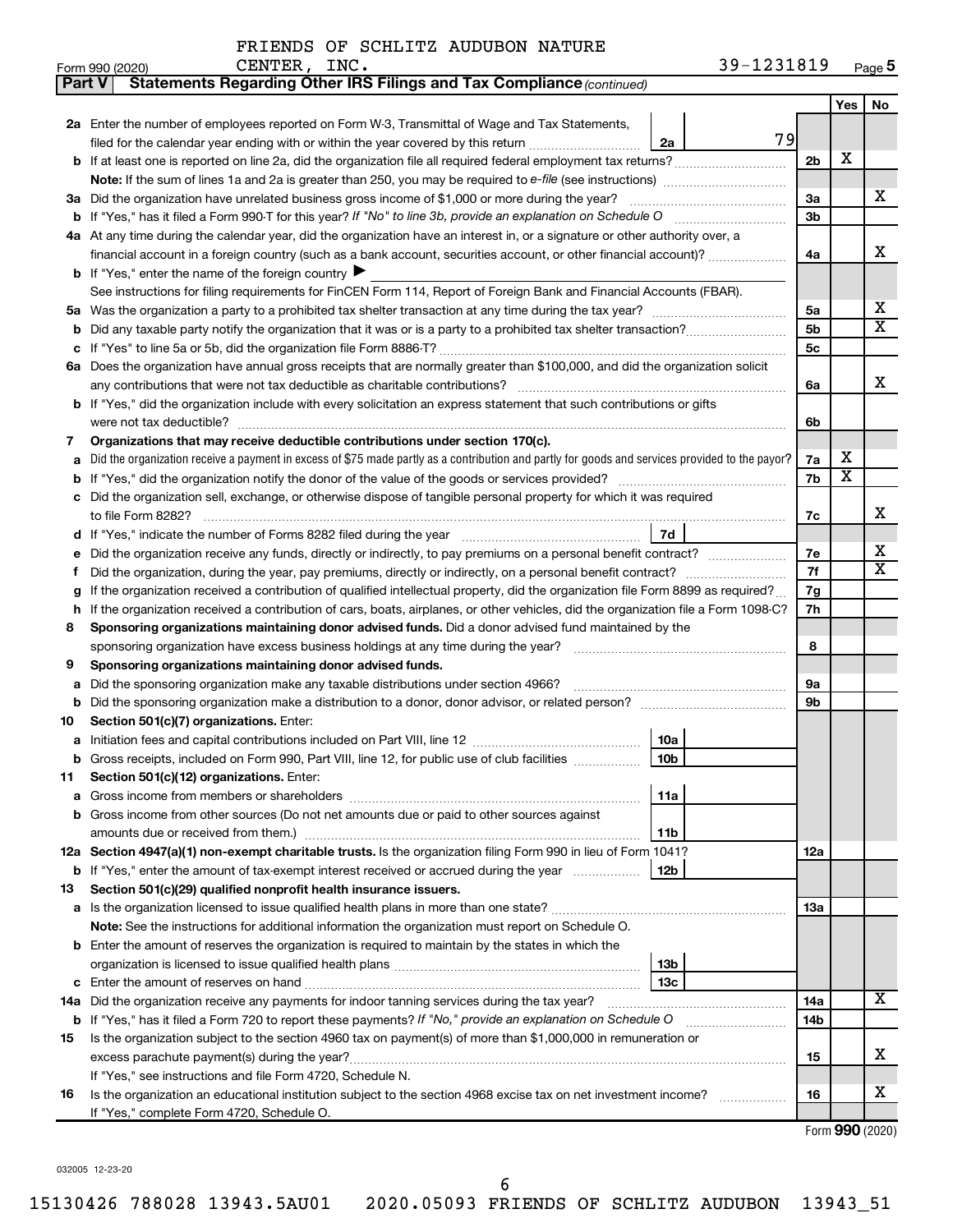|              |  | FRIENDS OF SCHLITZ AUDUBON NATURE |  |
|--------------|--|-----------------------------------|--|
| CENTER, INC. |  |                                   |  |

**Part VI** Governance, Management, and Disclosure For each "Yes" response to lines 2 through 7b below, and for a "No" response

Form 990 (2020) Page **6**

|          |                                                                                                                                                                                                                                |                               |                 |                         | $\overline{\mathbf{x}}$ |
|----------|--------------------------------------------------------------------------------------------------------------------------------------------------------------------------------------------------------------------------------|-------------------------------|-----------------|-------------------------|-------------------------|
|          | <b>Section A. Governing Body and Management</b>                                                                                                                                                                                |                               |                 |                         |                         |
|          |                                                                                                                                                                                                                                |                               |                 | Yes                     | No                      |
|          | 1a Enter the number of voting members of the governing body at the end of the tax year                                                                                                                                         | 1a                            | 14              |                         |                         |
|          | If there are material differences in voting rights among members of the governing body, or if the governing                                                                                                                    |                               |                 |                         |                         |
|          | body delegated broad authority to an executive committee or similar committee, explain on Schedule O.                                                                                                                          |                               |                 |                         |                         |
|          | <b>b</b> Enter the number of voting members included on line 1a, above, who are independent                                                                                                                                    | 1b                            | 14              |                         |                         |
| 2        | Did any officer, director, trustee, or key employee have a family relationship or a business relationship with any other                                                                                                       |                               |                 |                         |                         |
|          |                                                                                                                                                                                                                                |                               | $\mathbf{2}$    |                         | x                       |
| 3        | Did the organization delegate control over management duties customarily performed by or under the direct supervision                                                                                                          |                               |                 |                         |                         |
|          |                                                                                                                                                                                                                                |                               | 3               |                         | X                       |
| 4        | Did the organization make any significant changes to its governing documents since the prior Form 990 was filed?                                                                                                               |                               | 4               |                         | $\overline{\mathbf{x}}$ |
| 5        |                                                                                                                                                                                                                                |                               | 5               |                         | $\overline{\mathbf{X}}$ |
| 6        |                                                                                                                                                                                                                                |                               | 6               |                         | $\overline{\mathbf{x}}$ |
|          | 7a Did the organization have members, stockholders, or other persons who had the power to elect or appoint one or                                                                                                              |                               |                 |                         |                         |
|          |                                                                                                                                                                                                                                |                               | 7a              |                         | X                       |
|          | <b>b</b> Are any governance decisions of the organization reserved to (or subject to approval by) members, stockholders, or                                                                                                    |                               |                 |                         |                         |
|          | persons other than the governing body?                                                                                                                                                                                         |                               | 7b              |                         | x                       |
| 8        | Did the organization contemporaneously document the meetings held or written actions undertaken during the year by the following:                                                                                              |                               |                 |                         |                         |
|          |                                                                                                                                                                                                                                |                               | 8a              | х                       |                         |
|          |                                                                                                                                                                                                                                |                               | 8b              | $\overline{\mathtt{x}}$ |                         |
| 9        | Is there any officer, director, trustee, or key employee listed in Part VII, Section A, who cannot be reached at the                                                                                                           |                               |                 |                         |                         |
|          |                                                                                                                                                                                                                                |                               | 9               |                         | x                       |
|          | Section B. Policies (This Section B requests information about policies not required by the Internal Revenue Code.)                                                                                                            |                               |                 |                         |                         |
|          |                                                                                                                                                                                                                                |                               |                 | Yes                     | No                      |
|          |                                                                                                                                                                                                                                |                               | 10a             |                         | х                       |
|          | <b>b</b> If "Yes," did the organization have written policies and procedures governing the activities of such chapters, affiliates,                                                                                            |                               |                 |                         |                         |
|          |                                                                                                                                                                                                                                |                               | 10 <sub>b</sub> |                         |                         |
|          | 11a Has the organization provided a complete copy of this Form 990 to all members of its governing body before filing the form?                                                                                                |                               | 11a             | $\overline{\mathbf{X}}$ |                         |
|          | <b>b</b> Describe in Schedule O the process, if any, used by the organization to review this Form 990.                                                                                                                         |                               |                 |                         |                         |
|          |                                                                                                                                                                                                                                |                               | 12a             | х                       |                         |
|          |                                                                                                                                                                                                                                |                               | 12 <sub>b</sub> | $\overline{\text{x}}$   |                         |
|          | c Did the organization regularly and consistently monitor and enforce compliance with the policy? If "Yes," describe                                                                                                           |                               |                 |                         |                         |
|          | in Schedule O how this was done manufactured and continuum and contact the way to the set of the set of the schedule O how this was done                                                                                       |                               | 12c             | х                       |                         |
| 13       | Did the organization have a written whistleblower policy? [11] matter content to the organization have a written whistleblower policy? [11] matter content content content of the organization have a written which was a cont |                               | 13              | $\overline{\textbf{x}}$ |                         |
| 14       | Did the organization have a written document retention and destruction policy? [11] manufaction manufaction in                                                                                                                 |                               | 14              | $\overline{\textbf{x}}$ |                         |
| 15       | Did the process for determining compensation of the following persons include a review and approval by independent                                                                                                             |                               |                 |                         |                         |
|          | persons, comparability data, and contemporaneous substantiation of the deliberation and decision?                                                                                                                              |                               |                 |                         |                         |
|          |                                                                                                                                                                                                                                |                               | 15a             | х                       |                         |
|          |                                                                                                                                                                                                                                |                               | 15b             | $\overline{\text{x}}$   |                         |
|          | If "Yes" to line 15a or 15b, describe the process in Schedule O (see instructions).                                                                                                                                            |                               |                 |                         |                         |
|          | 16a Did the organization invest in, contribute assets to, or participate in a joint venture or similar arrangement with a                                                                                                      |                               |                 |                         |                         |
|          | taxable entity during the year?                                                                                                                                                                                                |                               | 16a             |                         | x.                      |
|          | b If "Yes," did the organization follow a written policy or procedure requiring the organization to evaluate its participation                                                                                                 |                               |                 |                         |                         |
|          | in joint venture arrangements under applicable federal tax law, and take steps to safeguard the organization's                                                                                                                 |                               |                 |                         |                         |
|          | exempt status with respect to such arrangements?                                                                                                                                                                               |                               | 16b             |                         |                         |
|          | <b>Section C. Disclosure</b>                                                                                                                                                                                                   |                               |                 |                         |                         |
|          | List the states with which a copy of this Form 990 is required to be filed $\blacktriangleright\texttt{WI}$                                                                                                                    |                               |                 |                         |                         |
| 17<br>18 | Section 6104 requires an organization to make its Forms 1023 (1024 or 1024-A, if applicable), 990, and 990-T (Section 501(c)(3)s only) available                                                                               |                               |                 |                         |                         |
|          | for public inspection. Indicate how you made these available. Check all that apply.                                                                                                                                            |                               |                 |                         |                         |
|          | $\lfloor x \rfloor$ Upon request<br>  X   Own website<br>Another's website                                                                                                                                                     | Other (explain on Schedule O) |                 |                         |                         |
|          |                                                                                                                                                                                                                                |                               |                 |                         |                         |
| 19       | Describe on Schedule O whether (and if so, how) the organization made its governing documents, conflict of interest policy, and financial                                                                                      |                               |                 |                         |                         |
|          | statements available to the public during the tax year.                                                                                                                                                                        |                               |                 |                         |                         |
| 20       | State the name, address, and telephone number of the person who possesses the organization's books and records<br>LISA TROST - 414-352-2880                                                                                    |                               |                 |                         |                         |
|          | 1111 E. BROWN DEER ROAD, MILWAUKEE, WI<br>53217                                                                                                                                                                                |                               |                 |                         |                         |
|          |                                                                                                                                                                                                                                |                               |                 |                         |                         |
|          | 032006 12-23-20<br>7                                                                                                                                                                                                           |                               |                 | Form 990 (2020)         |                         |
|          |                                                                                                                                                                                                                                |                               |                 | 13943_51                |                         |
|          | 15130426 788028 13943.5AU01<br>2020.05093 FRIENDS OF SCHLITZ AUDUBON                                                                                                                                                           |                               |                 |                         |                         |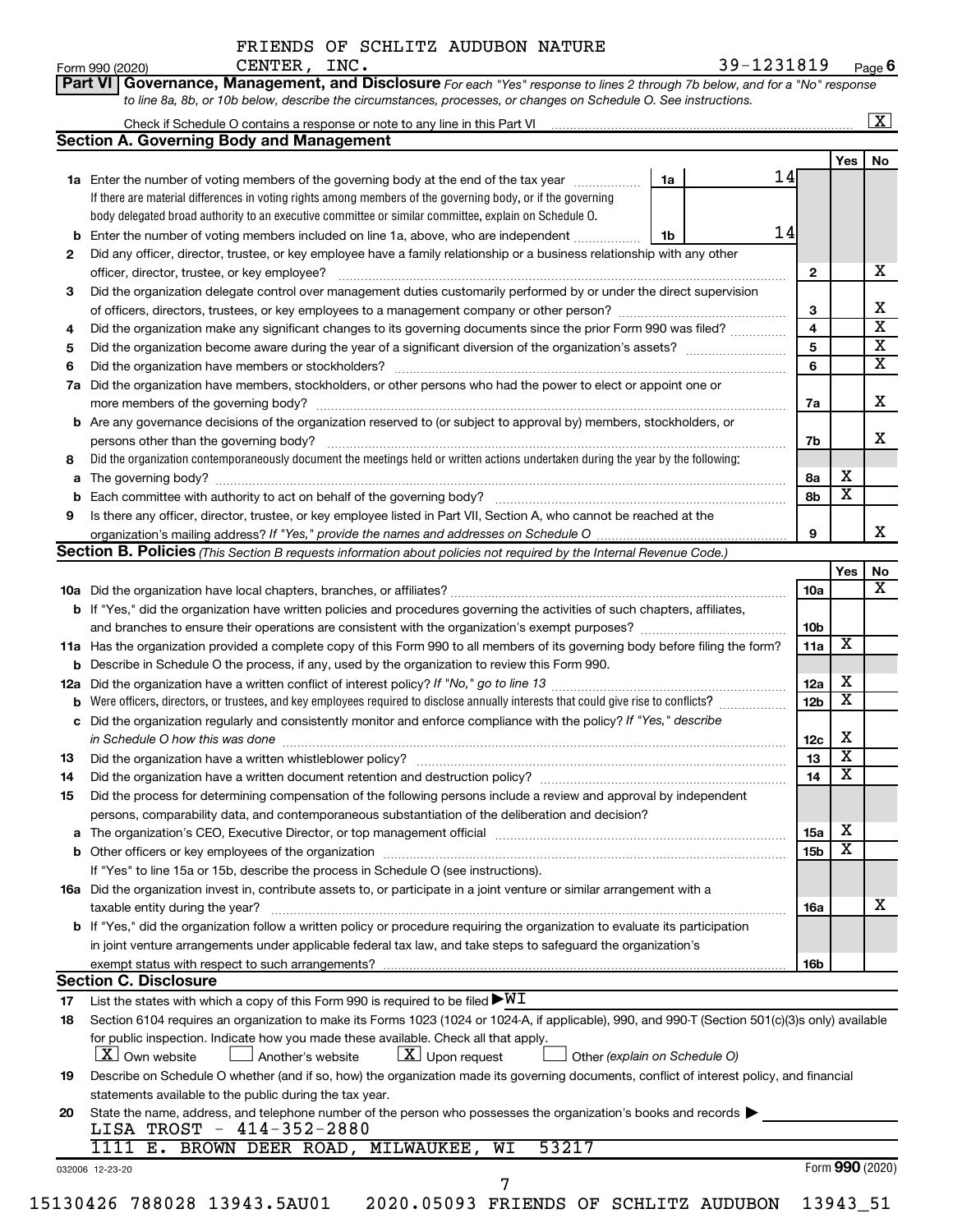|  | FRIENDS OF SCHLITZ AUDUBON NATURE |  |
|--|-----------------------------------|--|
|  |                                   |  |

 $\Box$ 

| Part VII Compensation of Officers, Directors, Trustees, Key Employees, Highest Compensated |
|--------------------------------------------------------------------------------------------|
| <b>Employees, and Independent Contractors</b>                                              |

Check if Schedule O contains a response or note to any line in this Part VII

**Section A. Officers, Directors, Trustees, Key Employees, and Highest Compensated Employees**

**1a**  Complete this table for all persons required to be listed. Report compensation for the calendar year ending with or within the organization's tax year.  $\bullet$  List all of the organization's current officers, directors, trustees (whether individuals or organizations), regardless of amount of compensation.

Enter -0- in columns (D), (E), and (F) if no compensation was paid.

**•** List all of the organization's current key employees, if any. See instructions for definition of "key employee."

• List the organization's five *current* highest compensated employees (other than an officer, director, trustee, or key employee) who received reportable compensation (Box 5 of Form W-2 and/or Box 7 of Form 1099-MISC) of more than \$100,000 from the organization and any related organizations.

 $\bullet$  List all of the organization's former officers, key employees, and highest compensated employees who received more than \$100,000 of reportable compensation from the organization and any related organizations.

**•** List all of the organization's former directors or trustees that received, in the capacity as a former director or trustee of the organization, more than \$10,000 of reportable compensation from the organization and any related organizations.

See instructions for the order in which to list the persons above.

Check this box if neither the organization nor any related organization compensated any current officer, director, or trustee.  $\Box$ 

| (A)                         | (B)                       |                                |                                 |             | (C)          |                                 |        | (D)             | (E)             | (F)                         |
|-----------------------------|---------------------------|--------------------------------|---------------------------------|-------------|--------------|---------------------------------|--------|-----------------|-----------------|-----------------------------|
| Name and title              | Average                   |                                | (do not check more than one     | Position    |              |                                 |        | Reportable      | Reportable      | Estimated                   |
|                             | hours per                 |                                | box, unless person is both an   |             |              |                                 |        | compensation    | compensation    | amount of                   |
|                             | week                      |                                | officer and a director/trustee) |             |              |                                 |        | from            | from related    | other                       |
|                             | (list any                 |                                |                                 |             |              |                                 |        | the             | organizations   | compensation                |
|                             | hours for                 |                                |                                 |             |              |                                 |        | organization    | (W-2/1099-MISC) | from the                    |
|                             | related<br> organizations |                                |                                 |             |              |                                 |        | (W-2/1099-MISC) |                 | organization<br>and related |
|                             | below                     |                                |                                 |             |              |                                 |        |                 |                 | organizations               |
|                             | line)                     | Individual trustee or director | Institutional trustee           | Officer     | Key employee | Highest compensated<br>employee | Former |                 |                 |                             |
| (1)<br>HELEN BOOMSMA        | 40.00                     |                                |                                 |             |              |                                 |        |                 |                 |                             |
| EXECUTIVE DIRECTOR          |                           |                                |                                 | $\mathbf X$ |              |                                 |        | 130,746.        | 0.              | 9,204.                      |
| (2)<br>LISA TROST           | 40.00                     |                                |                                 |             |              |                                 |        |                 |                 |                             |
| CHIEF FINANCIAL OFFICER     |                           |                                |                                 | $\mathbf X$ |              |                                 |        | 75,592.         | $\mathbf 0$     | 7,100.                      |
| SHANE DELSMAN<br>(3)        | 3.00                      |                                |                                 |             |              |                                 |        |                 |                 |                             |
| PRESIDENT                   |                           | $\mathbf X$                    |                                 | $\mathbf X$ |              |                                 |        | 0.              | $\mathbf 0$     | $\mathbf 0$ .               |
| BENJAMIN T. PAVLIK<br>(4)   | 3.00                      |                                |                                 |             |              |                                 |        |                 |                 |                             |
| <b>TREASURER</b>            |                           | $\mathbf X$                    |                                 | $\mathbf X$ |              |                                 |        | $\mathbf 0$ .   | $\mathbf 0$     | $\mathbf 0$ .               |
| (5)<br>ALIAH BERMAN         | 2.00                      |                                |                                 |             |              |                                 |        |                 |                 |                             |
| <b>SECRETARY</b>            |                           | X                              |                                 | $\mathbf X$ |              |                                 |        | $\mathbf 0$ .   | 0               | $\mathbf 0$ .               |
| <b>JANE BELL</b><br>(6)     | 2.00                      |                                |                                 |             |              |                                 |        |                 |                 |                             |
| VP DEVELOPMENT              |                           | $\mathbf X$                    |                                 | $\mathbf X$ |              |                                 |        | $\mathbf 0$     | $\mathbf 0$     | $\mathbf 0$ .               |
| JOHN SCHAUB<br>(7)          | 2.00                      |                                |                                 |             |              |                                 |        |                 |                 |                             |
| VP GOVERNANCE               |                           | $\mathbf X$                    |                                 | $\mathbf X$ |              |                                 |        | $\mathbf 0$ .   | $\mathbf 0$     | $\mathbf 0$ .               |
| HEIDI DONDLINGER<br>(8)     | 1.00                      |                                |                                 |             |              |                                 |        |                 |                 |                             |
| <b>DIRECTOR</b>             |                           | $\mathbf X$                    |                                 |             |              |                                 |        | 0.              | $\mathbf 0$     | $\mathbf 0$ .               |
| JOHN E. GEBHARDT<br>(9)     | 1.00                      |                                |                                 |             |              |                                 |        |                 |                 |                             |
| <b>DIRECTOR</b>             |                           | X                              |                                 |             |              |                                 |        | 0.              | $\mathbf 0$     | $\mathbf 0$ .               |
| (10) TIMOTHY J. GEREND      | 1.00                      |                                |                                 |             |              |                                 |        |                 |                 |                             |
| <b>DIRECTOR</b>             |                           | X                              |                                 |             |              |                                 |        | $\mathbf 0$     | $\mathbf 0$     | $\mathbf 0$ .               |
| (11) AMY GIUFFRE            | 1.00                      |                                |                                 |             |              |                                 |        |                 |                 |                             |
| <b>DIRECTOR</b>             |                           | X                              |                                 |             |              |                                 |        | $\mathbf 0$     | $\mathbf 0$     | $\mathbf 0$ .               |
| (12) BARBARA BRENNAN NELSON | 1.00                      |                                |                                 |             |              |                                 |        |                 |                 |                             |
| <b>DIRECTOR</b>             |                           | X                              |                                 |             |              |                                 |        | $\mathbf 0$ .   | $\mathbf 0$     | $\mathbf 0$ .               |
| (13) JEFF RUSINOW           | 1.00                      |                                |                                 |             |              |                                 |        |                 |                 |                             |
| <b>DIRECTOR</b>             |                           | X                              |                                 |             |              |                                 |        | $\mathbf 0$     | $\mathbf 0$     | $\mathbf 0$ .               |
| (14) SANDERSON S. READ      | 1.00                      |                                |                                 |             |              |                                 |        |                 |                 |                             |
| <b>DIRECTOR</b>             |                           | X                              |                                 |             |              |                                 |        | $\mathbf 0$     | $\mathbf 0$     | $\mathbf 0$ .               |
| (15) BENJAMIN F. RIKKERS    | 1.00                      |                                |                                 |             |              |                                 |        |                 |                 |                             |
| <b>DIRECTOR</b>             |                           | X                              |                                 |             |              |                                 |        | $\mathbf 0$ .   | $\mathbf 0$     | 0.                          |
| (16) CAROL WOLCOTT          | 1.00                      |                                |                                 |             |              |                                 |        |                 |                 |                             |
| <b>DIRECTOR</b>             |                           | X                              |                                 |             |              |                                 |        | 0.              | $\mathbf 0$ .   | $\mathbf 0$ .               |
|                             |                           |                                |                                 |             |              |                                 |        |                 |                 |                             |
|                             |                           |                                |                                 |             |              |                                 |        |                 |                 |                             |

032007 12-23-20

Form (2020) **990**

8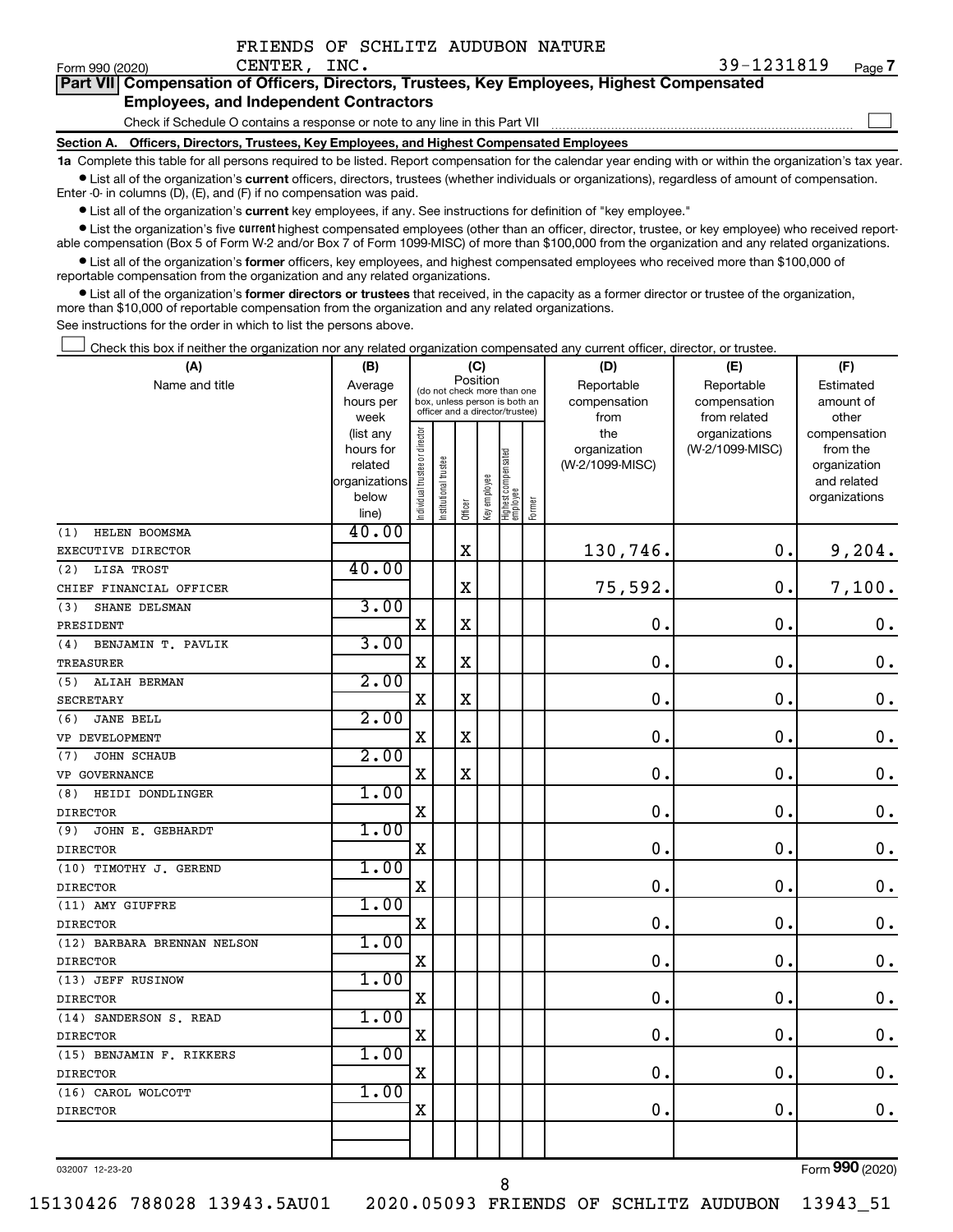|              |                                                                                                                                                                                                                                                        | FRIENDS OF SCHLITZ AUDUBON NATURE |                                                         |                                |                                                                                                 |         |                 |                                 |        |                                                                                                        |                                                                    |                              |                     |                                                          |
|--------------|--------------------------------------------------------------------------------------------------------------------------------------------------------------------------------------------------------------------------------------------------------|-----------------------------------|---------------------------------------------------------|--------------------------------|-------------------------------------------------------------------------------------------------|---------|-----------------|---------------------------------|--------|--------------------------------------------------------------------------------------------------------|--------------------------------------------------------------------|------------------------------|---------------------|----------------------------------------------------------|
|              | Form 990 (2020)                                                                                                                                                                                                                                        | CENTER, INC.                      |                                                         |                                |                                                                                                 |         |                 |                                 |        |                                                                                                        | 39-1231819                                                         |                              |                     | Page 8                                                   |
|              | <b>Part VII</b>                                                                                                                                                                                                                                        |                                   |                                                         |                                |                                                                                                 |         |                 |                                 |        | Section A. Officers, Directors, Trustees, Key Employees, and Highest Compensated Employees (continued) |                                                                    |                              |                     |                                                          |
|              | (A)<br>Name and title                                                                                                                                                                                                                                  |                                   | (B)<br>Average<br>hours per<br>week<br>(list any        |                                | (do not check more than one<br>box, unless person is both an<br>officer and a director/trustee) |         | (C)<br>Position |                                 |        | (D)<br>Reportable<br>compensation<br>from<br>the                                                       | (E)<br>Reportable<br>compensation<br>from related<br>organizations |                              |                     | (F)<br>Estimated<br>amount of<br>other<br>compensation   |
|              |                                                                                                                                                                                                                                                        |                                   | hours for<br>related<br>organizations<br>below<br>line) | Individual trustee or director | Institutional trustee                                                                           | Officer | Key employee    | Highest compensated<br>employee | Former | organization<br>(W-2/1099-MISC)                                                                        | (W-2/1099-MISC)                                                    |                              |                     | from the<br>organization<br>and related<br>organizations |
|              |                                                                                                                                                                                                                                                        |                                   |                                                         |                                |                                                                                                 |         |                 |                                 |        |                                                                                                        |                                                                    |                              |                     |                                                          |
|              |                                                                                                                                                                                                                                                        |                                   |                                                         |                                |                                                                                                 |         |                 |                                 |        |                                                                                                        |                                                                    |                              |                     |                                                          |
|              |                                                                                                                                                                                                                                                        |                                   |                                                         |                                |                                                                                                 |         |                 |                                 |        |                                                                                                        |                                                                    |                              |                     |                                                          |
|              |                                                                                                                                                                                                                                                        |                                   |                                                         |                                |                                                                                                 |         |                 |                                 |        |                                                                                                        |                                                                    |                              |                     |                                                          |
|              | 1b Subtotal<br>c Total from continuation sheets to Part VII, Section A manuscreen continuum                                                                                                                                                            |                                   |                                                         |                                |                                                                                                 |         |                 |                                 |        | 206, 338.<br>$\overline{0}$<br>206, 338.                                                               |                                                                    | 0.<br>$\overline{0}$ .<br>σ. |                     | 16,304.<br>0.<br>16, 304.                                |
| $\mathbf{2}$ | Total number of individuals (including but not limited to those listed above) who received more than \$100,000 of reportable<br>compensation from the organization $\blacktriangleright$                                                               |                                   |                                                         |                                |                                                                                                 |         |                 |                                 |        |                                                                                                        |                                                                    |                              |                     |                                                          |
| З            | Did the organization list any former officer, director, trustee, key employee, or highest compensated employee on<br>line 1a? If "Yes," complete Schedule J for such individual                                                                        |                                   |                                                         |                                |                                                                                                 |         |                 |                                 |        |                                                                                                        |                                                                    |                              | з                   | No<br>Yes<br>$\overline{\textbf{X}}$                     |
| 4            | For any individual listed on line 1a, is the sum of reportable compensation and other compensation from the organization                                                                                                                               |                                   |                                                         |                                |                                                                                                 |         |                 |                                 |        |                                                                                                        |                                                                    |                              | 4                   | х                                                        |
| 5            | Did any person listed on line 1a receive or accrue compensation from any unrelated organization or individual for services<br>rendered to the organization? If "Yes," complete Schedule J for such person<br><b>Section B. Independent Contractors</b> |                                   |                                                         |                                |                                                                                                 |         |                 |                                 |        |                                                                                                        |                                                                    |                              | 5                   | х                                                        |
| 1            | Complete this table for your five highest compensated independent contractors that received more than \$100,000 of compensation from<br>the organization. Report compensation for the calendar year ending with or within the organization's tax year. |                                   |                                                         |                                |                                                                                                 |         |                 |                                 |        |                                                                                                        |                                                                    |                              |                     |                                                          |
|              |                                                                                                                                                                                                                                                        | (A)<br>Name and business address  |                                                         |                                | <b>NONE</b>                                                                                     |         |                 |                                 |        | (B)<br>Description of services                                                                         |                                                                    |                              | (C)<br>Compensation |                                                          |
|              |                                                                                                                                                                                                                                                        |                                   |                                                         |                                |                                                                                                 |         |                 |                                 |        |                                                                                                        |                                                                    |                              |                     |                                                          |
|              |                                                                                                                                                                                                                                                        |                                   |                                                         |                                |                                                                                                 |         |                 |                                 |        |                                                                                                        |                                                                    |                              |                     |                                                          |
|              |                                                                                                                                                                                                                                                        |                                   |                                                         |                                |                                                                                                 |         |                 |                                 |        |                                                                                                        |                                                                    |                              |                     |                                                          |
| 2            | Total number of independent contractors (including but not limited to those listed above) who received more than<br>\$100,000 of compensation from the organization                                                                                    |                                   |                                                         |                                |                                                                                                 |         |                 | 0                               |        |                                                                                                        |                                                                    |                              |                     |                                                          |
|              |                                                                                                                                                                                                                                                        |                                   |                                                         |                                |                                                                                                 |         |                 |                                 |        |                                                                                                        |                                                                    |                              |                     | Form 990 (2020)                                          |

032008 12-23-20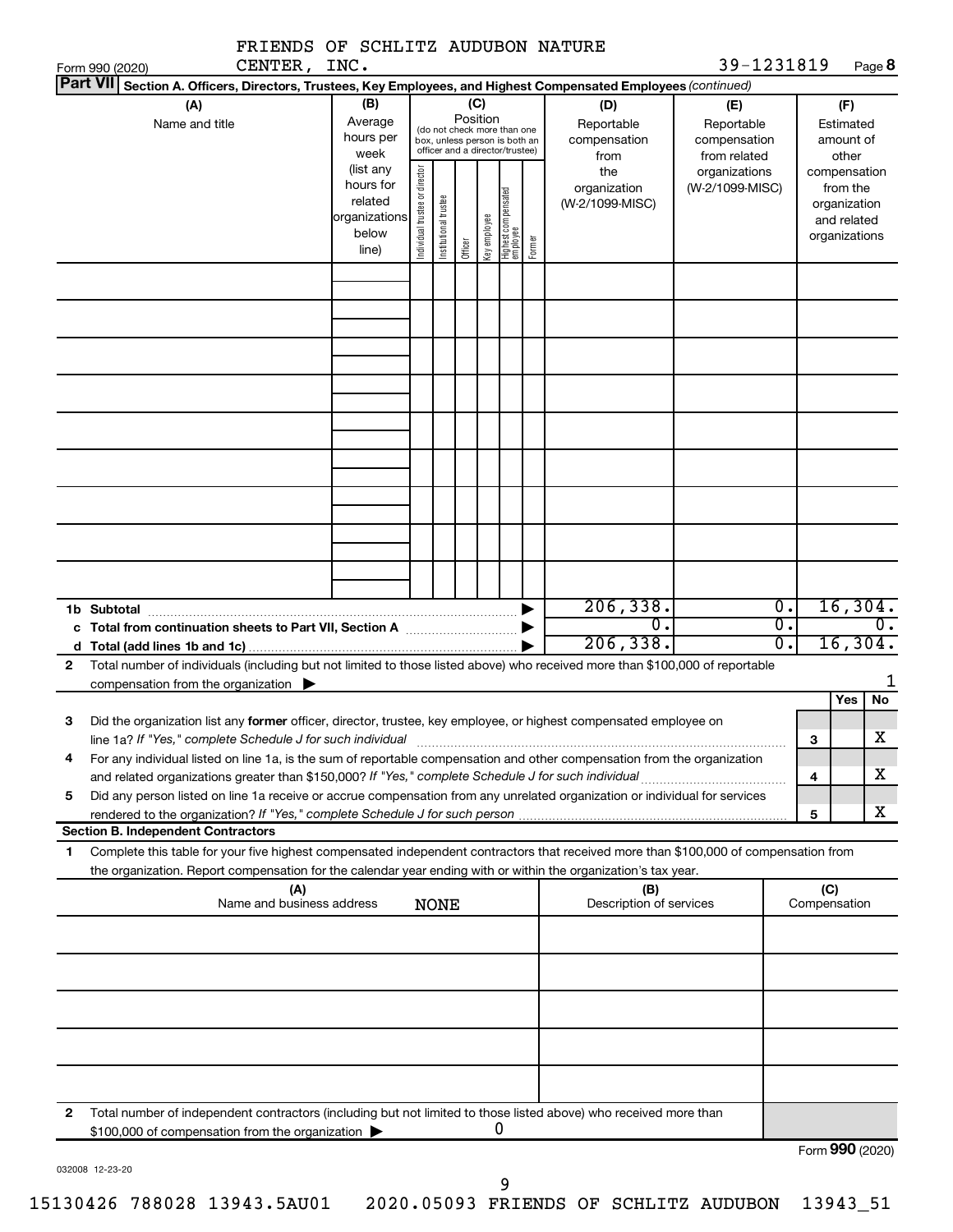FRIENDS OF SCHLITZ AUDUBON NATURE CENTER, INC.

| <b>Part VIII</b>                                          |      |   | <b>Statement of Revenue</b>                                   |                          |                          |                           |               |                                       |                               |                                                                 |
|-----------------------------------------------------------|------|---|---------------------------------------------------------------|--------------------------|--------------------------|---------------------------|---------------|---------------------------------------|-------------------------------|-----------------------------------------------------------------|
|                                                           |      |   |                                                               |                          |                          |                           |               |                                       |                               |                                                                 |
|                                                           |      |   |                                                               |                          |                          |                           | Total revenue | Related or exempt<br>function revenue | Unrelated<br>business revenue | (D)<br>Revenue excluded<br>from tax under<br>sections 512 - 514 |
|                                                           |      |   | 1 a Federated campaigns                                       |                          | 1a                       |                           |               |                                       |                               |                                                                 |
|                                                           |      |   | <b>b</b> Membership dues<br>$\overline{\phantom{a}}$          |                          | 1 <sub>b</sub>           | 260,058.                  |               |                                       |                               |                                                                 |
|                                                           |      |   | c Fundraising events                                          |                          | 1c                       | 146,108.                  |               |                                       |                               |                                                                 |
|                                                           |      |   | d Related organizations                                       | $\overline{\phantom{a}}$ | 1d                       |                           |               |                                       |                               |                                                                 |
| Contributions, Gifts, Grants<br>and Other Similar Amounts |      |   | e Government grants (contributions)                           |                          | 1e                       | 682,648.                  |               |                                       |                               |                                                                 |
|                                                           |      |   | f All other contributions, gifts, grants, and                 |                          |                          |                           |               |                                       |                               |                                                                 |
|                                                           |      |   | similar amounts not included above                            |                          | 1f<br>$1g$ $\frac{1}{3}$ | 1,163,816.                |               |                                       |                               |                                                                 |
|                                                           |      |   | Noncash contributions included in lines 1a-1f                 |                          |                          |                           | 2,252,630.    |                                       |                               |                                                                 |
|                                                           |      |   |                                                               |                          |                          | <b>Business Code</b>      |               |                                       |                               |                                                                 |
|                                                           | 2 a  |   | PRESCHOOL                                                     |                          |                          | 616000                    | 629,223.      | 629,223.                              |                               |                                                                 |
|                                                           |      | b | ADMISSIONS & PROGRAM FEES                                     |                          |                          | 616000                    | 381,690.      | 381,690.                              |                               |                                                                 |
|                                                           |      | с |                                                               |                          |                          |                           |               |                                       |                               |                                                                 |
|                                                           |      | d |                                                               |                          |                          |                           |               |                                       |                               |                                                                 |
| Program Service<br>Revenue                                |      | е |                                                               |                          |                          |                           |               |                                       |                               |                                                                 |
|                                                           |      |   | f All other program service revenue                           |                          |                          |                           |               |                                       |                               |                                                                 |
|                                                           | 3    |   | Investment income (including dividends, interest, and         |                          |                          | ▶                         | 1,010,913.    |                                       |                               |                                                                 |
|                                                           |      |   |                                                               |                          |                          |                           | 134, 317.     |                                       |                               | 134, 317.                                                       |
|                                                           | 4    |   | Income from investment of tax-exempt bond proceeds            |                          |                          |                           |               |                                       |                               |                                                                 |
|                                                           | 5    |   |                                                               |                          |                          |                           |               |                                       |                               |                                                                 |
|                                                           |      |   |                                                               |                          | (i) Real                 | (ii) Personal             |               |                                       |                               |                                                                 |
|                                                           |      |   | 6 a Gross rents<br>.                                          | 6a                       | 94,498.                  |                           |               |                                       |                               |                                                                 |
|                                                           |      |   | <b>b</b> Less: rental expenses $\ldots$                       | 6b                       | 108,379.                 |                           |               |                                       |                               |                                                                 |
|                                                           |      |   | c Rental income or (loss)                                     | 6c                       | $-13,881.$               |                           |               |                                       |                               |                                                                 |
|                                                           |      |   | d Net rental income or (loss)                                 |                          | (i) Securities           | Þ                         | $-13,881.$    |                                       |                               | $-13,881.$                                                      |
|                                                           |      |   | 7 a Gross amount from sales of<br>assets other than inventory |                          | 1,140,353.               | (ii) Other<br>2,800       |               |                                       |                               |                                                                 |
|                                                           |      |   | <b>b</b> Less: cost or other basis                            | 7a                       |                          |                           |               |                                       |                               |                                                                 |
|                                                           |      |   | and sales expenses                                            | 7b                       | 1,106,065.               | 0.                        |               |                                       |                               |                                                                 |
| Revenue                                                   |      |   | c Gain or (loss)                                              | 7c                       | 34,288.                  | 2,800.                    |               |                                       |                               |                                                                 |
|                                                           |      |   |                                                               |                          |                          | ▶                         | 37,088.       |                                       |                               | 37,088.                                                         |
| $\tilde{5}$                                               |      |   | 8 a Gross income from fundraising events (not                 |                          |                          |                           |               |                                       |                               |                                                                 |
|                                                           |      |   | including $$$                                                 |                          | $146, 108.$ of           |                           |               |                                       |                               |                                                                 |
|                                                           |      |   | contributions reported on line 1c). See                       |                          |                          |                           |               |                                       |                               |                                                                 |
|                                                           |      |   |                                                               |                          | 8a<br>8b                 | 7,750.<br>48,622.         |               |                                       |                               |                                                                 |
|                                                           |      |   | c Net income or (loss) from fundraising events                |                          |                          | ▶<br>.                    | $-40,872.$    |                                       |                               | $-40.872.$                                                      |
|                                                           |      |   | 9 a Gross income from gaming activities. See                  |                          |                          |                           |               |                                       |                               |                                                                 |
|                                                           |      |   |                                                               |                          | 9a                       |                           |               |                                       |                               |                                                                 |
|                                                           |      |   |                                                               |                          | 9 <sub>b</sub>           |                           |               |                                       |                               |                                                                 |
|                                                           |      |   | c Net income or (loss) from gaming activities                 |                          |                          | ▶                         |               |                                       |                               |                                                                 |
|                                                           |      |   | 10 a Gross sales of inventory, less returns                   |                          |                          |                           |               |                                       |                               |                                                                 |
|                                                           |      |   |                                                               |                          | <b>10a</b>               | 90,195.                   |               |                                       |                               |                                                                 |
|                                                           |      |   | <b>b</b> Less: cost of goods sold                             |                          | l10bl                    | 55,228.                   |               |                                       |                               |                                                                 |
|                                                           |      |   | c Net income or (loss) from sales of inventory                |                          |                          | ▶<br><b>Business Code</b> | 34,967.       |                                       |                               | 34,967.                                                         |
|                                                           | 11 a |   |                                                               |                          |                          |                           |               |                                       |                               |                                                                 |
|                                                           |      | b | the control of the control of the control of the control of   |                          |                          |                           |               |                                       |                               |                                                                 |
| Miscellaneous<br>Revenue                                  |      | с |                                                               |                          |                          |                           |               |                                       |                               |                                                                 |
|                                                           |      |   |                                                               |                          |                          | 900099                    | 1,144.        |                                       |                               | 1,144.                                                          |
|                                                           |      |   |                                                               |                          |                          | ▶                         | 1,144.        |                                       |                               |                                                                 |
|                                                           | 12   |   |                                                               |                          |                          |                           | 3,416,306.    | 1,010,913.                            | $\mathbf 0$ .                 | 152,763.                                                        |
| 032009 12-23-20                                           |      |   |                                                               |                          |                          |                           | 10            |                                       |                               | Form 990 (2020)                                                 |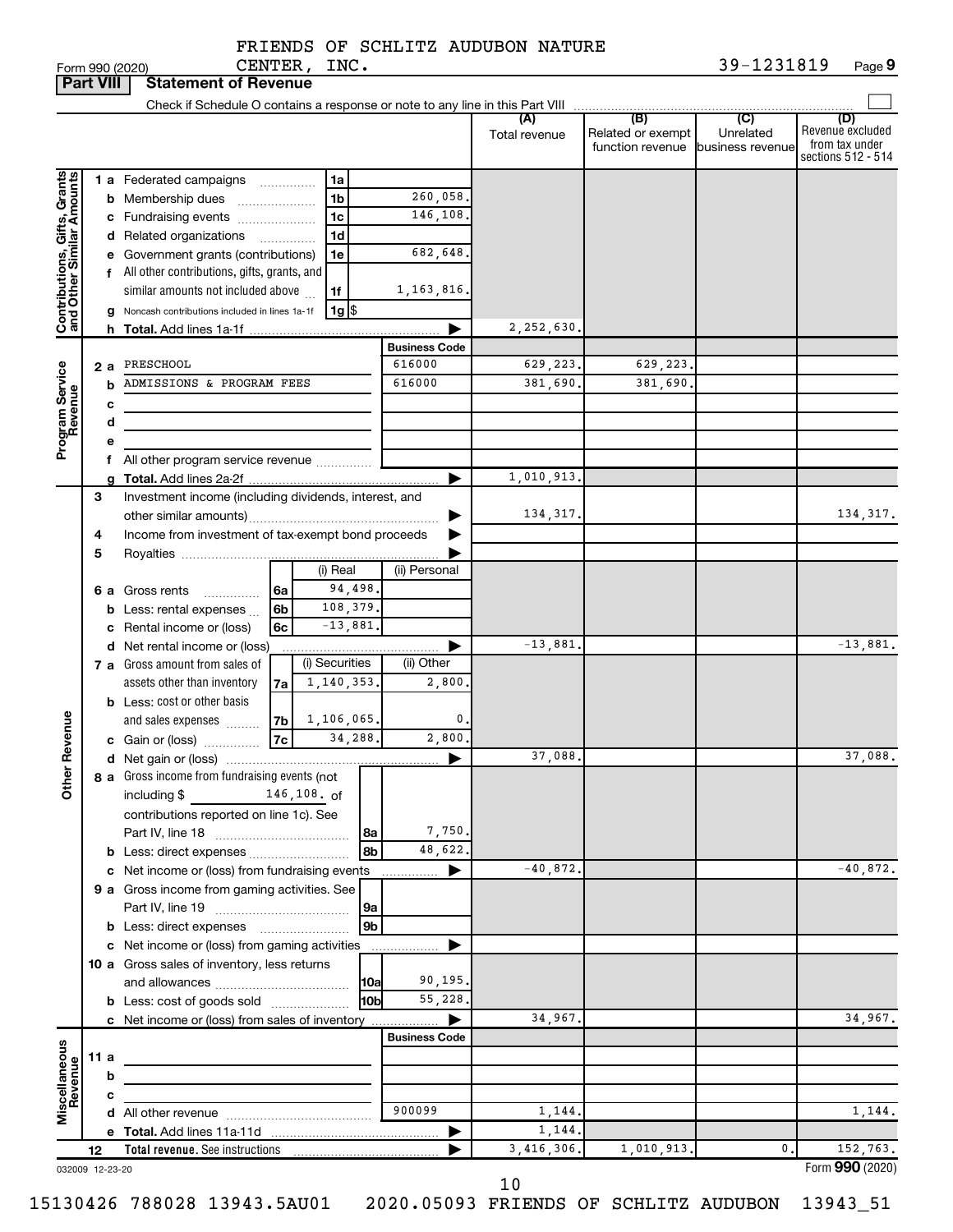39-1231819 Page 10

### $\Gamma$  Form 990 (2020) CENTER , INC . The example of the state of the state of  $\Gamma$  and  $\Gamma$ CENTER, INC. 39-1231819

|              | <b>Part IX   Statement of Functional Expenses</b>                                                                                                                                                          |                       |                                    |                                    |                                |
|--------------|------------------------------------------------------------------------------------------------------------------------------------------------------------------------------------------------------------|-----------------------|------------------------------------|------------------------------------|--------------------------------|
|              | Section 501(c)(3) and 501(c)(4) organizations must complete all columns. All other organizations must complete column (A).                                                                                 |                       |                                    |                                    |                                |
|              | Check if Schedule O contains a response or note to any line in this Part IX                                                                                                                                |                       |                                    |                                    |                                |
|              | Do not include amounts reported on lines 6b,<br>7b, 8b, 9b, and 10b of Part VIII.                                                                                                                          | (A)<br>Total expenses | (B)<br>Program service<br>expenses | Management and<br>general expenses | (D)<br>Fundraising<br>expenses |
| 1.           | Grants and other assistance to domestic organizations                                                                                                                                                      |                       |                                    |                                    |                                |
|              | and domestic governments. See Part IV, line 21                                                                                                                                                             |                       |                                    |                                    |                                |
| $\mathbf{2}$ | Grants and other assistance to domestic                                                                                                                                                                    |                       |                                    |                                    |                                |
|              | individuals. See Part IV, line 22                                                                                                                                                                          |                       |                                    |                                    |                                |
| 3            | Grants and other assistance to foreign                                                                                                                                                                     |                       |                                    |                                    |                                |
|              | organizations, foreign governments, and foreign                                                                                                                                                            |                       |                                    |                                    |                                |
|              | individuals. See Part IV, lines 15 and 16                                                                                                                                                                  |                       |                                    |                                    |                                |
| 4            | Benefits paid to or for members                                                                                                                                                                            |                       |                                    |                                    |                                |
| 5            | Compensation of current officers, directors,                                                                                                                                                               | 223, 292.             | 115,807.                           | 59,984.                            | 47,501.                        |
| 6            | trustees, and key employees<br>Compensation not included above to disqualified                                                                                                                             |                       |                                    |                                    |                                |
|              | persons (as defined under section 4958(f)(1)) and                                                                                                                                                          |                       |                                    |                                    |                                |
|              | persons described in section 4958(c)(3)(B)                                                                                                                                                                 |                       |                                    |                                    |                                |
| 7            |                                                                                                                                                                                                            | 1,504,517.            | 1,392,367.                         | 17,961.                            | 94, 189.                       |
| 8            | Pension plan accruals and contributions (include                                                                                                                                                           |                       |                                    |                                    |                                |
|              | section 401(k) and 403(b) employer contributions)                                                                                                                                                          |                       |                                    |                                    |                                |
| 9            | Other employee benefits                                                                                                                                                                                    | 205, 383.             | 190,073.                           | 2,452.                             |                                |
| 10           |                                                                                                                                                                                                            | 140,118.              | 129,673.                           | 1,673.                             | $\frac{12,858.}{8,772.}$       |
| 11           | Fees for services (nonemployees):                                                                                                                                                                          |                       |                                    |                                    |                                |
| а            |                                                                                                                                                                                                            |                       |                                    |                                    |                                |
| b            |                                                                                                                                                                                                            |                       |                                    |                                    |                                |
| с            |                                                                                                                                                                                                            | 16,000.               |                                    | 16,000.                            |                                |
| d            | Lobbying                                                                                                                                                                                                   |                       |                                    |                                    |                                |
|              | Professional fundraising services. See Part IV, line 17                                                                                                                                                    |                       |                                    |                                    |                                |
|              | Investment management fees                                                                                                                                                                                 | 25,857.               |                                    | 25,857.                            |                                |
| g            | Other. (If line 11g amount exceeds 10% of line 25,                                                                                                                                                         |                       |                                    |                                    |                                |
|              | column (A) amount, list line 11g expenses on Sch O.)                                                                                                                                                       | 152,240.              | 108,950.                           | 43,290.                            |                                |
| 12           |                                                                                                                                                                                                            | 37,264.<br>119,204.   | 32,836.<br>29,690.                 | 2,618.                             | 1,810.<br>2,487.               |
| 13           |                                                                                                                                                                                                            |                       |                                    | 87,027.                            |                                |
| 14           |                                                                                                                                                                                                            |                       |                                    |                                    |                                |
| 15           |                                                                                                                                                                                                            | 231,923.              | 194,705.                           | 31,176.                            | 6,042.                         |
| 16           |                                                                                                                                                                                                            | 18,839.               | 18,678.                            | $\overline{100}$ .                 | 61.                            |
| 17<br>18     | Travel<br>Payments of travel or entertainment expenses                                                                                                                                                     |                       |                                    |                                    |                                |
|              | for any federal, state, or local public officials                                                                                                                                                          |                       |                                    |                                    |                                |
| 19           | Conferences, conventions, and meetings                                                                                                                                                                     |                       |                                    |                                    |                                |
| 20           | Interest                                                                                                                                                                                                   |                       |                                    |                                    |                                |
| 21           |                                                                                                                                                                                                            |                       |                                    |                                    |                                |
| 22           | Depreciation, depletion, and amortization                                                                                                                                                                  | 95,591.               | 80, 304.                           | 15,287.                            |                                |
| 23           | Insurance                                                                                                                                                                                                  | 42,795.               | 31,697.                            | 4,905.                             | 6,193.                         |
| 24           | Other expenses. Itemize expenses not covered<br>above (List miscellaneous expenses on line 24e. If<br>line 24e amount exceeds 10% of line 25, column (A)<br>amount, list line 24e expenses on Schedule O.) |                       |                                    |                                    |                                |
| a            | EDUCATIONAL SUPPLIES                                                                                                                                                                                       | 43,091.               | 41,670.                            | 1,421.                             |                                |
| b            | the control of the control of the control of the control of the control of                                                                                                                                 |                       |                                    |                                    |                                |
| c            |                                                                                                                                                                                                            |                       |                                    |                                    |                                |
| d            |                                                                                                                                                                                                            |                       |                                    |                                    |                                |
| е            | All other expenses                                                                                                                                                                                         | 39,320.               | 31,137.                            | 6,591.                             | 1,592.                         |
| 25           | Total functional expenses. Add lines 1 through 24e                                                                                                                                                         | 2,895,434.            | 2,397,587.                         | 316, 342.                          | 181, 505.                      |
| 26           | <b>Joint costs.</b> Complete this line only if the organization                                                                                                                                            |                       |                                    |                                    |                                |
|              | reported in column (B) joint costs from a combined                                                                                                                                                         |                       |                                    |                                    |                                |
|              | educational campaign and fundraising solicitation.                                                                                                                                                         |                       |                                    |                                    |                                |
|              | Check here $\blacktriangleright$<br>if following SOP 98-2 (ASC 958-720)                                                                                                                                    |                       |                                    |                                    | nnn                            |

032010 12-23-20

Form (2020) **990**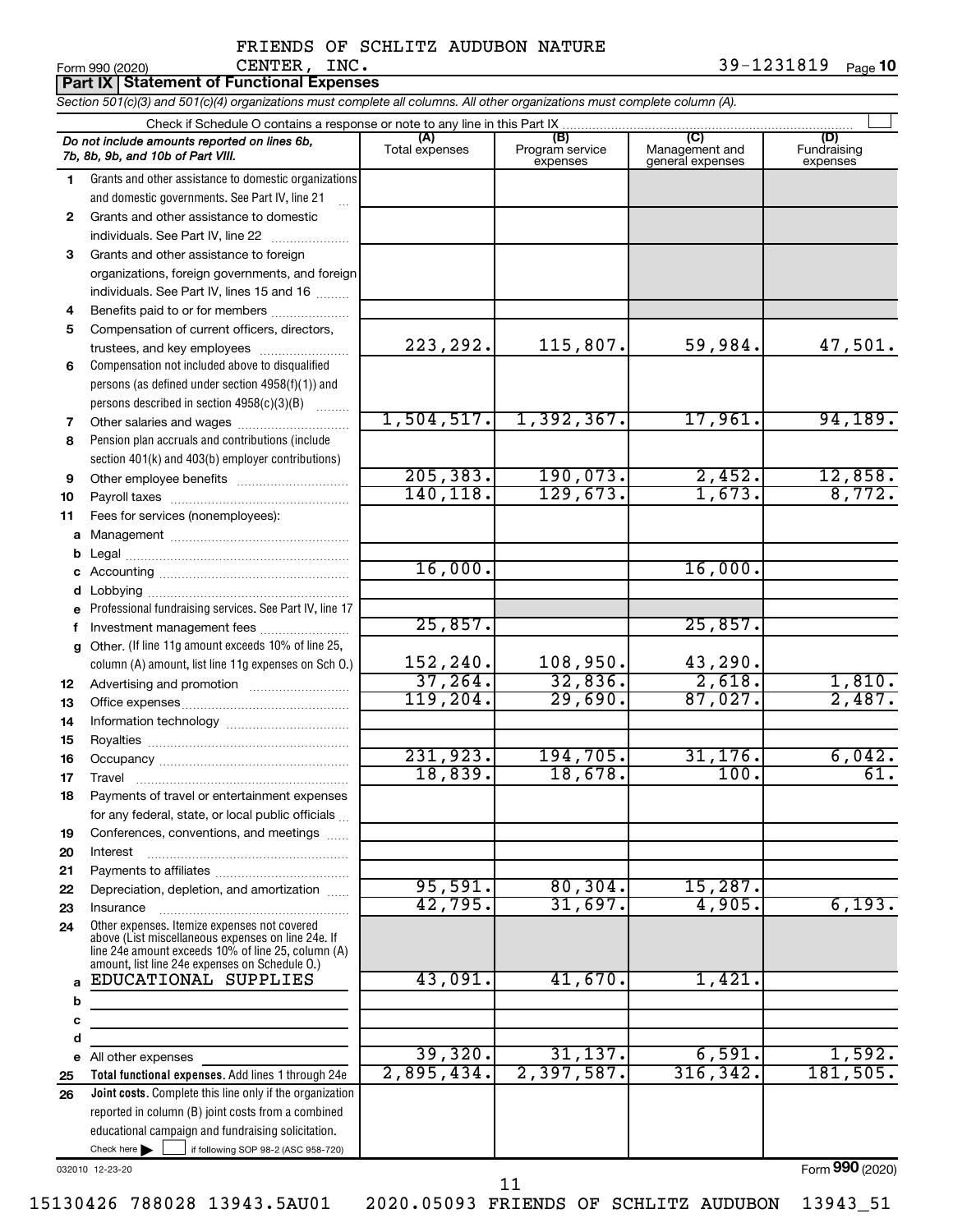| Form 990 (2020) |  |
|-----------------|--|
|-----------------|--|

| (A)<br>(B)<br>Beginning of year<br>End of year<br>39,371.<br>80,775.<br>1<br>1<br>224,662.<br>670, 109.<br>$\mathbf{2}$<br>2<br>32,872.<br>74, 395.<br>3<br>З<br>3,807.<br>4<br>4<br>Loans and other receivables from any current or former officer, director,<br>5<br>trustee, key employee, creator or founder, substantial contributor, or 35%<br>5<br>Loans and other receivables from other disqualified persons (as defined<br>6<br>under section $4958(f)(1)$ , and persons described in section $4958(c)(3)(B)$<br>6<br>7<br>7<br>Assets<br>25, 124.<br>17,312.<br>8<br>8<br>48,332.<br>49,810.<br>9<br>9<br>Land, buildings, and equipment: cost or other<br>10a<br>basis. Complete Part VI of Schedule D  10a 1,864,442.<br>959, 157.<br>892,931.<br>10 <sub>c</sub><br>4,340,966.<br>4,897,292.<br>11<br>11<br>121,493.<br>281,731.<br>12<br>12<br>13<br>13<br>14<br>14<br>91,863.<br>0.<br>15<br>15<br>7,013,217.<br>5,838,785.<br>16<br>16<br>269,770.<br>344,050.<br>17<br>17<br>18<br>18<br>338,018.<br>388, 133.<br>19<br>19<br>20<br>20<br>21<br>Escrow or custodial account liability. Complete Part IV of Schedule D<br>21<br>22<br>Loans and other payables to any current or former officer, director,<br>Liabilities<br>trustee, key employee, creator or founder, substantial contributor, or 35%<br>22<br>Secured mortgages and notes payable to unrelated third parties<br>23<br>23<br>24<br>Unsecured notes and loans payable to unrelated third parties<br>24<br>25<br>Other liabilities (including federal income tax, payables to related third<br>parties, and other liabilities not included on lines 17-24). Complete Part X<br>344,583.<br>72,395 <b>.</b><br>25<br>of Schedule D<br>804,578.<br>952, 371.<br>Total liabilities. Add lines 17 through 25<br>26<br>26<br>Organizations that follow FASB ASC 958, check here $\blacktriangleright \lfloor \underline{X} \rfloor$<br>Net Assets or Fund Balances<br>and complete lines 27, 28, 32, and 33.<br>5,904,835.<br>$4,549,455$ .<br>27<br>27<br>336,959.<br>303,804.<br>28<br>28<br>Organizations that do not follow FASB ASC 958, check here $\blacktriangleright$<br>and complete lines 29 through 33.<br>29<br>29<br>Paid-in or capital surplus, or land, building, or equipment fund<br>30<br>30<br>Retained earnings, endowment, accumulated income, or other funds<br>31<br>31<br>4,886,414.<br>6, 208, 639.<br>32<br>32<br>5,838,785.<br>7,013,217.<br>33<br>33 | <b>Part X</b> | <b>Balance Sheet</b> |  |  |
|---------------------------------------------------------------------------------------------------------------------------------------------------------------------------------------------------------------------------------------------------------------------------------------------------------------------------------------------------------------------------------------------------------------------------------------------------------------------------------------------------------------------------------------------------------------------------------------------------------------------------------------------------------------------------------------------------------------------------------------------------------------------------------------------------------------------------------------------------------------------------------------------------------------------------------------------------------------------------------------------------------------------------------------------------------------------------------------------------------------------------------------------------------------------------------------------------------------------------------------------------------------------------------------------------------------------------------------------------------------------------------------------------------------------------------------------------------------------------------------------------------------------------------------------------------------------------------------------------------------------------------------------------------------------------------------------------------------------------------------------------------------------------------------------------------------------------------------------------------------------------------------------------------------------------------------------------------------------------------------------------------------------------------------------------------------------------------------------------------------------------------------------------------------------------------------------------------------------------------------------------------------------------------------------------------------------------------------------------------------------------------------------------------------------------------------------------------------|---------------|----------------------|--|--|
|                                                                                                                                                                                                                                                                                                                                                                                                                                                                                                                                                                                                                                                                                                                                                                                                                                                                                                                                                                                                                                                                                                                                                                                                                                                                                                                                                                                                                                                                                                                                                                                                                                                                                                                                                                                                                                                                                                                                                                                                                                                                                                                                                                                                                                                                                                                                                                                                                                                               |               |                      |  |  |
|                                                                                                                                                                                                                                                                                                                                                                                                                                                                                                                                                                                                                                                                                                                                                                                                                                                                                                                                                                                                                                                                                                                                                                                                                                                                                                                                                                                                                                                                                                                                                                                                                                                                                                                                                                                                                                                                                                                                                                                                                                                                                                                                                                                                                                                                                                                                                                                                                                                               |               |                      |  |  |
|                                                                                                                                                                                                                                                                                                                                                                                                                                                                                                                                                                                                                                                                                                                                                                                                                                                                                                                                                                                                                                                                                                                                                                                                                                                                                                                                                                                                                                                                                                                                                                                                                                                                                                                                                                                                                                                                                                                                                                                                                                                                                                                                                                                                                                                                                                                                                                                                                                                               |               |                      |  |  |
|                                                                                                                                                                                                                                                                                                                                                                                                                                                                                                                                                                                                                                                                                                                                                                                                                                                                                                                                                                                                                                                                                                                                                                                                                                                                                                                                                                                                                                                                                                                                                                                                                                                                                                                                                                                                                                                                                                                                                                                                                                                                                                                                                                                                                                                                                                                                                                                                                                                               |               |                      |  |  |
|                                                                                                                                                                                                                                                                                                                                                                                                                                                                                                                                                                                                                                                                                                                                                                                                                                                                                                                                                                                                                                                                                                                                                                                                                                                                                                                                                                                                                                                                                                                                                                                                                                                                                                                                                                                                                                                                                                                                                                                                                                                                                                                                                                                                                                                                                                                                                                                                                                                               |               |                      |  |  |
|                                                                                                                                                                                                                                                                                                                                                                                                                                                                                                                                                                                                                                                                                                                                                                                                                                                                                                                                                                                                                                                                                                                                                                                                                                                                                                                                                                                                                                                                                                                                                                                                                                                                                                                                                                                                                                                                                                                                                                                                                                                                                                                                                                                                                                                                                                                                                                                                                                                               |               |                      |  |  |
|                                                                                                                                                                                                                                                                                                                                                                                                                                                                                                                                                                                                                                                                                                                                                                                                                                                                                                                                                                                                                                                                                                                                                                                                                                                                                                                                                                                                                                                                                                                                                                                                                                                                                                                                                                                                                                                                                                                                                                                                                                                                                                                                                                                                                                                                                                                                                                                                                                                               |               |                      |  |  |
|                                                                                                                                                                                                                                                                                                                                                                                                                                                                                                                                                                                                                                                                                                                                                                                                                                                                                                                                                                                                                                                                                                                                                                                                                                                                                                                                                                                                                                                                                                                                                                                                                                                                                                                                                                                                                                                                                                                                                                                                                                                                                                                                                                                                                                                                                                                                                                                                                                                               |               |                      |  |  |
|                                                                                                                                                                                                                                                                                                                                                                                                                                                                                                                                                                                                                                                                                                                                                                                                                                                                                                                                                                                                                                                                                                                                                                                                                                                                                                                                                                                                                                                                                                                                                                                                                                                                                                                                                                                                                                                                                                                                                                                                                                                                                                                                                                                                                                                                                                                                                                                                                                                               |               |                      |  |  |
|                                                                                                                                                                                                                                                                                                                                                                                                                                                                                                                                                                                                                                                                                                                                                                                                                                                                                                                                                                                                                                                                                                                                                                                                                                                                                                                                                                                                                                                                                                                                                                                                                                                                                                                                                                                                                                                                                                                                                                                                                                                                                                                                                                                                                                                                                                                                                                                                                                                               |               |                      |  |  |
|                                                                                                                                                                                                                                                                                                                                                                                                                                                                                                                                                                                                                                                                                                                                                                                                                                                                                                                                                                                                                                                                                                                                                                                                                                                                                                                                                                                                                                                                                                                                                                                                                                                                                                                                                                                                                                                                                                                                                                                                                                                                                                                                                                                                                                                                                                                                                                                                                                                               |               |                      |  |  |
|                                                                                                                                                                                                                                                                                                                                                                                                                                                                                                                                                                                                                                                                                                                                                                                                                                                                                                                                                                                                                                                                                                                                                                                                                                                                                                                                                                                                                                                                                                                                                                                                                                                                                                                                                                                                                                                                                                                                                                                                                                                                                                                                                                                                                                                                                                                                                                                                                                                               |               |                      |  |  |
|                                                                                                                                                                                                                                                                                                                                                                                                                                                                                                                                                                                                                                                                                                                                                                                                                                                                                                                                                                                                                                                                                                                                                                                                                                                                                                                                                                                                                                                                                                                                                                                                                                                                                                                                                                                                                                                                                                                                                                                                                                                                                                                                                                                                                                                                                                                                                                                                                                                               |               |                      |  |  |
|                                                                                                                                                                                                                                                                                                                                                                                                                                                                                                                                                                                                                                                                                                                                                                                                                                                                                                                                                                                                                                                                                                                                                                                                                                                                                                                                                                                                                                                                                                                                                                                                                                                                                                                                                                                                                                                                                                                                                                                                                                                                                                                                                                                                                                                                                                                                                                                                                                                               |               |                      |  |  |
|                                                                                                                                                                                                                                                                                                                                                                                                                                                                                                                                                                                                                                                                                                                                                                                                                                                                                                                                                                                                                                                                                                                                                                                                                                                                                                                                                                                                                                                                                                                                                                                                                                                                                                                                                                                                                                                                                                                                                                                                                                                                                                                                                                                                                                                                                                                                                                                                                                                               |               |                      |  |  |
|                                                                                                                                                                                                                                                                                                                                                                                                                                                                                                                                                                                                                                                                                                                                                                                                                                                                                                                                                                                                                                                                                                                                                                                                                                                                                                                                                                                                                                                                                                                                                                                                                                                                                                                                                                                                                                                                                                                                                                                                                                                                                                                                                                                                                                                                                                                                                                                                                                                               |               |                      |  |  |
|                                                                                                                                                                                                                                                                                                                                                                                                                                                                                                                                                                                                                                                                                                                                                                                                                                                                                                                                                                                                                                                                                                                                                                                                                                                                                                                                                                                                                                                                                                                                                                                                                                                                                                                                                                                                                                                                                                                                                                                                                                                                                                                                                                                                                                                                                                                                                                                                                                                               |               |                      |  |  |
|                                                                                                                                                                                                                                                                                                                                                                                                                                                                                                                                                                                                                                                                                                                                                                                                                                                                                                                                                                                                                                                                                                                                                                                                                                                                                                                                                                                                                                                                                                                                                                                                                                                                                                                                                                                                                                                                                                                                                                                                                                                                                                                                                                                                                                                                                                                                                                                                                                                               |               |                      |  |  |
|                                                                                                                                                                                                                                                                                                                                                                                                                                                                                                                                                                                                                                                                                                                                                                                                                                                                                                                                                                                                                                                                                                                                                                                                                                                                                                                                                                                                                                                                                                                                                                                                                                                                                                                                                                                                                                                                                                                                                                                                                                                                                                                                                                                                                                                                                                                                                                                                                                                               |               |                      |  |  |
|                                                                                                                                                                                                                                                                                                                                                                                                                                                                                                                                                                                                                                                                                                                                                                                                                                                                                                                                                                                                                                                                                                                                                                                                                                                                                                                                                                                                                                                                                                                                                                                                                                                                                                                                                                                                                                                                                                                                                                                                                                                                                                                                                                                                                                                                                                                                                                                                                                                               |               |                      |  |  |
|                                                                                                                                                                                                                                                                                                                                                                                                                                                                                                                                                                                                                                                                                                                                                                                                                                                                                                                                                                                                                                                                                                                                                                                                                                                                                                                                                                                                                                                                                                                                                                                                                                                                                                                                                                                                                                                                                                                                                                                                                                                                                                                                                                                                                                                                                                                                                                                                                                                               |               |                      |  |  |
|                                                                                                                                                                                                                                                                                                                                                                                                                                                                                                                                                                                                                                                                                                                                                                                                                                                                                                                                                                                                                                                                                                                                                                                                                                                                                                                                                                                                                                                                                                                                                                                                                                                                                                                                                                                                                                                                                                                                                                                                                                                                                                                                                                                                                                                                                                                                                                                                                                                               |               |                      |  |  |
|                                                                                                                                                                                                                                                                                                                                                                                                                                                                                                                                                                                                                                                                                                                                                                                                                                                                                                                                                                                                                                                                                                                                                                                                                                                                                                                                                                                                                                                                                                                                                                                                                                                                                                                                                                                                                                                                                                                                                                                                                                                                                                                                                                                                                                                                                                                                                                                                                                                               |               |                      |  |  |
|                                                                                                                                                                                                                                                                                                                                                                                                                                                                                                                                                                                                                                                                                                                                                                                                                                                                                                                                                                                                                                                                                                                                                                                                                                                                                                                                                                                                                                                                                                                                                                                                                                                                                                                                                                                                                                                                                                                                                                                                                                                                                                                                                                                                                                                                                                                                                                                                                                                               |               |                      |  |  |
|                                                                                                                                                                                                                                                                                                                                                                                                                                                                                                                                                                                                                                                                                                                                                                                                                                                                                                                                                                                                                                                                                                                                                                                                                                                                                                                                                                                                                                                                                                                                                                                                                                                                                                                                                                                                                                                                                                                                                                                                                                                                                                                                                                                                                                                                                                                                                                                                                                                               |               |                      |  |  |
|                                                                                                                                                                                                                                                                                                                                                                                                                                                                                                                                                                                                                                                                                                                                                                                                                                                                                                                                                                                                                                                                                                                                                                                                                                                                                                                                                                                                                                                                                                                                                                                                                                                                                                                                                                                                                                                                                                                                                                                                                                                                                                                                                                                                                                                                                                                                                                                                                                                               |               |                      |  |  |
|                                                                                                                                                                                                                                                                                                                                                                                                                                                                                                                                                                                                                                                                                                                                                                                                                                                                                                                                                                                                                                                                                                                                                                                                                                                                                                                                                                                                                                                                                                                                                                                                                                                                                                                                                                                                                                                                                                                                                                                                                                                                                                                                                                                                                                                                                                                                                                                                                                                               |               |                      |  |  |
|                                                                                                                                                                                                                                                                                                                                                                                                                                                                                                                                                                                                                                                                                                                                                                                                                                                                                                                                                                                                                                                                                                                                                                                                                                                                                                                                                                                                                                                                                                                                                                                                                                                                                                                                                                                                                                                                                                                                                                                                                                                                                                                                                                                                                                                                                                                                                                                                                                                               |               |                      |  |  |
|                                                                                                                                                                                                                                                                                                                                                                                                                                                                                                                                                                                                                                                                                                                                                                                                                                                                                                                                                                                                                                                                                                                                                                                                                                                                                                                                                                                                                                                                                                                                                                                                                                                                                                                                                                                                                                                                                                                                                                                                                                                                                                                                                                                                                                                                                                                                                                                                                                                               |               |                      |  |  |
|                                                                                                                                                                                                                                                                                                                                                                                                                                                                                                                                                                                                                                                                                                                                                                                                                                                                                                                                                                                                                                                                                                                                                                                                                                                                                                                                                                                                                                                                                                                                                                                                                                                                                                                                                                                                                                                                                                                                                                                                                                                                                                                                                                                                                                                                                                                                                                                                                                                               |               |                      |  |  |
|                                                                                                                                                                                                                                                                                                                                                                                                                                                                                                                                                                                                                                                                                                                                                                                                                                                                                                                                                                                                                                                                                                                                                                                                                                                                                                                                                                                                                                                                                                                                                                                                                                                                                                                                                                                                                                                                                                                                                                                                                                                                                                                                                                                                                                                                                                                                                                                                                                                               |               |                      |  |  |
|                                                                                                                                                                                                                                                                                                                                                                                                                                                                                                                                                                                                                                                                                                                                                                                                                                                                                                                                                                                                                                                                                                                                                                                                                                                                                                                                                                                                                                                                                                                                                                                                                                                                                                                                                                                                                                                                                                                                                                                                                                                                                                                                                                                                                                                                                                                                                                                                                                                               |               |                      |  |  |
|                                                                                                                                                                                                                                                                                                                                                                                                                                                                                                                                                                                                                                                                                                                                                                                                                                                                                                                                                                                                                                                                                                                                                                                                                                                                                                                                                                                                                                                                                                                                                                                                                                                                                                                                                                                                                                                                                                                                                                                                                                                                                                                                                                                                                                                                                                                                                                                                                                                               |               |                      |  |  |
|                                                                                                                                                                                                                                                                                                                                                                                                                                                                                                                                                                                                                                                                                                                                                                                                                                                                                                                                                                                                                                                                                                                                                                                                                                                                                                                                                                                                                                                                                                                                                                                                                                                                                                                                                                                                                                                                                                                                                                                                                                                                                                                                                                                                                                                                                                                                                                                                                                                               |               |                      |  |  |
|                                                                                                                                                                                                                                                                                                                                                                                                                                                                                                                                                                                                                                                                                                                                                                                                                                                                                                                                                                                                                                                                                                                                                                                                                                                                                                                                                                                                                                                                                                                                                                                                                                                                                                                                                                                                                                                                                                                                                                                                                                                                                                                                                                                                                                                                                                                                                                                                                                                               |               |                      |  |  |
|                                                                                                                                                                                                                                                                                                                                                                                                                                                                                                                                                                                                                                                                                                                                                                                                                                                                                                                                                                                                                                                                                                                                                                                                                                                                                                                                                                                                                                                                                                                                                                                                                                                                                                                                                                                                                                                                                                                                                                                                                                                                                                                                                                                                                                                                                                                                                                                                                                                               |               |                      |  |  |
|                                                                                                                                                                                                                                                                                                                                                                                                                                                                                                                                                                                                                                                                                                                                                                                                                                                                                                                                                                                                                                                                                                                                                                                                                                                                                                                                                                                                                                                                                                                                                                                                                                                                                                                                                                                                                                                                                                                                                                                                                                                                                                                                                                                                                                                                                                                                                                                                                                                               |               |                      |  |  |
|                                                                                                                                                                                                                                                                                                                                                                                                                                                                                                                                                                                                                                                                                                                                                                                                                                                                                                                                                                                                                                                                                                                                                                                                                                                                                                                                                                                                                                                                                                                                                                                                                                                                                                                                                                                                                                                                                                                                                                                                                                                                                                                                                                                                                                                                                                                                                                                                                                                               |               |                      |  |  |
|                                                                                                                                                                                                                                                                                                                                                                                                                                                                                                                                                                                                                                                                                                                                                                                                                                                                                                                                                                                                                                                                                                                                                                                                                                                                                                                                                                                                                                                                                                                                                                                                                                                                                                                                                                                                                                                                                                                                                                                                                                                                                                                                                                                                                                                                                                                                                                                                                                                               |               |                      |  |  |
|                                                                                                                                                                                                                                                                                                                                                                                                                                                                                                                                                                                                                                                                                                                                                                                                                                                                                                                                                                                                                                                                                                                                                                                                                                                                                                                                                                                                                                                                                                                                                                                                                                                                                                                                                                                                                                                                                                                                                                                                                                                                                                                                                                                                                                                                                                                                                                                                                                                               |               |                      |  |  |
|                                                                                                                                                                                                                                                                                                                                                                                                                                                                                                                                                                                                                                                                                                                                                                                                                                                                                                                                                                                                                                                                                                                                                                                                                                                                                                                                                                                                                                                                                                                                                                                                                                                                                                                                                                                                                                                                                                                                                                                                                                                                                                                                                                                                                                                                                                                                                                                                                                                               |               |                      |  |  |
|                                                                                                                                                                                                                                                                                                                                                                                                                                                                                                                                                                                                                                                                                                                                                                                                                                                                                                                                                                                                                                                                                                                                                                                                                                                                                                                                                                                                                                                                                                                                                                                                                                                                                                                                                                                                                                                                                                                                                                                                                                                                                                                                                                                                                                                                                                                                                                                                                                                               |               |                      |  |  |
|                                                                                                                                                                                                                                                                                                                                                                                                                                                                                                                                                                                                                                                                                                                                                                                                                                                                                                                                                                                                                                                                                                                                                                                                                                                                                                                                                                                                                                                                                                                                                                                                                                                                                                                                                                                                                                                                                                                                                                                                                                                                                                                                                                                                                                                                                                                                                                                                                                                               |               |                      |  |  |
|                                                                                                                                                                                                                                                                                                                                                                                                                                                                                                                                                                                                                                                                                                                                                                                                                                                                                                                                                                                                                                                                                                                                                                                                                                                                                                                                                                                                                                                                                                                                                                                                                                                                                                                                                                                                                                                                                                                                                                                                                                                                                                                                                                                                                                                                                                                                                                                                                                                               |               |                      |  |  |
|                                                                                                                                                                                                                                                                                                                                                                                                                                                                                                                                                                                                                                                                                                                                                                                                                                                                                                                                                                                                                                                                                                                                                                                                                                                                                                                                                                                                                                                                                                                                                                                                                                                                                                                                                                                                                                                                                                                                                                                                                                                                                                                                                                                                                                                                                                                                                                                                                                                               |               |                      |  |  |
|                                                                                                                                                                                                                                                                                                                                                                                                                                                                                                                                                                                                                                                                                                                                                                                                                                                                                                                                                                                                                                                                                                                                                                                                                                                                                                                                                                                                                                                                                                                                                                                                                                                                                                                                                                                                                                                                                                                                                                                                                                                                                                                                                                                                                                                                                                                                                                                                                                                               |               |                      |  |  |
|                                                                                                                                                                                                                                                                                                                                                                                                                                                                                                                                                                                                                                                                                                                                                                                                                                                                                                                                                                                                                                                                                                                                                                                                                                                                                                                                                                                                                                                                                                                                                                                                                                                                                                                                                                                                                                                                                                                                                                                                                                                                                                                                                                                                                                                                                                                                                                                                                                                               |               |                      |  |  |

Form (2020) **990**

032011 12-23-20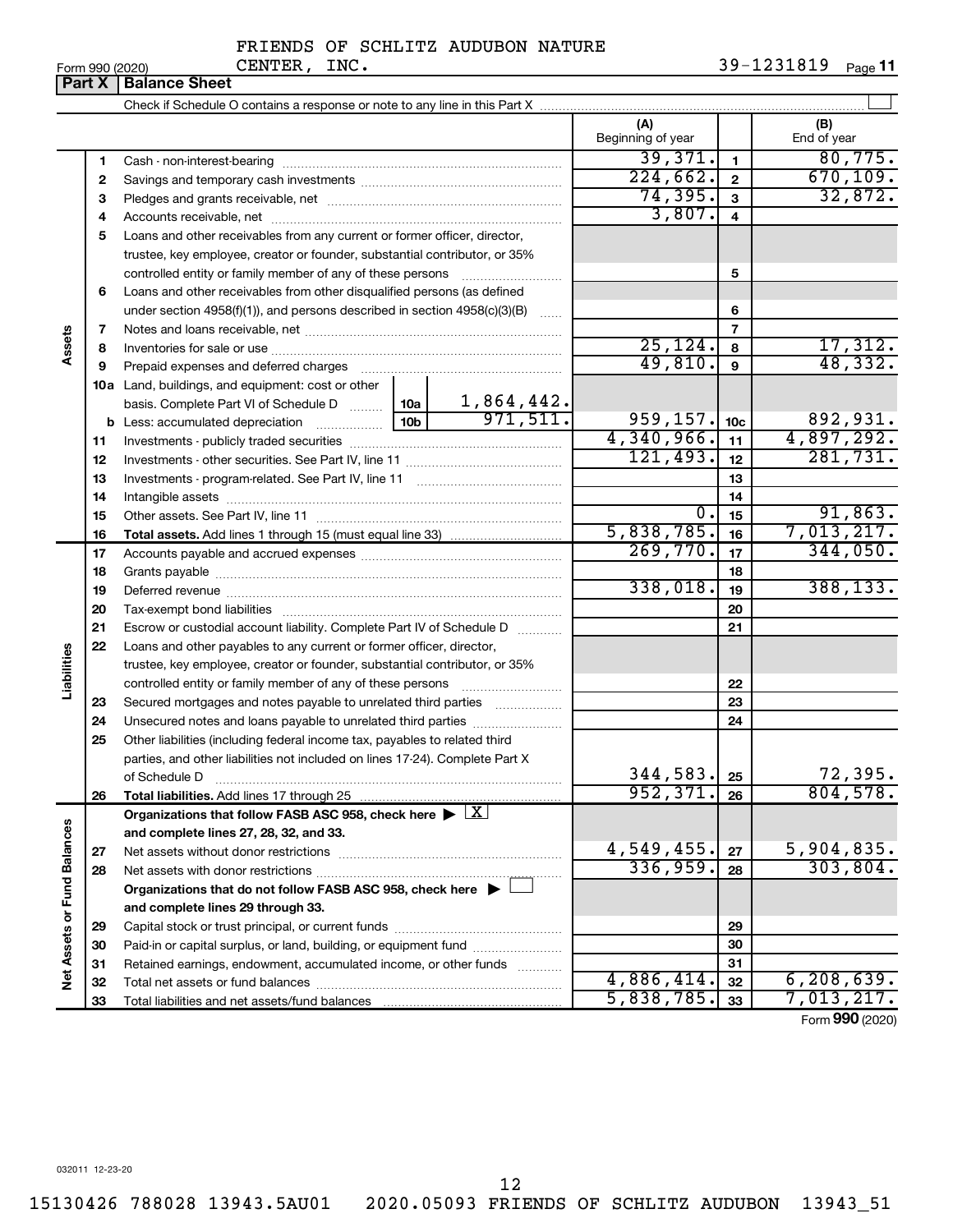|  |  | FRIENDS OF SCHLITZ AUDUBON NATURE |  |
|--|--|-----------------------------------|--|
|  |  |                                   |  |

|    | CENTER, INC.<br>Form 990 (2020)                                                                                                 |                         | 39-1231819     |            | Page 12          |
|----|---------------------------------------------------------------------------------------------------------------------------------|-------------------------|----------------|------------|------------------|
|    | Part XI Reconciliation of Net Assets                                                                                            |                         |                |            |                  |
|    |                                                                                                                                 |                         |                |            |                  |
|    |                                                                                                                                 |                         |                |            |                  |
| 1  |                                                                                                                                 | $\mathbf{1}$            | 3,416,306.     |            |                  |
| 2  |                                                                                                                                 | $\overline{2}$          | 2,895,434.     |            |                  |
| З  | Revenue less expenses. Subtract line 2 from line 1                                                                              | 3                       |                |            | 520,872.         |
| 4  |                                                                                                                                 | $\overline{\mathbf{4}}$ | 4,886,414.     |            |                  |
| 5  |                                                                                                                                 | 5                       |                |            | 801, 353.        |
| 6  |                                                                                                                                 | 6                       |                |            |                  |
| 7  |                                                                                                                                 | $\overline{7}$          |                |            |                  |
| 8  | Prior period adjustments www.communication.communication.communication.com/                                                     | 8                       |                |            |                  |
| 9  | Other changes in net assets or fund balances (explain on Schedule O)                                                            | 9                       |                |            | $\overline{0}$ . |
| 10 | Net assets or fund balances at end of year. Combine lines 3 through 9 (must equal Part X, line 32,                              |                         |                |            |                  |
|    |                                                                                                                                 | 10                      | 6, 208, 639.   |            |                  |
|    | <b>Part XII</b> Financial Statements and Reporting                                                                              |                         |                |            |                  |
|    |                                                                                                                                 |                         |                |            |                  |
|    |                                                                                                                                 |                         |                | <b>Yes</b> | No               |
| 1  | $\mathbf{X}$ Accrual<br>Accounting method used to prepare the Form 990: [130] Cash<br>$\Box$ Other                              |                         |                |            |                  |
|    | If the organization changed its method of accounting from a prior year or checked "Other," explain in Schedule O.               |                         |                |            |                  |
|    |                                                                                                                                 |                         | 2a             |            | х                |
|    | If "Yes," check a box below to indicate whether the financial statements for the year were compiled or reviewed on a            |                         |                |            |                  |
|    | separate basis, consolidated basis, or both:                                                                                    |                         |                |            |                  |
|    | Separate basis<br>Consolidated basis<br>Both consolidated and separate basis                                                    |                         |                |            |                  |
|    |                                                                                                                                 |                         | 2 <sub>b</sub> | х          |                  |
|    | If "Yes," check a box below to indicate whether the financial statements for the year were audited on a separate basis,         |                         |                |            |                  |
|    | consolidated basis, or both:                                                                                                    |                         |                |            |                  |
|    | $\lfloor \mathbf{X} \rfloor$ Consolidated basis<br>Both consolidated and separate basis<br>Separate basis                       |                         |                |            |                  |
|    | c If "Yes" to line 2a or 2b, does the organization have a committee that assumes responsibility for oversight of the audit,     |                         |                |            |                  |
|    |                                                                                                                                 |                         | 2c             | х          |                  |
|    | If the organization changed either its oversight process or selection process during the tax year, explain on Schedule O.       |                         |                |            |                  |
|    | 3a As a result of a federal award, was the organization required to undergo an audit or audits as set forth in the Single Audit |                         |                |            |                  |
|    |                                                                                                                                 |                         | За             |            | x                |
|    | b If "Yes," did the organization undergo the required audit or audits? If the organization did not undergo the required audit   |                         |                |            |                  |
|    |                                                                                                                                 |                         | 3 <sub>b</sub> |            |                  |

Form (2020) **990**

032012 12-23-20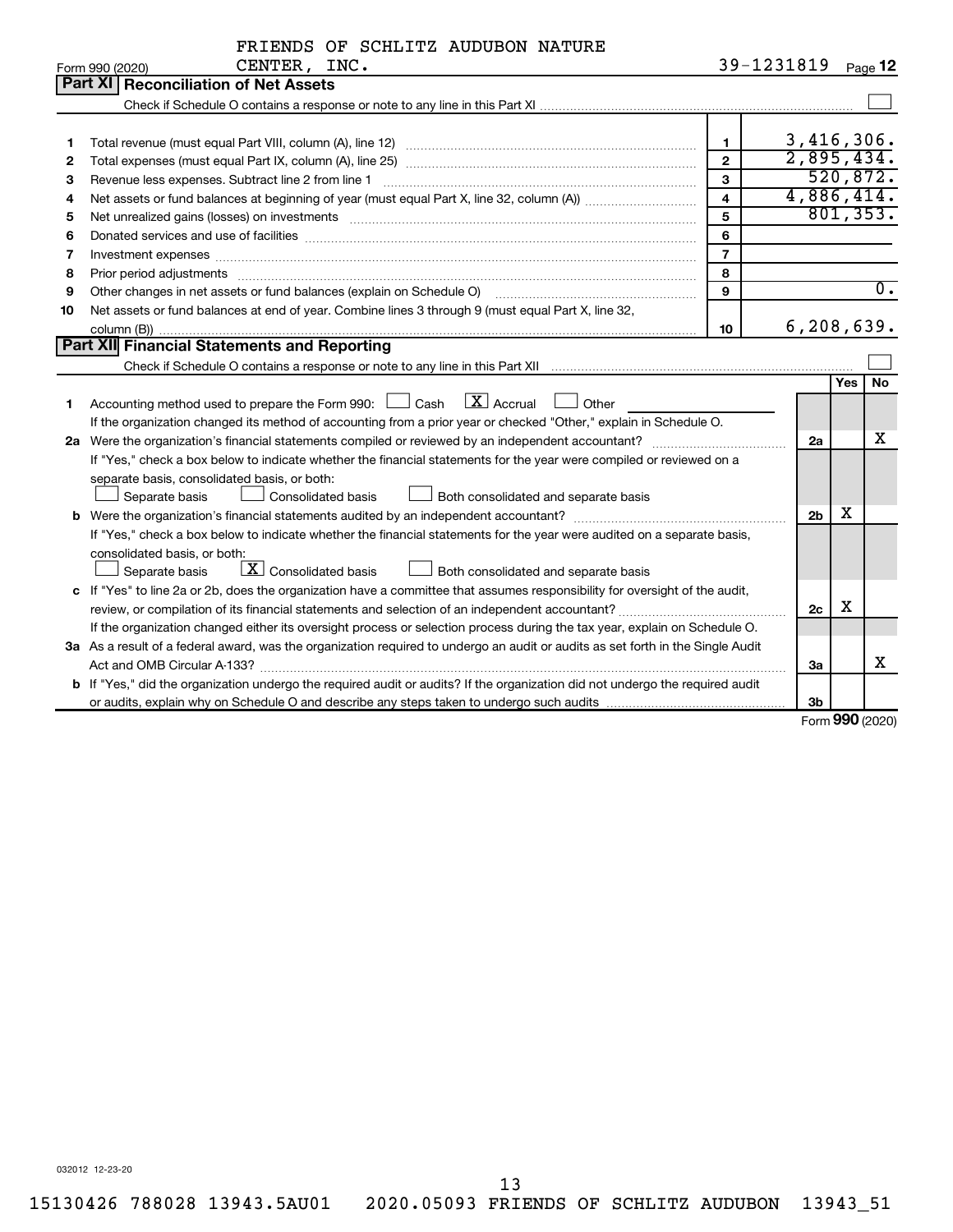| <b>SCHEDULE A</b>                                                                                         |                                                                                    |                                                                                                                                                                                                                                               |     |                                   |                            | OMB No. 1545-0047                     |
|-----------------------------------------------------------------------------------------------------------|------------------------------------------------------------------------------------|-----------------------------------------------------------------------------------------------------------------------------------------------------------------------------------------------------------------------------------------------|-----|-----------------------------------|----------------------------|---------------------------------------|
| (Form 990 or 990-EZ)                                                                                      |                                                                                    | <b>Public Charity Status and Public Support</b>                                                                                                                                                                                               |     |                                   |                            |                                       |
|                                                                                                           |                                                                                    | Complete if the organization is a section 501(c)(3) organization or a section<br>4947(a)(1) nonexempt charitable trust.                                                                                                                       |     |                                   |                            |                                       |
| Department of the Treasury                                                                                |                                                                                    | Attach to Form 990 or Form 990-EZ.                                                                                                                                                                                                            |     |                                   |                            | <b>Open to Public</b>                 |
| Internal Revenue Service                                                                                  |                                                                                    | Go to www.irs.gov/Form990 for instructions and the latest information.                                                                                                                                                                        |     |                                   |                            | Inspection                            |
| Name of the organization                                                                                  |                                                                                    | FRIENDS OF SCHLITZ AUDUBON NATURE                                                                                                                                                                                                             |     |                                   |                            | <b>Employer identification number</b> |
|                                                                                                           | CENTER, INC.                                                                       |                                                                                                                                                                                                                                               |     |                                   |                            | 39-1231819                            |
| Part I                                                                                                    |                                                                                    | Reason for Public Charity Status. (All organizations must complete this part.) See instructions.                                                                                                                                              |     |                                   |                            |                                       |
| The organization is not a private foundation because it is: (For lines 1 through 12, check only one box.) |                                                                                    |                                                                                                                                                                                                                                               |     |                                   |                            |                                       |
| 1                                                                                                         |                                                                                    | A church, convention of churches, or association of churches described in <b>section 170(b)(1)(A)(i).</b>                                                                                                                                     |     |                                   |                            |                                       |
| 2                                                                                                         |                                                                                    | A school described in section 170(b)(1)(A)(ii). (Attach Schedule E (Form 990 or 990-EZ).)                                                                                                                                                     |     |                                   |                            |                                       |
| З                                                                                                         |                                                                                    | A hospital or a cooperative hospital service organization described in section 170(b)(1)(A)(iii).                                                                                                                                             |     |                                   |                            |                                       |
| 4                                                                                                         |                                                                                    | A medical research organization operated in conjunction with a hospital described in section 170(b)(1)(A)(iii). Enter the hospital's name,                                                                                                    |     |                                   |                            |                                       |
| city, and state:                                                                                          |                                                                                    |                                                                                                                                                                                                                                               |     |                                   |                            |                                       |
| 5                                                                                                         | section 170(b)(1)(A)(iv). (Complete Part II.)                                      | An organization operated for the benefit of a college or university owned or operated by a governmental unit described in                                                                                                                     |     |                                   |                            |                                       |
| 6                                                                                                         |                                                                                    | A federal, state, or local government or governmental unit described in section 170(b)(1)(A)(v).                                                                                                                                              |     |                                   |                            |                                       |
| <u>x</u><br>$\overline{7}$                                                                                |                                                                                    | An organization that normally receives a substantial part of its support from a governmental unit or from the general public described in                                                                                                     |     |                                   |                            |                                       |
|                                                                                                           | section 170(b)(1)(A)(vi). (Complete Part II.)                                      |                                                                                                                                                                                                                                               |     |                                   |                            |                                       |
| 8                                                                                                         |                                                                                    | A community trust described in section 170(b)(1)(A)(vi). (Complete Part II.)                                                                                                                                                                  |     |                                   |                            |                                       |
| 9                                                                                                         |                                                                                    | An agricultural research organization described in section 170(b)(1)(A)(ix) operated in conjunction with a land-grant college                                                                                                                 |     |                                   |                            |                                       |
|                                                                                                           |                                                                                    | or university or a non-land-grant college of agriculture (see instructions). Enter the name, city, and state of the college or                                                                                                                |     |                                   |                            |                                       |
| university:                                                                                               |                                                                                    |                                                                                                                                                                                                                                               |     |                                   |                            |                                       |
| 10                                                                                                        |                                                                                    | An organization that normally receives (1) more than 33 1/3% of its support from contributions, membership fees, and gross receipts from                                                                                                      |     |                                   |                            |                                       |
|                                                                                                           |                                                                                    | activities related to its exempt functions, subject to certain exceptions; and (2) no more than 33 1/3% of its support from gross investment                                                                                                  |     |                                   |                            |                                       |
|                                                                                                           |                                                                                    | income and unrelated business taxable income (less section 511 tax) from businesses acquired by the organization after June 30, 1975.                                                                                                         |     |                                   |                            |                                       |
|                                                                                                           | See section 509(a)(2). (Complete Part III.)                                        |                                                                                                                                                                                                                                               |     |                                   |                            |                                       |
| 11                                                                                                        |                                                                                    | An organization organized and operated exclusively to test for public safety. See section 509(a)(4).                                                                                                                                          |     |                                   |                            |                                       |
| 12 <sub>2</sub>                                                                                           |                                                                                    | An organization organized and operated exclusively for the benefit of, to perform the functions of, or to carry out the purposes of one or                                                                                                    |     |                                   |                            |                                       |
|                                                                                                           |                                                                                    | more publicly supported organizations described in section 509(a)(1) or section 509(a)(2). See section 509(a)(3). Check the box in                                                                                                            |     |                                   |                            |                                       |
| a                                                                                                         |                                                                                    | lines 12a through 12d that describes the type of supporting organization and complete lines 12e, 12f, and 12g.<br>Type I. A supporting organization operated, supervised, or controlled by its supported organization(s), typically by giving |     |                                   |                            |                                       |
|                                                                                                           |                                                                                    | the supported organization(s) the power to regularly appoint or elect a majority of the directors or trustees of the supporting                                                                                                               |     |                                   |                            |                                       |
|                                                                                                           | organization. You must complete Part IV, Sections A and B.                         |                                                                                                                                                                                                                                               |     |                                   |                            |                                       |
| b                                                                                                         |                                                                                    | Type II. A supporting organization supervised or controlled in connection with its supported organization(s), by having                                                                                                                       |     |                                   |                            |                                       |
|                                                                                                           |                                                                                    | control or management of the supporting organization vested in the same persons that control or manage the supported                                                                                                                          |     |                                   |                            |                                       |
|                                                                                                           | organization(s). You must complete Part IV, Sections A and C.                      |                                                                                                                                                                                                                                               |     |                                   |                            |                                       |
| с                                                                                                         |                                                                                    | Type III functionally integrated. A supporting organization operated in connection with, and functionally integrated with,                                                                                                                    |     |                                   |                            |                                       |
|                                                                                                           |                                                                                    | its supported organization(s) (see instructions). You must complete Part IV, Sections A, D, and E.                                                                                                                                            |     |                                   |                            |                                       |
| d                                                                                                         |                                                                                    | Type III non-functionally integrated. A supporting organization operated in connection with its supported organization(s)                                                                                                                     |     |                                   |                            |                                       |
|                                                                                                           |                                                                                    | that is not functionally integrated. The organization generally must satisfy a distribution requirement and an attentiveness                                                                                                                  |     |                                   |                            |                                       |
|                                                                                                           |                                                                                    | requirement (see instructions). You must complete Part IV, Sections A and D, and Part V.                                                                                                                                                      |     |                                   |                            |                                       |
| e                                                                                                         |                                                                                    | Check this box if the organization received a written determination from the IRS that it is a Type I, Type II, Type III                                                                                                                       |     |                                   |                            |                                       |
|                                                                                                           |                                                                                    | functionally integrated, or Type III non-functionally integrated supporting organization.                                                                                                                                                     |     |                                   |                            |                                       |
| f Enter the number of supported organizations                                                             |                                                                                    |                                                                                                                                                                                                                                               |     |                                   |                            |                                       |
| g<br>(i) Name of supported                                                                                | Provide the following information about the supported organization(s).<br>(ii) EIN | (iii) Type of organization                                                                                                                                                                                                                    |     | (iv) Is the organization listed   | (v) Amount of monetary     | (vi) Amount of other                  |
| organization                                                                                              |                                                                                    | (described on lines 1-10                                                                                                                                                                                                                      | Yes | in your governing document?<br>No | support (see instructions) | support (see instructions)            |
|                                                                                                           |                                                                                    | above (see instructions))                                                                                                                                                                                                                     |     |                                   |                            |                                       |
|                                                                                                           |                                                                                    |                                                                                                                                                                                                                                               |     |                                   |                            |                                       |
|                                                                                                           |                                                                                    |                                                                                                                                                                                                                                               |     |                                   |                            |                                       |
|                                                                                                           |                                                                                    |                                                                                                                                                                                                                                               |     |                                   |                            |                                       |
|                                                                                                           |                                                                                    |                                                                                                                                                                                                                                               |     |                                   |                            |                                       |
|                                                                                                           |                                                                                    |                                                                                                                                                                                                                                               |     |                                   |                            |                                       |
|                                                                                                           |                                                                                    |                                                                                                                                                                                                                                               |     |                                   |                            |                                       |
|                                                                                                           |                                                                                    |                                                                                                                                                                                                                                               |     |                                   |                            |                                       |
|                                                                                                           |                                                                                    |                                                                                                                                                                                                                                               |     |                                   |                            |                                       |
|                                                                                                           |                                                                                    |                                                                                                                                                                                                                                               |     |                                   |                            |                                       |
| Total                                                                                                     |                                                                                    |                                                                                                                                                                                                                                               |     |                                   |                            |                                       |
| LHA For Paperwork Reduction Act Notice, see the Instructions for Form 990 or 990-EZ. 032021 01-25-21      |                                                                                    | 14                                                                                                                                                                                                                                            |     |                                   |                            | Schedule A (Form 990 or 990-EZ) 2020  |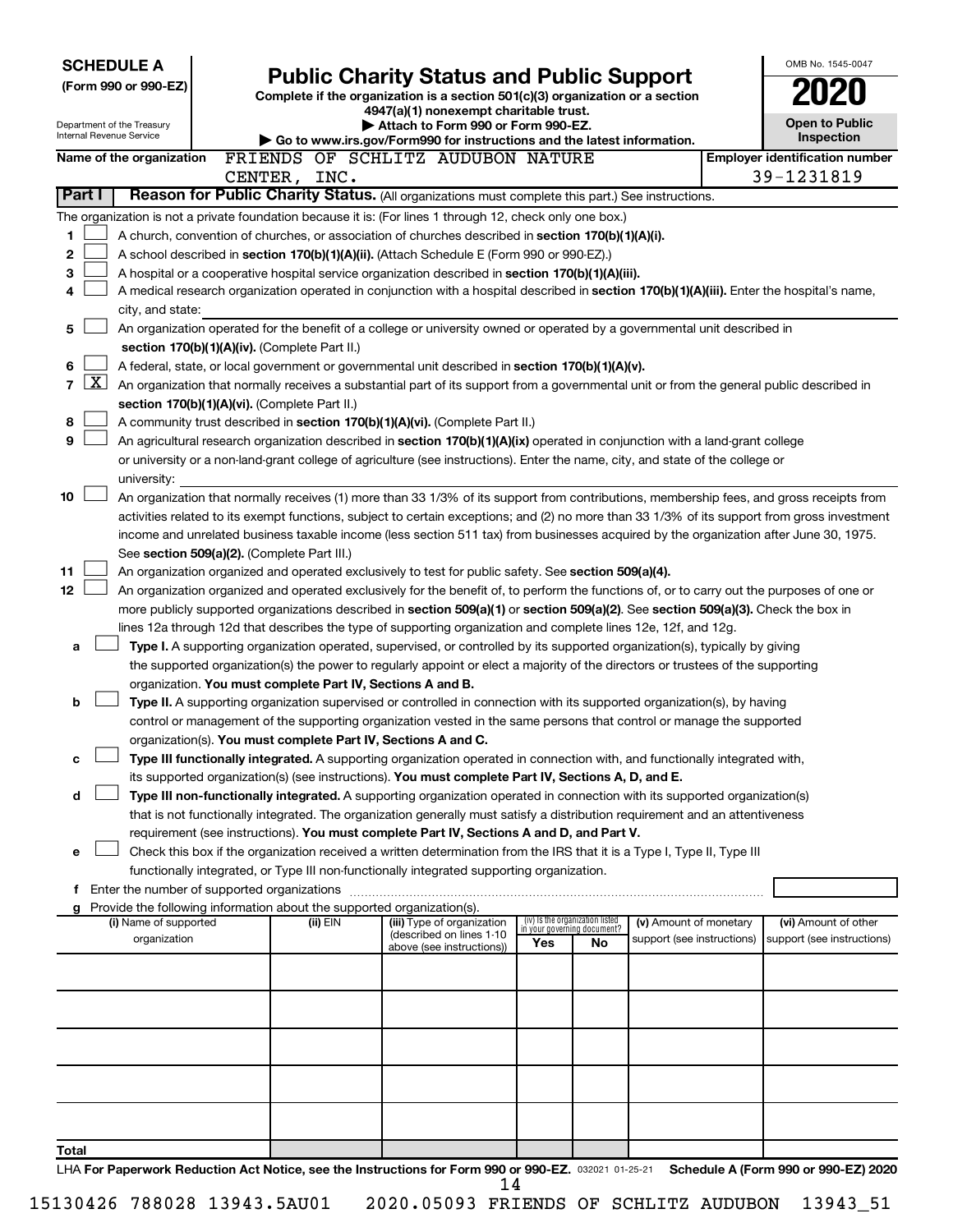Schedule A (Form 990 or 990-EZ) 2020  $\text{CENTER}$ ,  $\text{INC.}$   $39-1231819$   $_\text{Page}$ 

39-1231819 Page 2

(Complete only if you checked the box on line 5, 7, or 8 of Part I or if the organization failed to qualify under Part III. If the organization fails to qualify under the tests listed below, please complete Part III.) **Part II Support Schedule for Organizations Described in Sections 170(b)(1)(A)(iv) and 170(b)(1)(A)(vi)**

| <b>Section A. Public Support</b>                                                                                                                                                                                                                                                                 |                     |                     |                        |                        |                                      |                                    |
|--------------------------------------------------------------------------------------------------------------------------------------------------------------------------------------------------------------------------------------------------------------------------------------------------|---------------------|---------------------|------------------------|------------------------|--------------------------------------|------------------------------------|
| Calendar year (or fiscal year beginning in)                                                                                                                                                                                                                                                      | (a) 2016            | (b) 2017            | $(c)$ 2018             | $(d)$ 2019             | (e) 2020                             | (f) Total                          |
| 1 Gifts, grants, contributions, and                                                                                                                                                                                                                                                              |                     |                     |                        |                        |                                      |                                    |
| membership fees received. (Do not                                                                                                                                                                                                                                                                |                     |                     |                        |                        |                                      |                                    |
| include any "unusual grants.")                                                                                                                                                                                                                                                                   | 1163151.            | 1104255.            | 1441668.               | 1728548.               | 2252630.                             | 7690252.                           |
| 2 Tax revenues levied for the organ-                                                                                                                                                                                                                                                             |                     |                     |                        |                        |                                      |                                    |
| ization's benefit and either paid to                                                                                                                                                                                                                                                             |                     |                     |                        |                        |                                      |                                    |
| or expended on its behalf                                                                                                                                                                                                                                                                        |                     |                     |                        |                        |                                      |                                    |
| 3 The value of services or facilities                                                                                                                                                                                                                                                            |                     |                     |                        |                        |                                      |                                    |
| furnished by a governmental unit to                                                                                                                                                                                                                                                              |                     |                     |                        |                        |                                      |                                    |
| the organization without charge                                                                                                                                                                                                                                                                  |                     |                     |                        |                        |                                      |                                    |
| 4 Total. Add lines 1 through 3                                                                                                                                                                                                                                                                   | 1163151.            | 1104255.            | 1441668.               | 1728548.               | 2252630.                             | 7690252.                           |
| 5 The portion of total contributions                                                                                                                                                                                                                                                             |                     |                     |                        |                        |                                      |                                    |
| by each person (other than a                                                                                                                                                                                                                                                                     |                     |                     |                        |                        |                                      |                                    |
| governmental unit or publicly                                                                                                                                                                                                                                                                    |                     |                     |                        |                        |                                      |                                    |
| supported organization) included                                                                                                                                                                                                                                                                 |                     |                     |                        |                        |                                      |                                    |
| on line 1 that exceeds 2% of the                                                                                                                                                                                                                                                                 |                     |                     |                        |                        |                                      |                                    |
| amount shown on line 11,                                                                                                                                                                                                                                                                         |                     |                     |                        |                        |                                      |                                    |
| column (f)                                                                                                                                                                                                                                                                                       |                     |                     |                        |                        |                                      |                                    |
| 6 Public support. Subtract line 5 from line 4.                                                                                                                                                                                                                                                   |                     |                     |                        |                        |                                      | 7690252.                           |
| <b>Section B. Total Support</b>                                                                                                                                                                                                                                                                  |                     |                     |                        |                        |                                      |                                    |
| Calendar year (or fiscal year beginning in)                                                                                                                                                                                                                                                      | (a) 2016<br>1163151 | (b) 2017<br>1104255 | $(c)$ 2018<br>1441668. | $(d)$ 2019<br>1728548. | (e) 2020<br>2252630.                 | (f) Total<br>7690252.              |
| <b>7</b> Amounts from line 4                                                                                                                                                                                                                                                                     |                     |                     |                        |                        |                                      |                                    |
| 8 Gross income from interest,                                                                                                                                                                                                                                                                    |                     |                     |                        |                        |                                      |                                    |
| dividends, payments received on                                                                                                                                                                                                                                                                  |                     |                     |                        |                        |                                      |                                    |
| securities loans, rents, royalties,                                                                                                                                                                                                                                                              | 599,879.            | 645, 413.           | 568, 255.              | 470,523.               | 228,815.                             | 2512885.                           |
| and income from similar sources                                                                                                                                                                                                                                                                  |                     |                     |                        |                        |                                      |                                    |
| <b>9</b> Net income from unrelated business                                                                                                                                                                                                                                                      |                     |                     |                        |                        |                                      |                                    |
| activities, whether or not the                                                                                                                                                                                                                                                                   |                     |                     |                        |                        |                                      |                                    |
| business is regularly carried on                                                                                                                                                                                                                                                                 |                     |                     |                        |                        |                                      |                                    |
| 10 Other income. Do not include gain                                                                                                                                                                                                                                                             |                     |                     |                        |                        |                                      |                                    |
| or loss from the sale of capital                                                                                                                                                                                                                                                                 | 6,675.              | 52,949.             |                        |                        |                                      |                                    |
| assets (Explain in Part VI.)                                                                                                                                                                                                                                                                     |                     |                     |                        |                        |                                      | 59,624.<br>10262761.               |
| 11 Total support. Add lines 7 through 10                                                                                                                                                                                                                                                         |                     |                     |                        |                        | 12                                   | 5,342,100.                         |
| <b>12</b> Gross receipts from related activities, etc. (see instructions)                                                                                                                                                                                                                        |                     |                     |                        |                        |                                      |                                    |
| 13 First 5 years. If the Form 990 is for the organization's first, second, third, fourth, or fifth tax year as a section 501(c)(3)                                                                                                                                                               |                     |                     |                        |                        |                                      |                                    |
| organization, check this box and stop here <b>construction and the construction</b> of the construction of the construction of the construction of the construction of the construction of the construction of the construction of<br><b>Section C. Computation of Public Support Percentage</b> |                     |                     |                        |                        |                                      |                                    |
|                                                                                                                                                                                                                                                                                                  |                     |                     |                        |                        | 14                                   | 74.93<br>%                         |
|                                                                                                                                                                                                                                                                                                  |                     |                     |                        |                        | 15                                   | 68.71<br>%                         |
| 16a 33 1/3% support test - 2020. If the organization did not check the box on line 13, and line 14 is 33 1/3% or more, check this box and                                                                                                                                                        |                     |                     |                        |                        |                                      |                                    |
| stop here. The organization qualifies as a publicly supported organization manufaction manufacture or the organization manufacture or the organization manufacture or the organization manufacture or the state of the state o                                                                   |                     |                     |                        |                        |                                      | $\blacktriangleright$ $\mathbf{X}$ |
| b 33 1/3% support test - 2019. If the organization did not check a box on line 13 or 16a, and line 15 is 33 1/3% or more, check this box                                                                                                                                                         |                     |                     |                        |                        |                                      |                                    |
|                                                                                                                                                                                                                                                                                                  |                     |                     |                        |                        |                                      |                                    |
| 17a 10% -facts-and-circumstances test - 2020. If the organization did not check a box on line 13, 16a, or 16b, and line 14 is 10% or more,                                                                                                                                                       |                     |                     |                        |                        |                                      |                                    |
| and if the organization meets the facts-and-circumstances test, check this box and stop here. Explain in Part VI how the organization                                                                                                                                                            |                     |                     |                        |                        |                                      |                                    |
| meets the facts-and-circumstances test. The organization qualifies as a publicly supported organization                                                                                                                                                                                          |                     |                     |                        |                        |                                      |                                    |
| <b>b 10%</b> -facts-and-circumstances test - 2019. If the organization did not check a box on line 13, 16a, 16b, or 17a, and line 15 is 10% or                                                                                                                                                   |                     |                     |                        |                        |                                      |                                    |
| more, and if the organization meets the facts-and-circumstances test, check this box and <b>stop here.</b> Explain in Part VI how the                                                                                                                                                            |                     |                     |                        |                        |                                      |                                    |
| organization meets the facts-and-circumstances test. The organization qualifies as a publicly supported organization                                                                                                                                                                             |                     |                     |                        |                        |                                      |                                    |
| 18 Private foundation. If the organization did not check a box on line 13, 16a, 16b, 17a, or 17b, check this box and see instructions.                                                                                                                                                           |                     |                     |                        |                        |                                      |                                    |
|                                                                                                                                                                                                                                                                                                  |                     |                     |                        |                        | Schedule A (Form 990 or 990-EZ) 2020 |                                    |

032022 01-25-21

15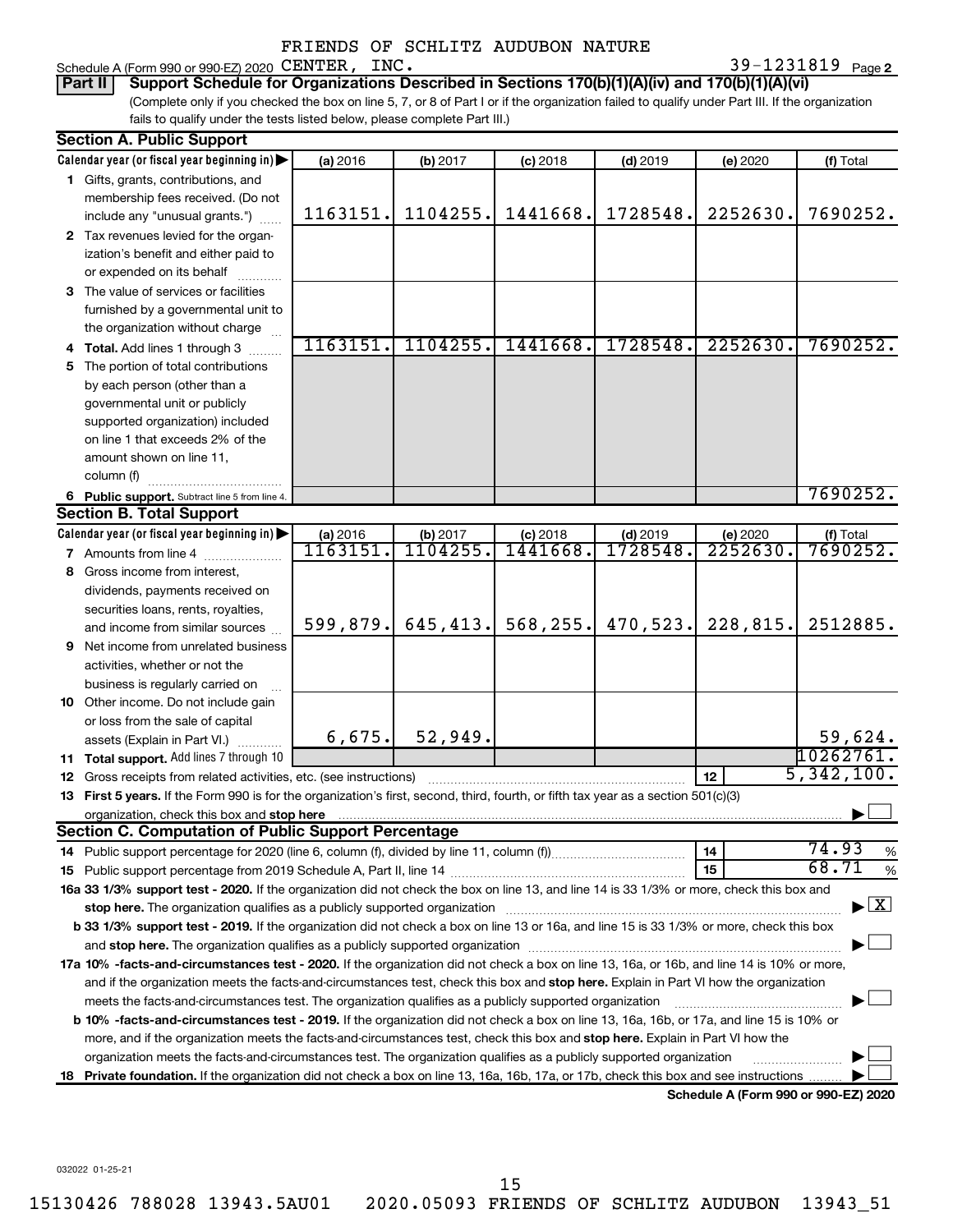# Schedule A (Form 990 or 990-EZ) 2020 CENTER, INC.

### **Part III Support Schedule for Organizations Described in Section 509(a)(2)**

(Complete only if you checked the box on line 10 of Part I or if the organization failed to qualify under Part II. If the organization fails to qualify under the tests listed below, please complete Part II.)

|    | Calendar year (or fiscal year beginning in)                                                                                                                                                                                                                      | (a) 2016 | (b) 2017 | $(c)$ 2018 | $(d)$ 2019 |    | (e) 2020 | (f) Total                            |
|----|------------------------------------------------------------------------------------------------------------------------------------------------------------------------------------------------------------------------------------------------------------------|----------|----------|------------|------------|----|----------|--------------------------------------|
|    | 1 Gifts, grants, contributions, and                                                                                                                                                                                                                              |          |          |            |            |    |          |                                      |
|    | membership fees received. (Do not                                                                                                                                                                                                                                |          |          |            |            |    |          |                                      |
|    | include any "unusual grants.")                                                                                                                                                                                                                                   |          |          |            |            |    |          |                                      |
|    | 2 Gross receipts from admissions,<br>merchandise sold or services per-<br>formed, or facilities furnished in<br>any activity that is related to the<br>organization's tax-exempt purpose                                                                         |          |          |            |            |    |          |                                      |
| 3  | Gross receipts from activities that                                                                                                                                                                                                                              |          |          |            |            |    |          |                                      |
|    | are not an unrelated trade or bus-                                                                                                                                                                                                                               |          |          |            |            |    |          |                                      |
|    | iness under section 513                                                                                                                                                                                                                                          |          |          |            |            |    |          |                                      |
| 4  | Tax revenues levied for the organ-                                                                                                                                                                                                                               |          |          |            |            |    |          |                                      |
|    | ization's benefit and either paid to<br>or expended on its behalf<br>.                                                                                                                                                                                           |          |          |            |            |    |          |                                      |
| 5. | The value of services or facilities                                                                                                                                                                                                                              |          |          |            |            |    |          |                                      |
|    | furnished by a governmental unit to<br>the organization without charge                                                                                                                                                                                           |          |          |            |            |    |          |                                      |
|    |                                                                                                                                                                                                                                                                  |          |          |            |            |    |          |                                      |
| 6  | Total. Add lines 1 through 5                                                                                                                                                                                                                                     |          |          |            |            |    |          |                                      |
|    | 7a Amounts included on lines 1, 2, and                                                                                                                                                                                                                           |          |          |            |            |    |          |                                      |
|    | 3 received from disqualified persons<br><b>b</b> Amounts included on lines 2 and 3 received                                                                                                                                                                      |          |          |            |            |    |          |                                      |
|    | from other than disqualified persons that<br>exceed the greater of \$5,000 or 1% of the<br>amount on line 13 for the year                                                                                                                                        |          |          |            |            |    |          |                                      |
|    | c Add lines 7a and 7b                                                                                                                                                                                                                                            |          |          |            |            |    |          |                                      |
|    | 8 Public support. (Subtract line 7c from line 6.)                                                                                                                                                                                                                |          |          |            |            |    |          |                                      |
|    | <b>Section B. Total Support</b>                                                                                                                                                                                                                                  |          |          |            |            |    |          |                                      |
|    | Calendar year (or fiscal year beginning in)                                                                                                                                                                                                                      | (a) 2016 | (b) 2017 | $(c)$ 2018 | $(d)$ 2019 |    | (e) 2020 | (f) Total                            |
|    | 9 Amounts from line 6                                                                                                                                                                                                                                            |          |          |            |            |    |          |                                      |
|    | <b>10a</b> Gross income from interest,<br>dividends, payments received on<br>securities loans, rents, royalties,<br>and income from similar sources                                                                                                              |          |          |            |            |    |          |                                      |
|    | <b>b</b> Unrelated business taxable income                                                                                                                                                                                                                       |          |          |            |            |    |          |                                      |
|    | (less section 511 taxes) from businesses<br>acquired after June 30, 1975                                                                                                                                                                                         |          |          |            |            |    |          |                                      |
|    | c Add lines 10a and 10b                                                                                                                                                                                                                                          |          |          |            |            |    |          |                                      |
| 11 | Net income from unrelated business<br>activities not included in line 10b.<br>whether or not the business is<br>regularly carried on                                                                                                                             |          |          |            |            |    |          |                                      |
|    | 12 Other income. Do not include gain<br>or loss from the sale of capital<br>assets (Explain in Part VI.)                                                                                                                                                         |          |          |            |            |    |          |                                      |
|    | <b>13</b> Total support. (Add lines 9, 10c, 11, and 12.)                                                                                                                                                                                                         |          |          |            |            |    |          |                                      |
|    | 14 First 5 years. If the Form 990 is for the organization's first, second, third, fourth, or fifth tax year as a section 501(c)(3) organization,                                                                                                                 |          |          |            |            |    |          |                                      |
|    | check this box and stop here measurements and stop here and stop here are all the substitutions of the state of the state of the state of the state of the state of the state of the state of the state of the state of the st                                   |          |          |            |            |    |          |                                      |
|    | <b>Section C. Computation of Public Support Percentage</b>                                                                                                                                                                                                       |          |          |            |            |    |          |                                      |
|    |                                                                                                                                                                                                                                                                  |          |          |            |            | 15 |          | %                                    |
|    |                                                                                                                                                                                                                                                                  |          |          |            |            | 16 |          | %                                    |
|    |                                                                                                                                                                                                                                                                  |          |          |            |            |    |          |                                      |
|    | Section D. Computation of Investment Income Percentage                                                                                                                                                                                                           |          |          |            |            | 17 |          | %                                    |
|    |                                                                                                                                                                                                                                                                  |          |          |            |            |    |          |                                      |
|    |                                                                                                                                                                                                                                                                  |          |          |            |            | 18 |          |                                      |
|    |                                                                                                                                                                                                                                                                  |          |          |            |            |    |          |                                      |
|    | 19a 33 1/3% support tests - 2020. If the organization did not check the box on line 14, and line 15 is more than 33 1/3%, and line 17 is not                                                                                                                     |          |          |            |            |    |          |                                      |
|    | more than 33 1/3%, check this box and stop here. The organization qualifies as a publicly supported organization<br><b>b 33 1/3% support tests - 2019.</b> If the organization did not check a box on line 14 or line 19a, and line 16 is more than 33 1/3%, and |          |          |            |            |    |          |                                      |
|    | line 18 is not more than 33 1/3%, check this box and stop here. The organization qualifies as a publicly supported organization                                                                                                                                  |          |          |            |            |    |          | %                                    |
|    | 032023 01-25-21                                                                                                                                                                                                                                                  |          |          |            |            |    |          | Schedule A (Form 990 or 990-EZ) 2020 |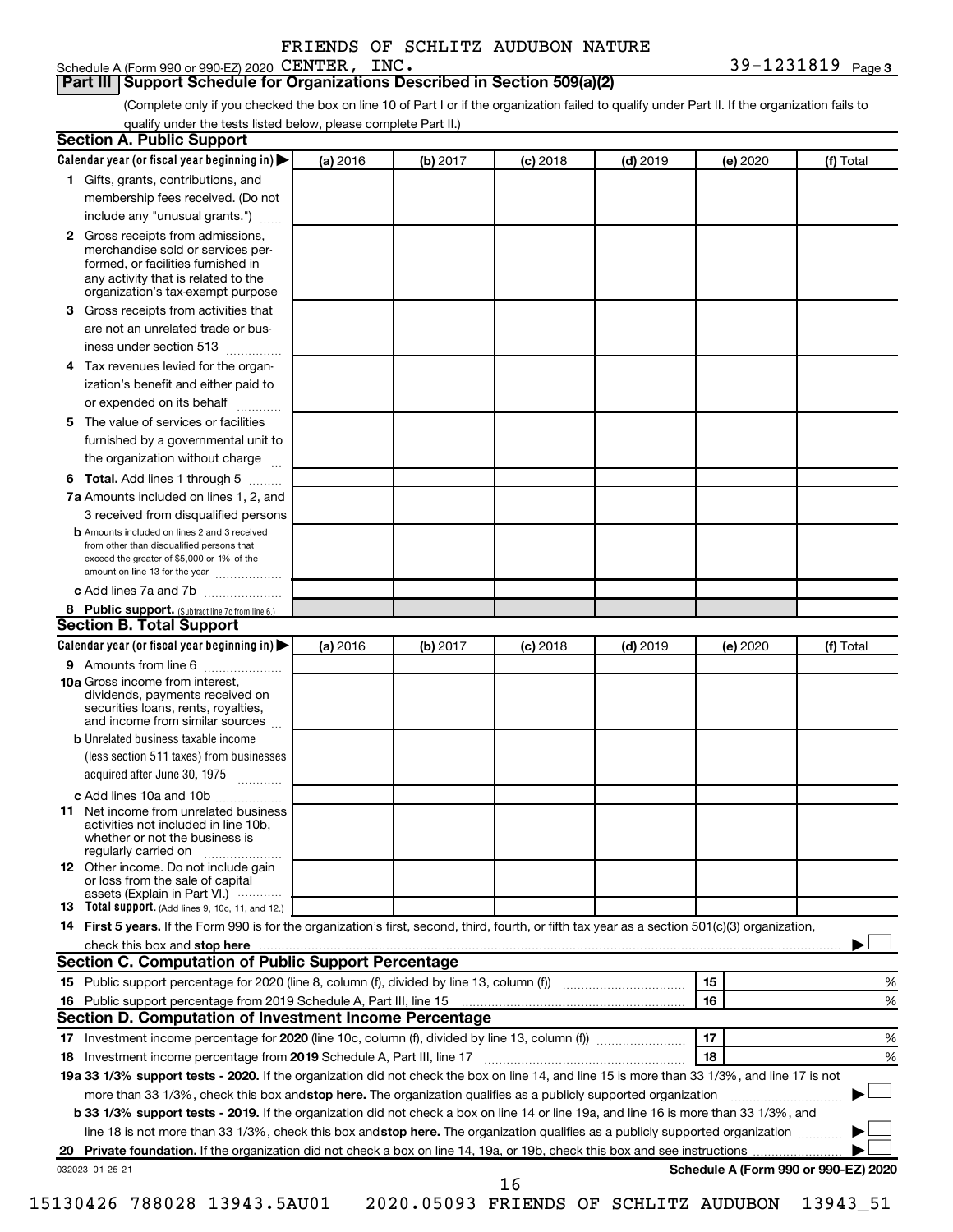### Schedule A (Form 990 or 990-EZ) 2020 CENTER,  $INC$ . **Part IV Supporting Organizations**

(Complete only if you checked a box in line 12 on Part I. If you checked box 12a, Part I, complete Sections A and B. If you checked box 12b, Part I, complete Sections A and C. If you checked box 12c, Part I, complete Sections A, D, and E. If you checked box 12d, Part I, complete Sections A and D, and complete Part V.)

# **Section A. All Supporting Organizations**

- **1** Are all of the organization's supported organizations listed by name in the organization's governing documents? If "No," describe in Part VI how the supported organizations are designated. If designated by *class or purpose, describe the designation. If historic and continuing relationship, explain.*
- **2** Did the organization have any supported organization that does not have an IRS determination of status under section 509(a)(1) or (2)? If "Yes," explain in Part **VI** how the organization determined that the supported *organization was described in section 509(a)(1) or (2).*
- **3a** Did the organization have a supported organization described in section 501(c)(4), (5), or (6)? If "Yes," answer *lines 3b and 3c below.*
- **b** Did the organization confirm that each supported organization qualified under section 501(c)(4), (5), or (6) and satisfied the public support tests under section 509(a)(2)? If "Yes," describe in Part VI when and how the *organization made the determination.*
- **c** Did the organization ensure that all support to such organizations was used exclusively for section 170(c)(2)(B) purposes? If "Yes," explain in Part VI what controls the organization put in place to ensure such use.
- **4 a** *If* Was any supported organization not organized in the United States ("foreign supported organization")? *"Yes," and if you checked box 12a or 12b in Part I, answer lines 4b and 4c below.*
- **b** Did the organization have ultimate control and discretion in deciding whether to make grants to the foreign supported organization? If "Yes," describe in Part VI how the organization had such control and discretion *despite being controlled or supervised by or in connection with its supported organizations.*
- **c** Did the organization support any foreign supported organization that does not have an IRS determination under sections 501(c)(3) and 509(a)(1) or (2)? If "Yes," explain in Part VI what controls the organization used *to ensure that all support to the foreign supported organization was used exclusively for section 170(c)(2)(B) purposes.*
- **5a** Did the organization add, substitute, or remove any supported organizations during the tax year? If "Yes," answer lines 5b and 5c below (if applicable). Also, provide detail in **Part VI,** including (i) the names and EIN *numbers of the supported organizations added, substituted, or removed; (ii) the reasons for each such action; (iii) the authority under the organization's organizing document authorizing such action; and (iv) how the action was accomplished (such as by amendment to the organizing document).*
- **b Type I or Type II only.** Was any added or substituted supported organization part of a class already designated in the organization's organizing document?
- **c Substitutions only.**  Was the substitution the result of an event beyond the organization's control?
- **6** Did the organization provide support (whether in the form of grants or the provision of services or facilities) to **Part VI.** support or benefit one or more of the filing organization's supported organizations? If "Yes," provide detail in anyone other than (i) its supported organizations, (ii) individuals that are part of the charitable class benefited by one or more of its supported organizations, or (iii) other supporting organizations that also
- **7** Did the organization provide a grant, loan, compensation, or other similar payment to a substantial contributor regard to a substantial contributor? If "Yes," complete Part I of Schedule L (Form 990 or 990-EZ). (as defined in section 4958(c)(3)(C)), a family member of a substantial contributor, or a 35% controlled entity with
- **8** Did the organization make a loan to a disqualified person (as defined in section 4958) not described in line 7? *If "Yes," complete Part I of Schedule L (Form 990 or 990-EZ).*
- **9 a** Was the organization controlled directly or indirectly at any time during the tax year by one or more in section 509(a)(1) or (2))? If "Yes," provide detail in **Part VI.** disqualified persons, as defined in section 4946 (other than foundation managers and organizations described
- **b** Did one or more disqualified persons (as defined in line 9a) hold a controlling interest in any entity in which the supporting organization had an interest? If "Yes," provide detail in Part VI.
- **c** Did a disqualified person (as defined in line 9a) have an ownership interest in, or derive any personal benefit from, assets in which the supporting organization also had an interest? If "Yes," provide detail in Part VI.
- **10 a** Was the organization subject to the excess business holdings rules of section 4943 because of section supporting organizations)? If "Yes," answer line 10b below. 4943(f) (regarding certain Type II supporting organizations, and all Type III non-functionally integrated
	- **b** Did the organization have any excess business holdings in the tax year? (Use Schedule C, Form 4720, to *determine whether the organization had excess business holdings.)*

032024 01-25-21

**Schedule A (Form 990 or 990-EZ) 2020**

**1**

**2**

**3a**

**3b**

**3c**

**4a**

**4b**

**4c**

**5a**

**5b 5c**

**6**

**7**

**8**

**9a**

**9b**

**9c**

**10a**

**10b**

**Yes No**

17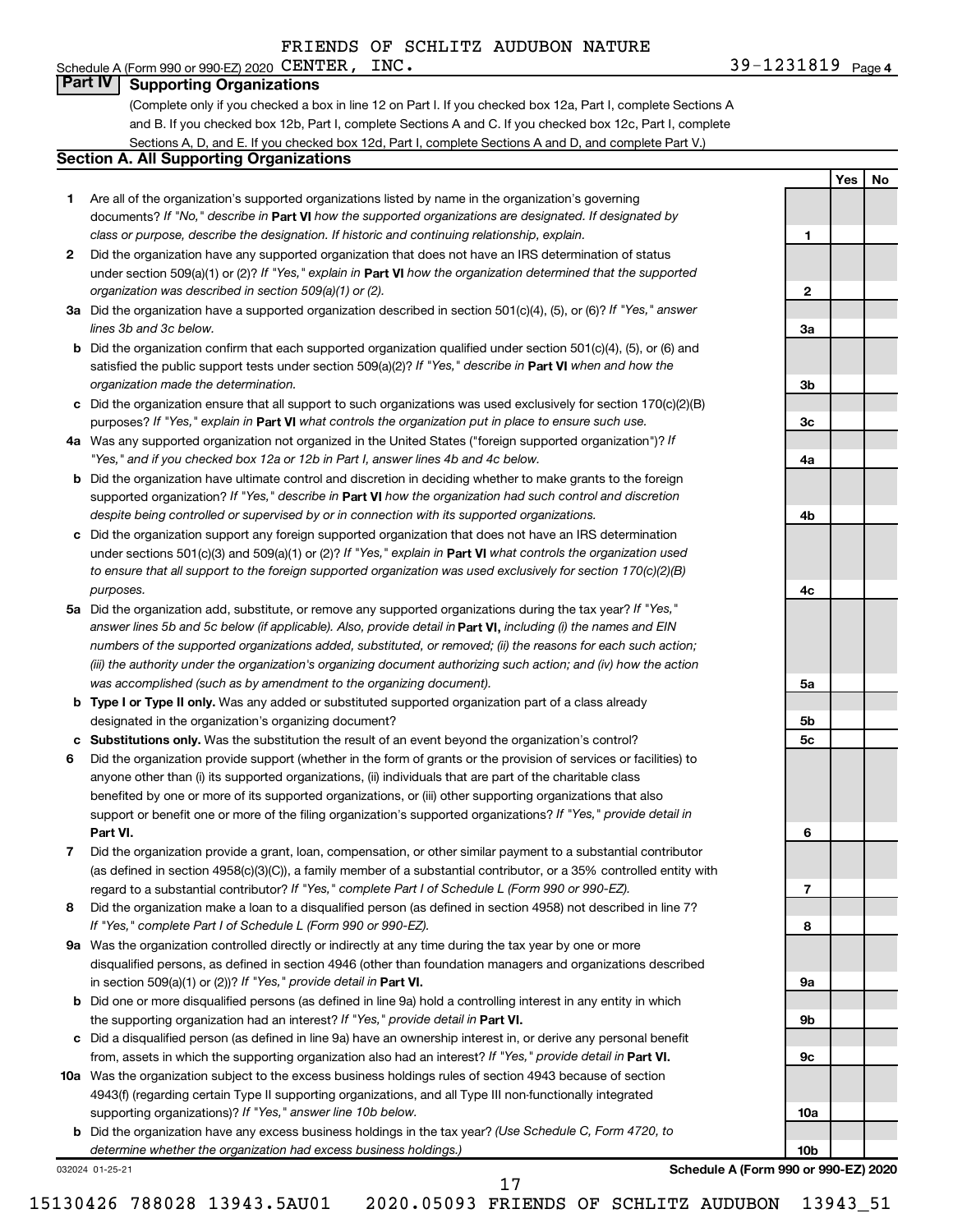Schedule A (Form 990 or 990-EZ) 2020  $\text{CENTER}$ ,  $\text{INC.}$   $39-1231819$   $_\text{Page}$ 

|    | <b>Supporting Organizations (continued)</b><br>Part IV                                                                                                                                                                                                      |                 |     |    |
|----|-------------------------------------------------------------------------------------------------------------------------------------------------------------------------------------------------------------------------------------------------------------|-----------------|-----|----|
|    |                                                                                                                                                                                                                                                             |                 | Yes | No |
| 11 | Has the organization accepted a gift or contribution from any of the following persons?                                                                                                                                                                     |                 |     |    |
|    | a A person who directly or indirectly controls, either alone or together with persons described in lines 11b and                                                                                                                                            |                 |     |    |
|    | 11c below, the governing body of a supported organization?                                                                                                                                                                                                  | 11a             |     |    |
|    | <b>b</b> A family member of a person described in line 11a above?                                                                                                                                                                                           | 11 <sub>b</sub> |     |    |
|    | c A 35% controlled entity of a person described in line 11a or 11b above? If "Yes" to line 11a, 11b, or 11c, provide                                                                                                                                        |                 |     |    |
|    | detail in Part VI.                                                                                                                                                                                                                                          | 11c             |     |    |
|    | <b>Section B. Type I Supporting Organizations</b>                                                                                                                                                                                                           |                 |     |    |
|    |                                                                                                                                                                                                                                                             |                 | Yes | No |
|    |                                                                                                                                                                                                                                                             |                 |     |    |
| 1  | Did the governing body, members of the governing body, officers acting in their official capacity, or membership of one or<br>more supported organizations have the power to regularly appoint or elect at least a majority of the organization's officers, |                 |     |    |
|    | directors, or trustees at all times during the tax year? If "No," describe in Part VI how the supported organization(s)                                                                                                                                     |                 |     |    |
|    | effectively operated, supervised, or controlled the organization's activities. If the organization had more than one supported                                                                                                                              |                 |     |    |
|    | organization, describe how the powers to appoint and/or remove officers, directors, or trustees were allocated among the                                                                                                                                    |                 |     |    |
|    | supported organizations and what conditions or restrictions, if any, applied to such powers during the tax year.                                                                                                                                            | 1               |     |    |
| 2  | Did the organization operate for the benefit of any supported organization other than the supported                                                                                                                                                         |                 |     |    |
|    | organization(s) that operated, supervised, or controlled the supporting organization? If "Yes," explain in                                                                                                                                                  |                 |     |    |
|    | Part VI how providing such benefit carried out the purposes of the supported organization(s) that operated,                                                                                                                                                 |                 |     |    |
|    | supervised, or controlled the supporting organization.                                                                                                                                                                                                      | $\mathbf{2}$    |     |    |
|    | <b>Section C. Type II Supporting Organizations</b>                                                                                                                                                                                                          |                 |     |    |
|    |                                                                                                                                                                                                                                                             |                 | Yes | No |
| 1. | Were a majority of the organization's directors or trustees during the tax year also a majority of the directors                                                                                                                                            |                 |     |    |
|    | or trustees of each of the organization's supported organization(s)? If "No," describe in Part VI how control                                                                                                                                               |                 |     |    |
|    | or management of the supporting organization was vested in the same persons that controlled or managed                                                                                                                                                      |                 |     |    |
|    | the supported organization(s).                                                                                                                                                                                                                              | 1               |     |    |
|    | Section D. All Type III Supporting Organizations                                                                                                                                                                                                            |                 |     |    |
|    |                                                                                                                                                                                                                                                             |                 | Yes | No |
| 1  | Did the organization provide to each of its supported organizations, by the last day of the fifth month of the                                                                                                                                              |                 |     |    |
|    | organization's tax year, (i) a written notice describing the type and amount of support provided during the prior tax                                                                                                                                       |                 |     |    |
|    | year, (ii) a copy of the Form 990 that was most recently filed as of the date of notification, and (iii) copies of the                                                                                                                                      |                 |     |    |
|    | organization's governing documents in effect on the date of notification, to the extent not previously provided?                                                                                                                                            | 1               |     |    |
| 2  | Were any of the organization's officers, directors, or trustees either (i) appointed or elected by the supported                                                                                                                                            |                 |     |    |
|    | organization(s) or (ii) serving on the governing body of a supported organization? If "No," explain in Part VI how                                                                                                                                          |                 |     |    |
|    | the organization maintained a close and continuous working relationship with the supported organization(s).                                                                                                                                                 | $\mathbf{2}$    |     |    |
| 3  | By reason of the relationship described in line 2, above, did the organization's supported organizations have a                                                                                                                                             |                 |     |    |
|    | significant voice in the organization's investment policies and in directing the use of the organization's                                                                                                                                                  |                 |     |    |
|    | income or assets at all times during the tax year? If "Yes," describe in Part VI the role the organization's                                                                                                                                                |                 |     |    |
|    | supported organizations played in this regard.                                                                                                                                                                                                              | 3               |     |    |
|    | Section E. Type III Functionally Integrated Supporting Organizations                                                                                                                                                                                        |                 |     |    |
|    |                                                                                                                                                                                                                                                             |                 |     |    |
| 1  | Check the box next to the method that the organization used to satisfy the Integral Part Test during the yealsee instructions).                                                                                                                             |                 |     |    |
| a  | The organization satisfied the Activities Test. Complete line 2 below.                                                                                                                                                                                      |                 |     |    |
| b  | The organization is the parent of each of its supported organizations. Complete line 3 below.                                                                                                                                                               |                 |     |    |
| с  | The organization supported a governmental entity. Describe in Part VI how you supported a governmental entity (see instructions).                                                                                                                           |                 |     |    |
| 2  | Activities Test. Answer lines 2a and 2b below.                                                                                                                                                                                                              |                 | Yes | No |
| а  | Did substantially all of the organization's activities during the tax year directly further the exempt purposes of                                                                                                                                          |                 |     |    |
|    | the supported organization(s) to which the organization was responsive? If "Yes," then in Part VI identify                                                                                                                                                  |                 |     |    |
|    | those supported organizations and explain how these activities directly furthered their exempt purposes,                                                                                                                                                    |                 |     |    |
|    | how the organization was responsive to those supported organizations, and how the organization determined                                                                                                                                                   |                 |     |    |
|    | that these activities constituted substantially all of its activities.                                                                                                                                                                                      | 2a              |     |    |
| b  | Did the activities described in line 2a, above, constitute activities that, but for the organization's involvement,                                                                                                                                         |                 |     |    |
|    | one or more of the organization's supported organization(s) would have been engaged in? If "Yes," explain in                                                                                                                                                |                 |     |    |
|    | Part VI the reasons for the organization's position that its supported organization(s) would have engaged in                                                                                                                                                |                 |     |    |
|    | these activities but for the organization's involvement.                                                                                                                                                                                                    | 2b              |     |    |
| З  | Parent of Supported Organizations. Answer lines 3a and 3b below.                                                                                                                                                                                            |                 |     |    |
| а  | Did the organization have the power to regularly appoint or elect a majority of the officers, directors, or                                                                                                                                                 |                 |     |    |
|    | trustees of each of the supported organizations? If "Yes" or "No" provide details in Part VI.                                                                                                                                                               | За              |     |    |
|    | <b>b</b> Did the organization exercise a substantial degree of direction over the policies, programs, and activities of each                                                                                                                                |                 |     |    |
|    | of its supported organizations? If "Yes," describe in Part VI the role played by the organization in this regard.                                                                                                                                           | Зb              |     |    |
|    | Schedule A (Form 990 or 990-EZ) 2020<br>032025 01-25-21                                                                                                                                                                                                     |                 |     |    |

15130426 788028 13943.5AU01 2020.05093 FRIENDS OF SCHLITZ AUDUBON 13943\_51

18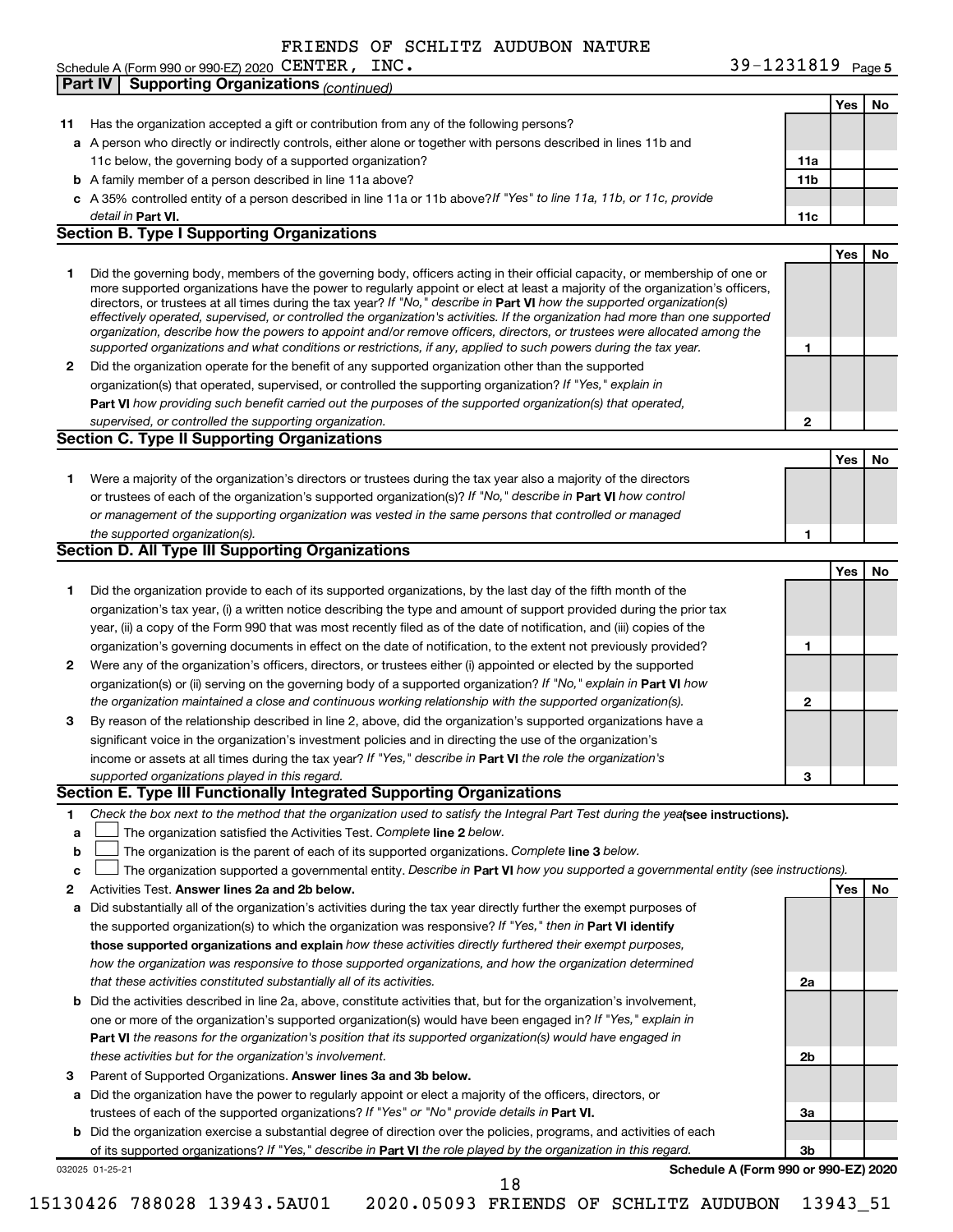Schedule A (Form 990 or 990-EZ)  $2020$  CENTER, INC.

#### 1 **Letter See instructions.** Check here if the organization satisfied the Integral Part Test as a qualifying trust on Nov. 20, 1970 (*explain in* Part **VI**). See instructions. **Section A - Adjusted Net Income 1 2 3 4 5 6 7 8 1 2 3 4 5 6 7 Adjusted Net Income** (subtract lines 5, 6, and 7 from line 4) **8 8 Section B - Minimum Asset Amount 1 2 3 4 5 6 7 8 a** Average monthly value of securities **b** Average monthly cash balances **c** Fair market value of other non-exempt-use assets **d Total**  (add lines 1a, 1b, and 1c) **e Discount** claimed for blockage or other factors **1a 1b 1c 1d 2 3 4 5 6 7 8** (explain in detail in Part VI): **Minimum Asset Amount**  (add line 7 to line 6) **Section C - Distributable Amount 1 2 3 4 5 6 1 2 3 4 5 6** Distributable Amount. Subtract line 5 from line 4, unless subject to All other Type III non-functionally integrated supporting organizations must complete Sections A through E. (B) Current Year (A) Prior Year Net short-term capital gain Recoveries of prior-year distributions Other gross income (see instructions) Add lines 1 through 3. Depreciation and depletion Portion of operating expenses paid or incurred for production or collection of gross income or for management, conservation, or maintenance of property held for production of income (see instructions) Other expenses (see instructions) (B) Current Year  $(A)$  Prior Year  $\left\{\n\begin{array}{ccc}\n\end{array}\n\right\}$  (optional) Aggregate fair market value of all non-exempt-use assets (see instructions for short tax year or assets held for part of year): Acquisition indebtedness applicable to non-exempt-use assets Subtract line 2 from line 1d. Cash deemed held for exempt use. Enter 0.015 of line 3 (for greater amount, see instructions). Net value of non-exempt-use assets (subtract line 4 from line 3) Multiply line 5 by 0.035. Recoveries of prior-year distributions Current Year Adjusted net income for prior year (from Section A, line 8, column A) Enter 0.85 of line 1. Minimum asset amount for prior year (from Section B, line 8, column A) Enter greater of line 2 or line 3. Income tax imposed in prior year emergency temporary reduction (see instructions). **Part V Type III Non-Functionally Integrated 509(a)(3) Supporting Organizations**

**7** Check here if the current year is the organization's first as a non-functionally integrated Type III supporting organization (see † instructions).

**Schedule A (Form 990 or 990-EZ) 2020**

032026 01-25-21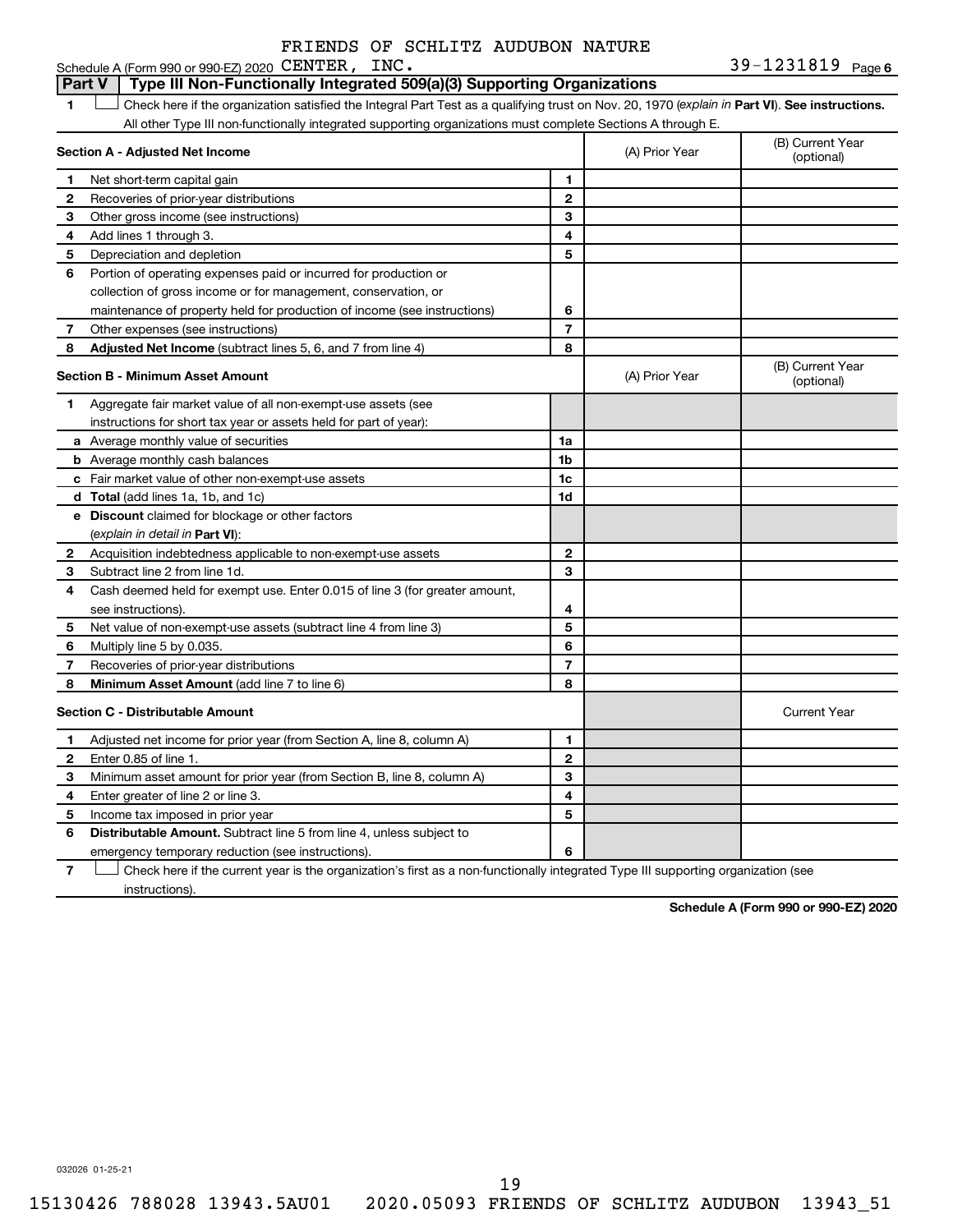**7**  $39 - 1231819$ 

| Part V | Schedule A (Form 990 or 990-EZ) 2020 CENTER, INC.<br>Type III Non-Functionally Integrated 509(a)(3) Supporting Organizations (continued) |                             |                                       |    | 39-1231819 Page 7                       |
|--------|------------------------------------------------------------------------------------------------------------------------------------------|-----------------------------|---------------------------------------|----|-----------------------------------------|
|        |                                                                                                                                          |                             |                                       |    |                                         |
|        | <b>Section D - Distributions</b>                                                                                                         |                             |                                       |    | <b>Current Year</b>                     |
| 1      | Amounts paid to supported organizations to accomplish exempt purposes                                                                    |                             |                                       | 1  |                                         |
| 2      | Amounts paid to perform activity that directly furthers exempt purposes of supported<br>organizations, in excess of income from activity |                             |                                       | 2  |                                         |
| 3      | Administrative expenses paid to accomplish exempt purposes of supported organizations                                                    |                             | 3                                     |    |                                         |
| 4      | Amounts paid to acquire exempt-use assets                                                                                                |                             |                                       | 4  |                                         |
| 5      | Qualified set-aside amounts (prior IRS approval required - provide details in Part VI)                                                   |                             |                                       | 5  |                                         |
| 6      | Other distributions (describe in Part VI). See instructions.                                                                             |                             |                                       | 6  |                                         |
| 7      | Total annual distributions. Add lines 1 through 6.                                                                                       |                             |                                       | 7  |                                         |
| 8      | Distributions to attentive supported organizations to which the organization is responsive                                               |                             |                                       |    |                                         |
|        | <i>(provide details in Part VI). See instructions.</i>                                                                                   |                             |                                       | 8  |                                         |
| 9      | Distributable amount for 2020 from Section C, line 6                                                                                     |                             |                                       | 9  |                                         |
| 10     | Line 8 amount divided by line 9 amount                                                                                                   |                             |                                       | 10 |                                         |
|        |                                                                                                                                          | (i)                         | (iii)                                 |    | (iii)                                   |
|        | <b>Section E - Distribution Allocations (see instructions)</b>                                                                           | <b>Excess Distributions</b> | <b>Underdistributions</b><br>Pre-2020 |    | <b>Distributable</b><br>Amount for 2020 |
| 1      | Distributable amount for 2020 from Section C, line 6                                                                                     |                             |                                       |    |                                         |
| 2      | Underdistributions, if any, for years prior to 2020 (reason-                                                                             |                             |                                       |    |                                         |
|        | able cause required - explain in Part VI). See instructions.                                                                             |                             |                                       |    |                                         |
| 3      | Excess distributions carryover, if any, to 2020                                                                                          |                             |                                       |    |                                         |
|        | <b>a</b> From 2015                                                                                                                       |                             |                                       |    |                                         |
|        | $b$ From 2016                                                                                                                            |                             |                                       |    |                                         |
|        | c From 2017                                                                                                                              |                             |                                       |    |                                         |
|        | <b>d</b> From 2018                                                                                                                       |                             |                                       |    |                                         |
|        | e From 2019                                                                                                                              |                             |                                       |    |                                         |
|        | f Total of lines 3a through 3e                                                                                                           |                             |                                       |    |                                         |
|        | g Applied to underdistributions of prior years                                                                                           |                             |                                       |    |                                         |
|        | h Applied to 2020 distributable amount                                                                                                   |                             |                                       |    |                                         |
|        | i Carryover from 2015 not applied (see instructions)                                                                                     |                             |                                       |    |                                         |
|        | Remainder. Subtract lines 3g, 3h, and 3i from line 3f.                                                                                   |                             |                                       |    |                                         |
| 4      | Distributions for 2020 from Section D,                                                                                                   |                             |                                       |    |                                         |
|        | line $7:$<br>\$                                                                                                                          |                             |                                       |    |                                         |
|        | a Applied to underdistributions of prior years                                                                                           |                             |                                       |    |                                         |
|        | <b>b</b> Applied to 2020 distributable amount                                                                                            |                             |                                       |    |                                         |
|        | c Remainder. Subtract lines 4a and 4b from line 4.                                                                                       |                             |                                       |    |                                         |
| 5      | Remaining underdistributions for years prior to 2020, if                                                                                 |                             |                                       |    |                                         |
|        | any. Subtract lines 3g and 4a from line 2. For result greater                                                                            |                             |                                       |    |                                         |
| 6      | than zero, explain in Part VI. See instructions.                                                                                         |                             |                                       |    |                                         |
|        | Remaining underdistributions for 2020. Subtract lines 3h                                                                                 |                             |                                       |    |                                         |
|        | and 4b from line 1. For result greater than zero, explain in                                                                             |                             |                                       |    |                                         |
| 7      | <b>Part VI.</b> See instructions.<br>Excess distributions carryover to 2021. Add lines 3j                                                |                             |                                       |    |                                         |
|        | and 4c.                                                                                                                                  |                             |                                       |    |                                         |
| 8      | Breakdown of line 7:                                                                                                                     |                             |                                       |    |                                         |
|        | a Excess from 2016                                                                                                                       |                             |                                       |    |                                         |
|        | <b>b</b> Excess from 2017                                                                                                                |                             |                                       |    |                                         |
|        | c Excess from 2018                                                                                                                       |                             |                                       |    |                                         |
|        | d Excess from 2019                                                                                                                       |                             |                                       |    |                                         |
|        | e Excess from 2020                                                                                                                       |                             |                                       |    |                                         |
|        |                                                                                                                                          |                             |                                       |    |                                         |

**Schedule A (Form 990 or 990-EZ) 2020**

032027 01-25-21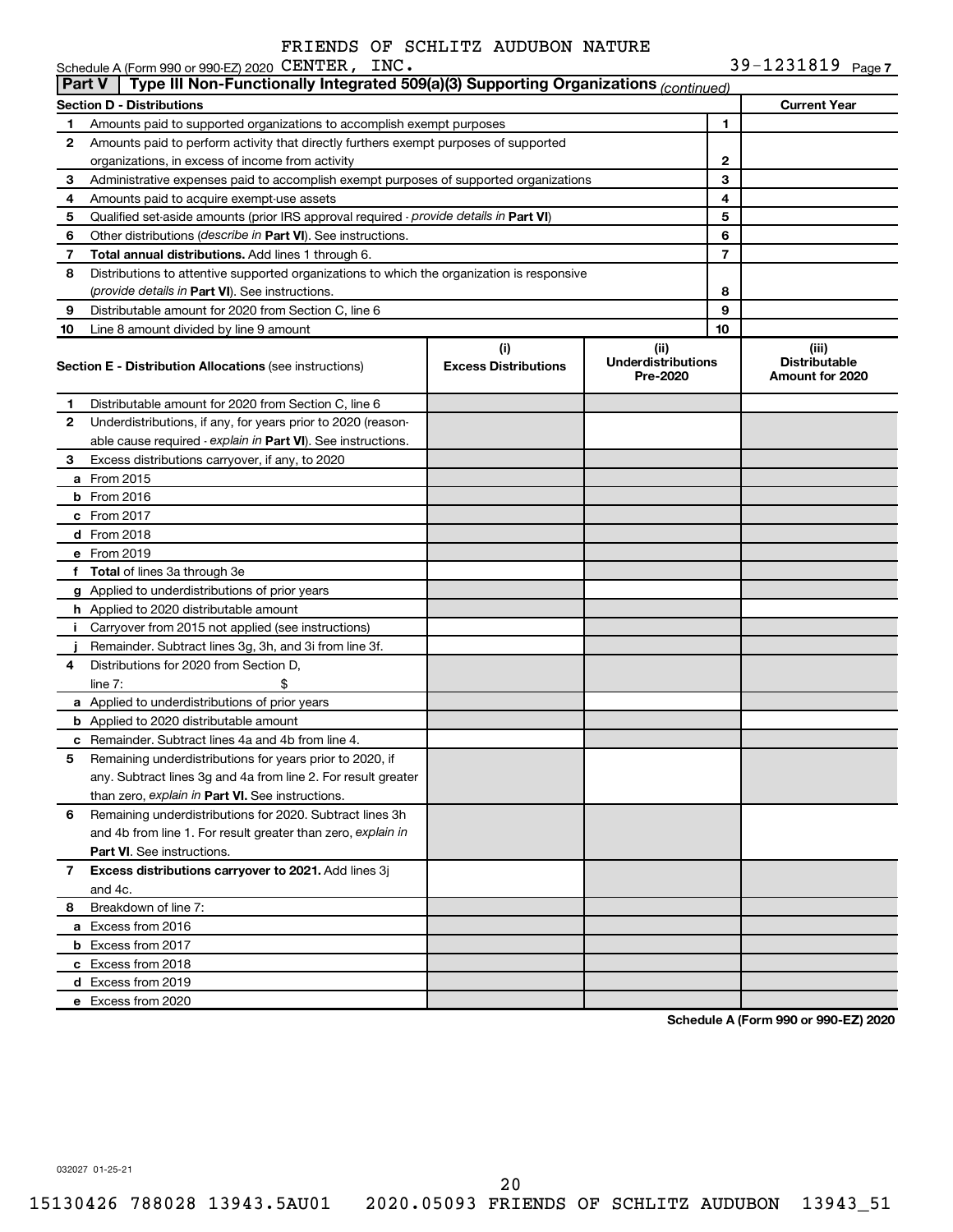| Schedule A (Form 990 or 990-EZ) 2020 CENTER, INC.           |         | FRIENDS OF SCHLITZ AUDUBON NATURE |                                                                                                                                                                                                                                                                                                                                                                                                                                                                                                                                                                      | 39-1231819 Page 8                    |
|-------------------------------------------------------------|---------|-----------------------------------|----------------------------------------------------------------------------------------------------------------------------------------------------------------------------------------------------------------------------------------------------------------------------------------------------------------------------------------------------------------------------------------------------------------------------------------------------------------------------------------------------------------------------------------------------------------------|--------------------------------------|
| <b>Part VI</b><br>(See instructions.)                       |         |                                   | Supplemental Information. Provide the explanations required by Part II, line 10; Part II, line 17a or 17b; Part III, line 12;<br>Part IV, Section A, lines 1, 2, 3b, 3c, 4b, 4c, 5a, 6, 9a, 9b, 9c, 11a, 11b, and 11c; Part IV, Section B, lines 1 and 2; Part IV, Section C,<br>line 1; Part IV, Section D, lines 2 and 3; Part IV, Section E, lines 1c, 2a, 2b, 3a, and 3b; Part V, line 1; Part V, Section B, line 1e; Part V,<br>Section D, lines 5, 6, and 8; and Part V, Section E, lines 2, 5, and 6. Also complete this part for any additional information. |                                      |
| SCHEDULE A, PART II, LINE 10, EXPLANATION FOR OTHER INCOME: |         |                                   |                                                                                                                                                                                                                                                                                                                                                                                                                                                                                                                                                                      |                                      |
| OTHER INCOME                                                |         |                                   |                                                                                                                                                                                                                                                                                                                                                                                                                                                                                                                                                                      |                                      |
| 2016 AMOUNT: \$                                             | 6,675.  |                                   |                                                                                                                                                                                                                                                                                                                                                                                                                                                                                                                                                                      |                                      |
| 2017 AMOUNT: \$                                             | 52,949. |                                   |                                                                                                                                                                                                                                                                                                                                                                                                                                                                                                                                                                      |                                      |
|                                                             |         |                                   |                                                                                                                                                                                                                                                                                                                                                                                                                                                                                                                                                                      |                                      |
|                                                             |         |                                   |                                                                                                                                                                                                                                                                                                                                                                                                                                                                                                                                                                      |                                      |
|                                                             |         |                                   |                                                                                                                                                                                                                                                                                                                                                                                                                                                                                                                                                                      |                                      |
|                                                             |         |                                   |                                                                                                                                                                                                                                                                                                                                                                                                                                                                                                                                                                      |                                      |
|                                                             |         |                                   |                                                                                                                                                                                                                                                                                                                                                                                                                                                                                                                                                                      |                                      |
|                                                             |         |                                   |                                                                                                                                                                                                                                                                                                                                                                                                                                                                                                                                                                      |                                      |
|                                                             |         |                                   |                                                                                                                                                                                                                                                                                                                                                                                                                                                                                                                                                                      |                                      |
|                                                             |         |                                   |                                                                                                                                                                                                                                                                                                                                                                                                                                                                                                                                                                      |                                      |
|                                                             |         |                                   |                                                                                                                                                                                                                                                                                                                                                                                                                                                                                                                                                                      |                                      |
|                                                             |         |                                   |                                                                                                                                                                                                                                                                                                                                                                                                                                                                                                                                                                      |                                      |
|                                                             |         |                                   |                                                                                                                                                                                                                                                                                                                                                                                                                                                                                                                                                                      |                                      |
|                                                             |         |                                   |                                                                                                                                                                                                                                                                                                                                                                                                                                                                                                                                                                      |                                      |
|                                                             |         |                                   |                                                                                                                                                                                                                                                                                                                                                                                                                                                                                                                                                                      |                                      |
|                                                             |         |                                   |                                                                                                                                                                                                                                                                                                                                                                                                                                                                                                                                                                      |                                      |
|                                                             |         |                                   |                                                                                                                                                                                                                                                                                                                                                                                                                                                                                                                                                                      |                                      |
|                                                             |         |                                   |                                                                                                                                                                                                                                                                                                                                                                                                                                                                                                                                                                      | Schedule A (Form 990 or 990-EZ) 2020 |
| 032028 01-25-21<br>15130426 788028 13943.5AU01              |         | 21                                | 2020.05093 FRIENDS OF SCHLITZ AUDUBON                                                                                                                                                                                                                                                                                                                                                                                                                                                                                                                                | 13943_51                             |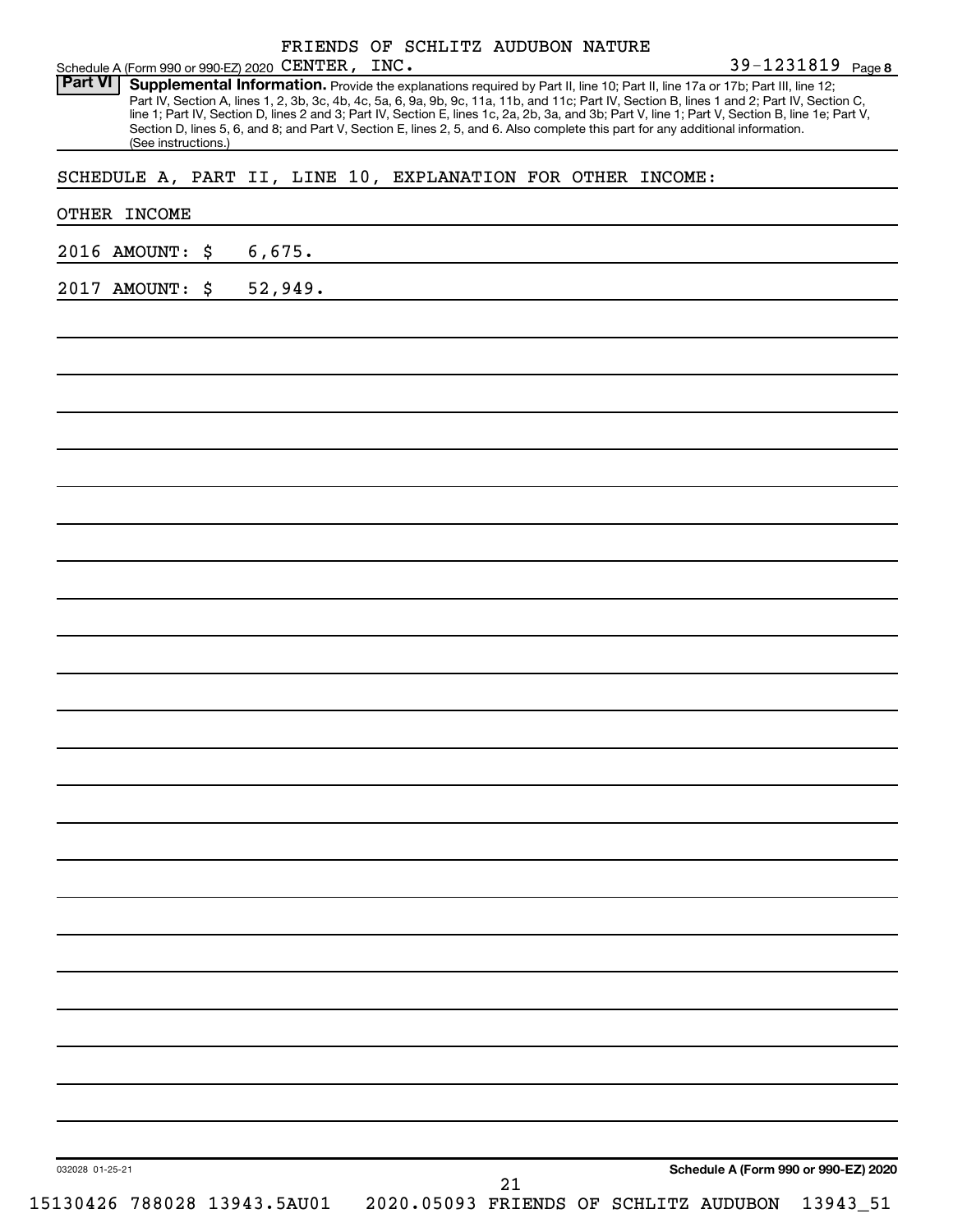Department of the Treasury Internal Revenue Service **(Form 990, 990-EZ,**

|  |  | ** PUBLIC DISCLOSURE COPY ** |  |  |
|--|--|------------------------------|--|--|
|--|--|------------------------------|--|--|

# **Schedule B Schedule of Contributors**

**or 990-PF) | Attach to Form 990, Form 990-EZ, or Form 990-PF. | Go to www.irs.gov/Form990 for the latest information.** OMB No. 1545-0047

**2020**

**Employer identification number**

|  | Name of the organization |
|--|--------------------------|
|  |                          |

|                                       | FRIENDS OF SCHLITZ AUDUBON NATURE |            |
|---------------------------------------|-----------------------------------|------------|
| CENTER, INC.                          |                                   | 39-1231819 |
| <b>Organization type (check one):</b> |                                   |            |
|                                       |                                   |            |

| Filers of:         | Section:                                                                  |
|--------------------|---------------------------------------------------------------------------|
| Form 990 or 990-EZ | $ \mathbf{X} $ 501(c)( 3) (enter number) organization                     |
|                    | 4947(a)(1) nonexempt charitable trust not treated as a private foundation |
|                    | 527 political organization                                                |
| Form 990-PF        | 501(c)(3) exempt private foundation                                       |
|                    | 4947(a)(1) nonexempt charitable trust treated as a private foundation     |
|                    | 501(c)(3) taxable private foundation                                      |

Check if your organization is covered by the General Rule or a Special Rule.

**Note:**  Only a section 501(c)(7), (8), or (10) organization can check boxes for both the General Rule and a Special Rule. See instructions.

### **General Rule**

 $\Box$ 

 $\Box$ 

For an organization filing Form 990, 990-EZ, or 990-PF that received, during the year, contributions totaling \$5,000 or more (in money or property) from any one contributor. Complete Parts I and II. See instructions for determining a contributor's total contributions.

### **Special Rules**

any one contributor, during the year, total contributions of the greater of (1) \$5,000; or (2) 2% of the amount on (i) Form 990, Part VIII, line 1h;  $\boxed{\text{X}}$  For an organization described in section 501(c)(3) filing Form 990 or 990-EZ that met the 33 1/3% support test of the regulations under sections 509(a)(1) and 170(b)(1)(A)(vi), that checked Schedule A (Form 990 or 990-EZ), Part II, line 13, 16a, or 16b, and that received from or (ii) Form 990-EZ, line 1. Complete Parts I and II.

For an organization described in section 501(c)(7), (8), or (10) filing Form 990 or 990-EZ that received from any one contributor, during the year, total contributions of more than \$1,000 exclusively for religious, charitable, scientific, literary, or educational purposes, or for the prevention of cruelty to children or animals. Complete Parts I (entering "N/A" in column (b) instead of the contributor name and address), II, and III.  $\Box$ 

purpose. Don't complete any of the parts unless the General Rule applies to this organization because it received nonexclusively year, contributions exclusively for religious, charitable, etc., purposes, but no such contributions totaled more than \$1,000. If this box is checked, enter here the total contributions that were received during the year for an exclusively religious, charitable, etc., For an organization described in section 501(c)(7), (8), or (10) filing Form 990 or 990-EZ that received from any one contributor, during the religious, charitable, etc., contributions totaling \$5,000 or more during the year  $~\ldots\ldots\ldots\ldots\ldots\ldots\ldots\ldots\blacktriangleright~$ \$

**Caution:**  An organization that isn't covered by the General Rule and/or the Special Rules doesn't file Schedule B (Form 990, 990-EZ, or 990-PF),  **must** but it answer "No" on Part IV, line 2, of its Form 990; or check the box on line H of its Form 990-EZ or on its Form 990-PF, Part I, line 2, to certify that it doesn't meet the filing requirements of Schedule B (Form 990, 990-EZ, or 990-PF).

**For Paperwork Reduction Act Notice, see the instructions for Form 990, 990-EZ, or 990-PF. Schedule B (Form 990, 990-EZ, or 990-PF) (2020)** LHA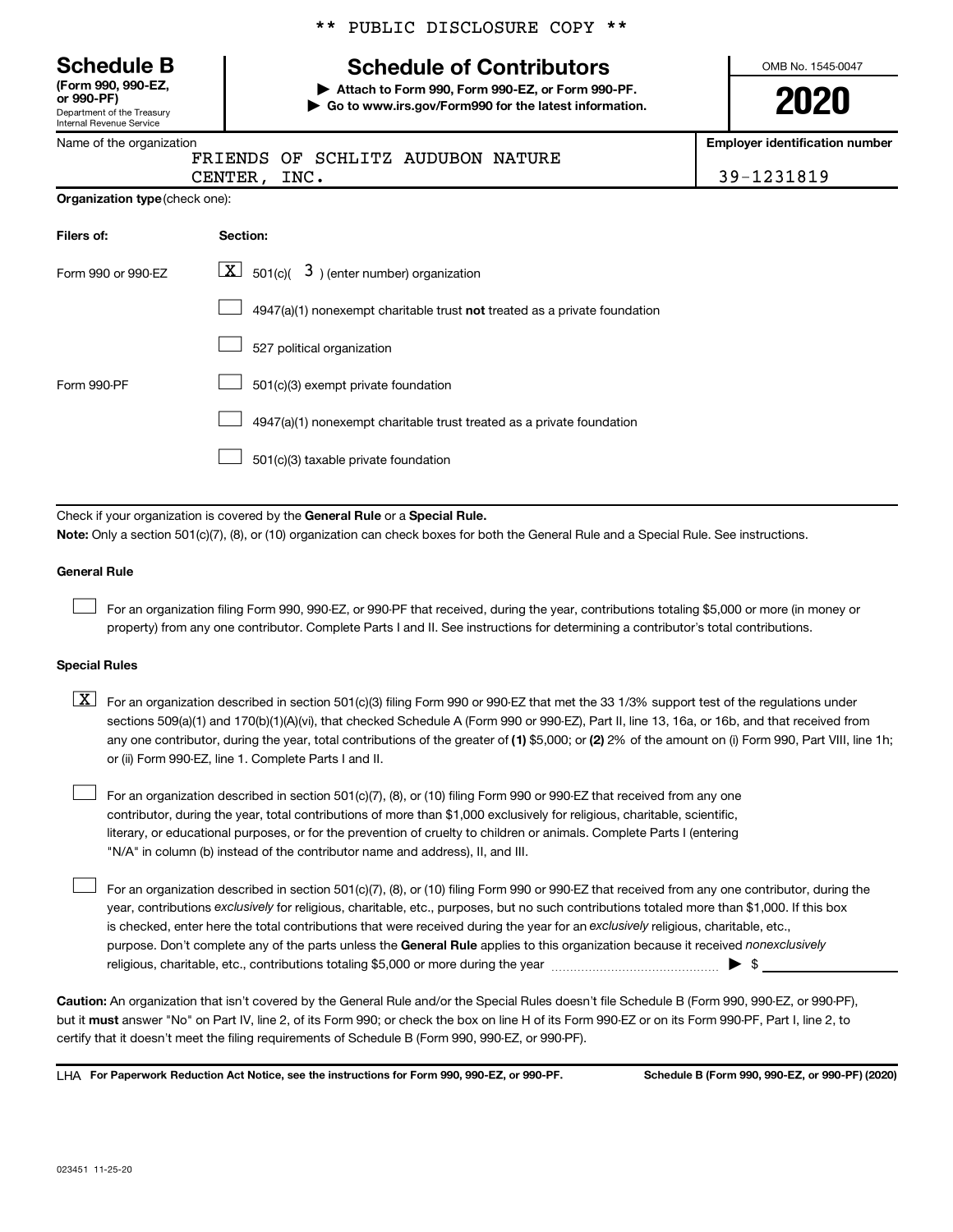### Schedule B (Form 990, 990-EZ, or 990-PF) (2020)

Name of organization

FRIENDS OF SCHLITZ AUDUBON NATURE CENTER, INC. 29-1231819

**Employer identification number**

| Part I          | <b>Contributors</b> (see instructions). Use duplicate copies of Part I if additional space is needed. |                                   |                                                                                                             |
|-----------------|-------------------------------------------------------------------------------------------------------|-----------------------------------|-------------------------------------------------------------------------------------------------------------|
| (a)<br>No.      | (b)<br>Name, address, and ZIP + 4                                                                     | (c)<br><b>Total contributions</b> | (d)<br>Type of contribution                                                                                 |
| $\mathbf 1$     |                                                                                                       | 651,562.<br>\$                    | $\boxed{\text{X}}$<br>Person<br>Payroll<br>Noncash<br>(Complete Part II for<br>noncash contributions.)      |
| (a)<br>No.      | (b)<br>Name, address, and ZIP + 4                                                                     | (c)<br><b>Total contributions</b> | (d)<br>Type of contribution                                                                                 |
| $\overline{a}$  |                                                                                                       | 133,341.<br>\$                    | $\mathbf{X}$<br>Person<br>Payroll<br>Noncash<br>(Complete Part II for<br>noncash contributions.)            |
| (a)<br>No.      | (b)<br>Name, address, and ZIP + 4                                                                     | (c)<br><b>Total contributions</b> | (d)<br>Type of contribution                                                                                 |
| 3               |                                                                                                       | 192,240.<br>\$                    | $\overline{\mathbf{X}}$<br>Person<br>Payroll<br>Noncash<br>(Complete Part II for<br>noncash contributions.) |
| (a)<br>No.      | (b)<br>Name, address, and ZIP + 4                                                                     | (c)<br><b>Total contributions</b> | (d)<br>Type of contribution                                                                                 |
| 4               |                                                                                                       | 79,018.<br>\$                     | $\boxed{\text{X}}$<br>Person<br>Payroll<br>Noncash<br>(Complete Part II for<br>noncash contributions.)      |
| (a)<br>No.      | (b)<br>Name, address, and ZIP + 4                                                                     | (c)<br><b>Total contributions</b> | (d)<br>Type of contribution                                                                                 |
|                 |                                                                                                       | \$                                | Person<br>Payroll<br>Noncash<br>(Complete Part II for<br>noncash contributions.)                            |
| (a)<br>No.      | (b)<br>Name, address, and ZIP + 4                                                                     | (c)<br><b>Total contributions</b> | (d)<br>Type of contribution                                                                                 |
|                 |                                                                                                       | \$                                | Person<br>Payroll<br>Noncash<br>(Complete Part II for<br>noncash contributions.)                            |
| 023452 11-25-20 |                                                                                                       | 23                                | Schedule B (Form 990, 990-EZ, or 990-PF) (2020)                                                             |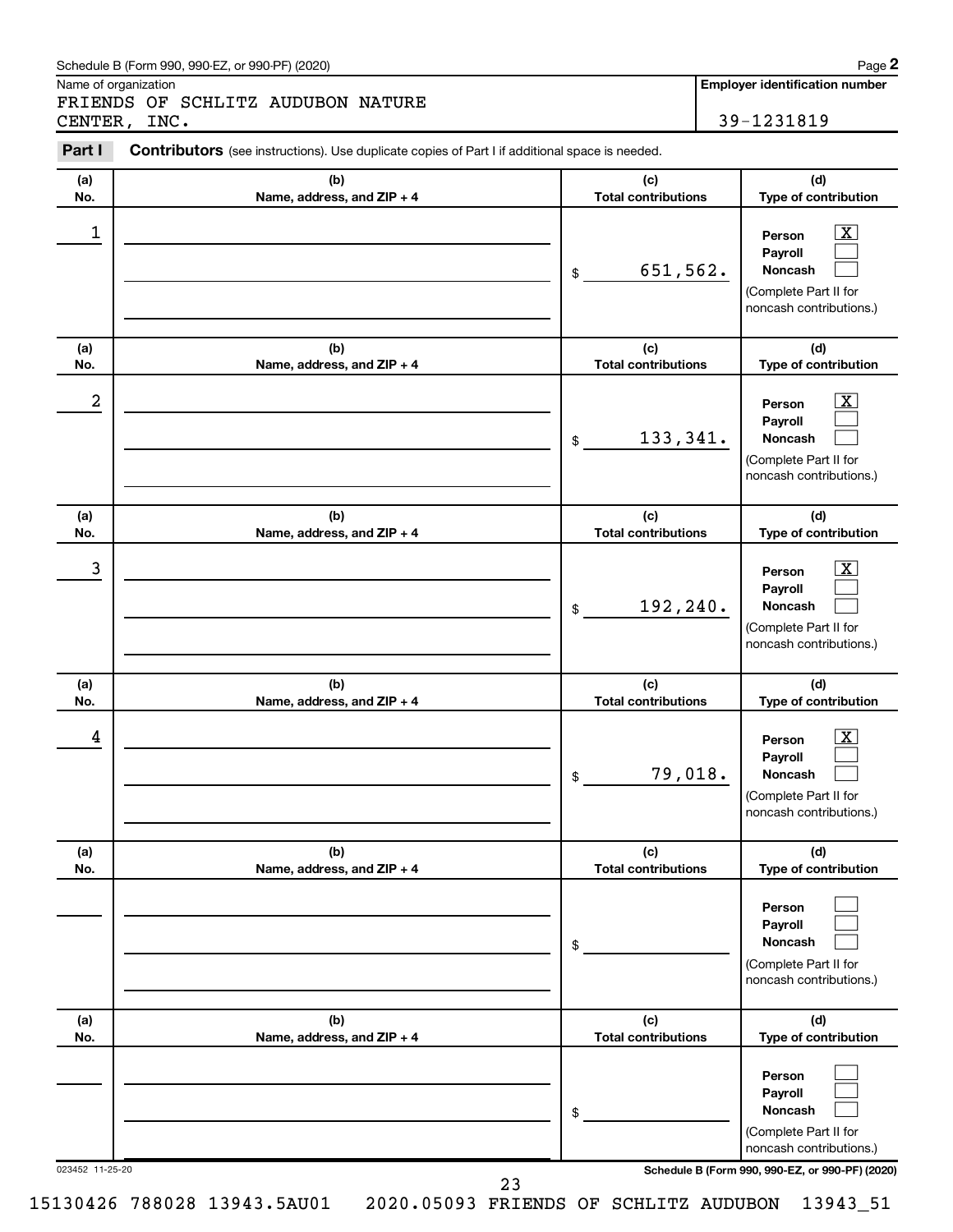|                              | FRIENDS OF SCHLITZ AUDUBON NATURE                                                                                   |                                                 |                                                 |
|------------------------------|---------------------------------------------------------------------------------------------------------------------|-------------------------------------------------|-------------------------------------------------|
| Part II                      | CENTER, INC.<br>Noncash Property (see instructions). Use duplicate copies of Part II if additional space is needed. |                                                 | 39-1231819                                      |
|                              |                                                                                                                     |                                                 |                                                 |
| (a)<br>No.<br>from<br>Part I | (b)<br>Description of noncash property given                                                                        | (c)<br>FMV (or estimate)<br>(See instructions.) | (d)<br>Date received                            |
|                              |                                                                                                                     |                                                 |                                                 |
|                              |                                                                                                                     | $\mathfrak{S}$                                  |                                                 |
| (a)<br>No.<br>from<br>Part I | (b)<br>Description of noncash property given                                                                        | (c)<br>FMV (or estimate)<br>(See instructions.) | (d)<br>Date received                            |
|                              |                                                                                                                     |                                                 |                                                 |
|                              |                                                                                                                     | $\mathfrak{S}$                                  |                                                 |
| (a)<br>No.<br>from<br>Part I | (b)<br>Description of noncash property given                                                                        | (c)<br>FMV (or estimate)<br>(See instructions.) | (d)<br>Date received                            |
|                              |                                                                                                                     |                                                 |                                                 |
|                              |                                                                                                                     | $\mathfrak{S}$                                  |                                                 |
| (a)<br>No.<br>from<br>Part I | (b)<br>Description of noncash property given                                                                        | (c)<br>FMV (or estimate)<br>(See instructions.) | (d)<br>Date received                            |
|                              |                                                                                                                     |                                                 |                                                 |
|                              |                                                                                                                     | \$                                              |                                                 |
| (a)<br>No.<br>from<br>Part I | (b)<br>Description of noncash property given                                                                        | (c)<br>FMV (or estimate)<br>(See instructions.) | (d)<br>Date received                            |
|                              |                                                                                                                     |                                                 |                                                 |
|                              |                                                                                                                     | \$                                              |                                                 |
| (a)<br>No.<br>from<br>Part I | (b)<br>Description of noncash property given                                                                        | (c)<br>FMV (or estimate)<br>(See instructions.) | (d)<br>Date received                            |
|                              |                                                                                                                     |                                                 |                                                 |
|                              |                                                                                                                     | \$                                              | Schedule B (Form 990, 990-EZ, or 990-PF) (2020) |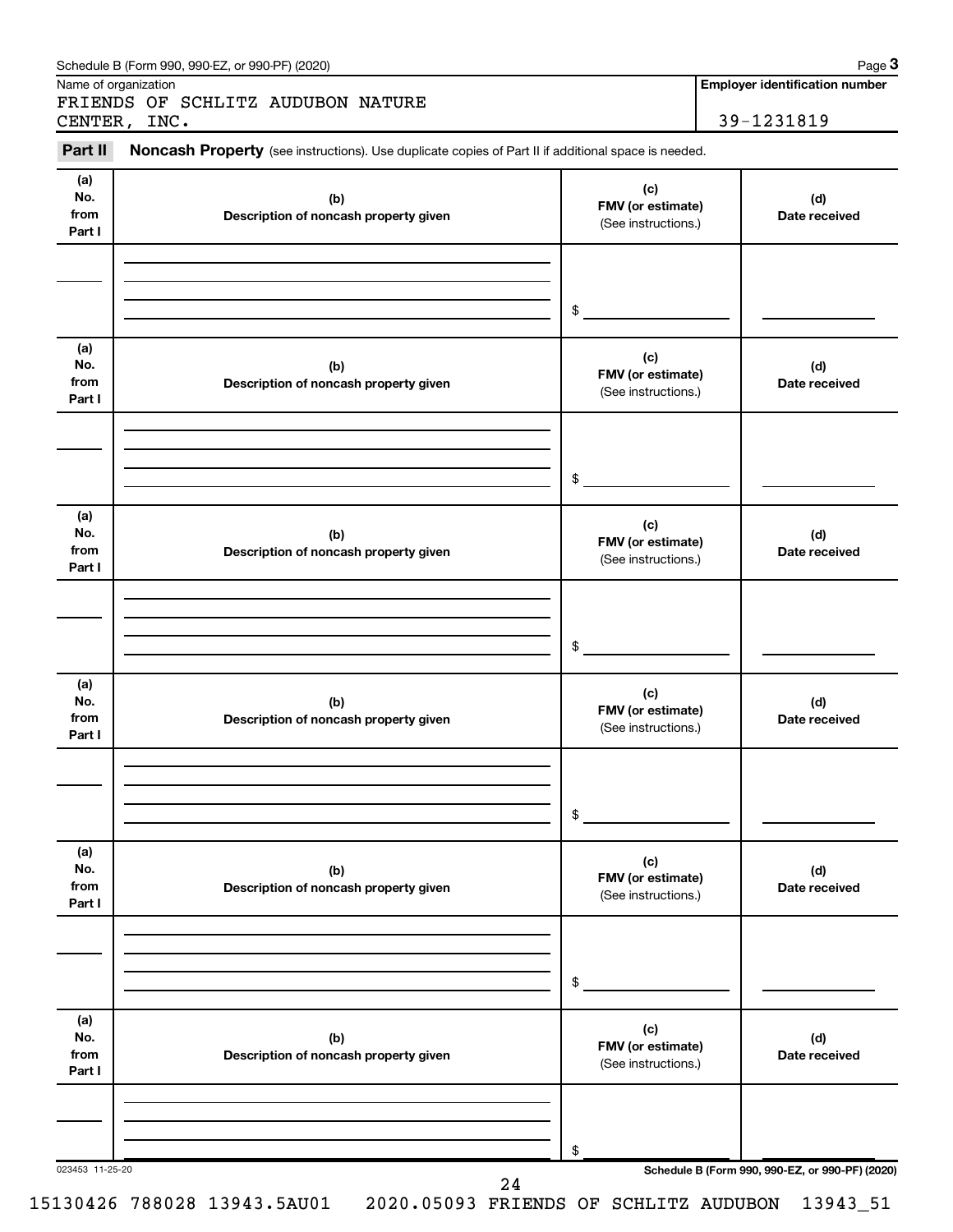|                 | Schedule B (Form 990, 990-EZ, or 990-PF) (2020)                                                                                                                                                                                                                              |                                          |                                     | Page 4                                          |  |  |  |  |
|-----------------|------------------------------------------------------------------------------------------------------------------------------------------------------------------------------------------------------------------------------------------------------------------------------|------------------------------------------|-------------------------------------|-------------------------------------------------|--|--|--|--|
|                 | Name of organization                                                                                                                                                                                                                                                         |                                          |                                     | <b>Employer identification number</b>           |  |  |  |  |
|                 | FRIENDS OF SCHLITZ AUDUBON NATURE                                                                                                                                                                                                                                            |                                          |                                     |                                                 |  |  |  |  |
|                 | CENTER, INC.                                                                                                                                                                                                                                                                 |                                          |                                     | 39-1231819                                      |  |  |  |  |
| Part III        | Exclusively religious, charitable, etc., contributions to organizations described in section 501(c)(7), (8), or (10) that total more than \$1,000 for the year<br>from any one contributor. Complete columns (a) through (e) and the following line entry. For organizations |                                          |                                     |                                                 |  |  |  |  |
|                 | completing Part III, enter the total of exclusively religious, charitable, etc., contributions of \$1,000 or less for the year. (Enter this info. once.)                                                                                                                     |                                          |                                     |                                                 |  |  |  |  |
|                 | Use duplicate copies of Part III if additional space is needed.                                                                                                                                                                                                              |                                          |                                     |                                                 |  |  |  |  |
| (a) No.<br>from | (b) Purpose of gift                                                                                                                                                                                                                                                          | (c) Use of gift                          |                                     | (d) Description of how gift is held             |  |  |  |  |
| Part I          |                                                                                                                                                                                                                                                                              |                                          |                                     |                                                 |  |  |  |  |
|                 |                                                                                                                                                                                                                                                                              |                                          |                                     |                                                 |  |  |  |  |
|                 |                                                                                                                                                                                                                                                                              |                                          |                                     |                                                 |  |  |  |  |
|                 |                                                                                                                                                                                                                                                                              |                                          |                                     |                                                 |  |  |  |  |
|                 |                                                                                                                                                                                                                                                                              |                                          |                                     |                                                 |  |  |  |  |
|                 |                                                                                                                                                                                                                                                                              | (e) Transfer of gift                     |                                     |                                                 |  |  |  |  |
|                 | Transferee's name, address, and ZIP + 4                                                                                                                                                                                                                                      |                                          |                                     | Relationship of transferor to transferee        |  |  |  |  |
|                 |                                                                                                                                                                                                                                                                              |                                          |                                     |                                                 |  |  |  |  |
|                 |                                                                                                                                                                                                                                                                              |                                          |                                     |                                                 |  |  |  |  |
|                 |                                                                                                                                                                                                                                                                              |                                          |                                     |                                                 |  |  |  |  |
|                 |                                                                                                                                                                                                                                                                              |                                          |                                     |                                                 |  |  |  |  |
| (a) No.<br>from | (b) Purpose of gift                                                                                                                                                                                                                                                          |                                          |                                     | (d) Description of how gift is held             |  |  |  |  |
| Part I          |                                                                                                                                                                                                                                                                              | (c) Use of gift                          |                                     |                                                 |  |  |  |  |
|                 |                                                                                                                                                                                                                                                                              |                                          |                                     |                                                 |  |  |  |  |
|                 |                                                                                                                                                                                                                                                                              |                                          |                                     |                                                 |  |  |  |  |
|                 |                                                                                                                                                                                                                                                                              |                                          |                                     |                                                 |  |  |  |  |
|                 |                                                                                                                                                                                                                                                                              |                                          |                                     |                                                 |  |  |  |  |
|                 | (e) Transfer of gift                                                                                                                                                                                                                                                         |                                          |                                     |                                                 |  |  |  |  |
|                 | Transferee's name, address, and ZIP + 4                                                                                                                                                                                                                                      | Relationship of transferor to transferee |                                     |                                                 |  |  |  |  |
|                 |                                                                                                                                                                                                                                                                              |                                          |                                     |                                                 |  |  |  |  |
|                 |                                                                                                                                                                                                                                                                              |                                          |                                     |                                                 |  |  |  |  |
|                 |                                                                                                                                                                                                                                                                              |                                          |                                     |                                                 |  |  |  |  |
|                 |                                                                                                                                                                                                                                                                              |                                          |                                     |                                                 |  |  |  |  |
| (a) No.<br>from | (b) Purpose of gift                                                                                                                                                                                                                                                          | (c) Use of gift                          | (d) Description of how gift is held |                                                 |  |  |  |  |
| Part I          |                                                                                                                                                                                                                                                                              |                                          |                                     |                                                 |  |  |  |  |
|                 |                                                                                                                                                                                                                                                                              |                                          |                                     |                                                 |  |  |  |  |
|                 |                                                                                                                                                                                                                                                                              |                                          |                                     |                                                 |  |  |  |  |
|                 |                                                                                                                                                                                                                                                                              |                                          |                                     |                                                 |  |  |  |  |
|                 | (e) Transfer of gift                                                                                                                                                                                                                                                         |                                          |                                     |                                                 |  |  |  |  |
|                 |                                                                                                                                                                                                                                                                              |                                          |                                     |                                                 |  |  |  |  |
|                 | Transferee's name, address, and ZIP + 4                                                                                                                                                                                                                                      |                                          |                                     | Relationship of transferor to transferee        |  |  |  |  |
|                 |                                                                                                                                                                                                                                                                              |                                          |                                     |                                                 |  |  |  |  |
|                 |                                                                                                                                                                                                                                                                              |                                          |                                     |                                                 |  |  |  |  |
|                 |                                                                                                                                                                                                                                                                              |                                          |                                     |                                                 |  |  |  |  |
|                 |                                                                                                                                                                                                                                                                              |                                          |                                     |                                                 |  |  |  |  |
| (a) No.<br>from | (b) Purpose of gift                                                                                                                                                                                                                                                          | (c) Use of gift                          |                                     | (d) Description of how gift is held             |  |  |  |  |
| Part I          |                                                                                                                                                                                                                                                                              |                                          |                                     |                                                 |  |  |  |  |
|                 |                                                                                                                                                                                                                                                                              |                                          |                                     |                                                 |  |  |  |  |
|                 |                                                                                                                                                                                                                                                                              |                                          |                                     |                                                 |  |  |  |  |
|                 |                                                                                                                                                                                                                                                                              |                                          |                                     |                                                 |  |  |  |  |
|                 |                                                                                                                                                                                                                                                                              | (e) Transfer of gift                     |                                     |                                                 |  |  |  |  |
|                 |                                                                                                                                                                                                                                                                              |                                          |                                     |                                                 |  |  |  |  |
|                 | Transferee's name, address, and ZIP + 4                                                                                                                                                                                                                                      |                                          |                                     | Relationship of transferor to transferee        |  |  |  |  |
|                 |                                                                                                                                                                                                                                                                              |                                          |                                     |                                                 |  |  |  |  |
|                 |                                                                                                                                                                                                                                                                              |                                          |                                     |                                                 |  |  |  |  |
|                 |                                                                                                                                                                                                                                                                              |                                          |                                     |                                                 |  |  |  |  |
|                 |                                                                                                                                                                                                                                                                              |                                          |                                     |                                                 |  |  |  |  |
| 023454 11-25-20 |                                                                                                                                                                                                                                                                              | 25                                       |                                     | Schedule B (Form 990, 990-EZ, or 990-PF) (2020) |  |  |  |  |
|                 |                                                                                                                                                                                                                                                                              |                                          |                                     |                                                 |  |  |  |  |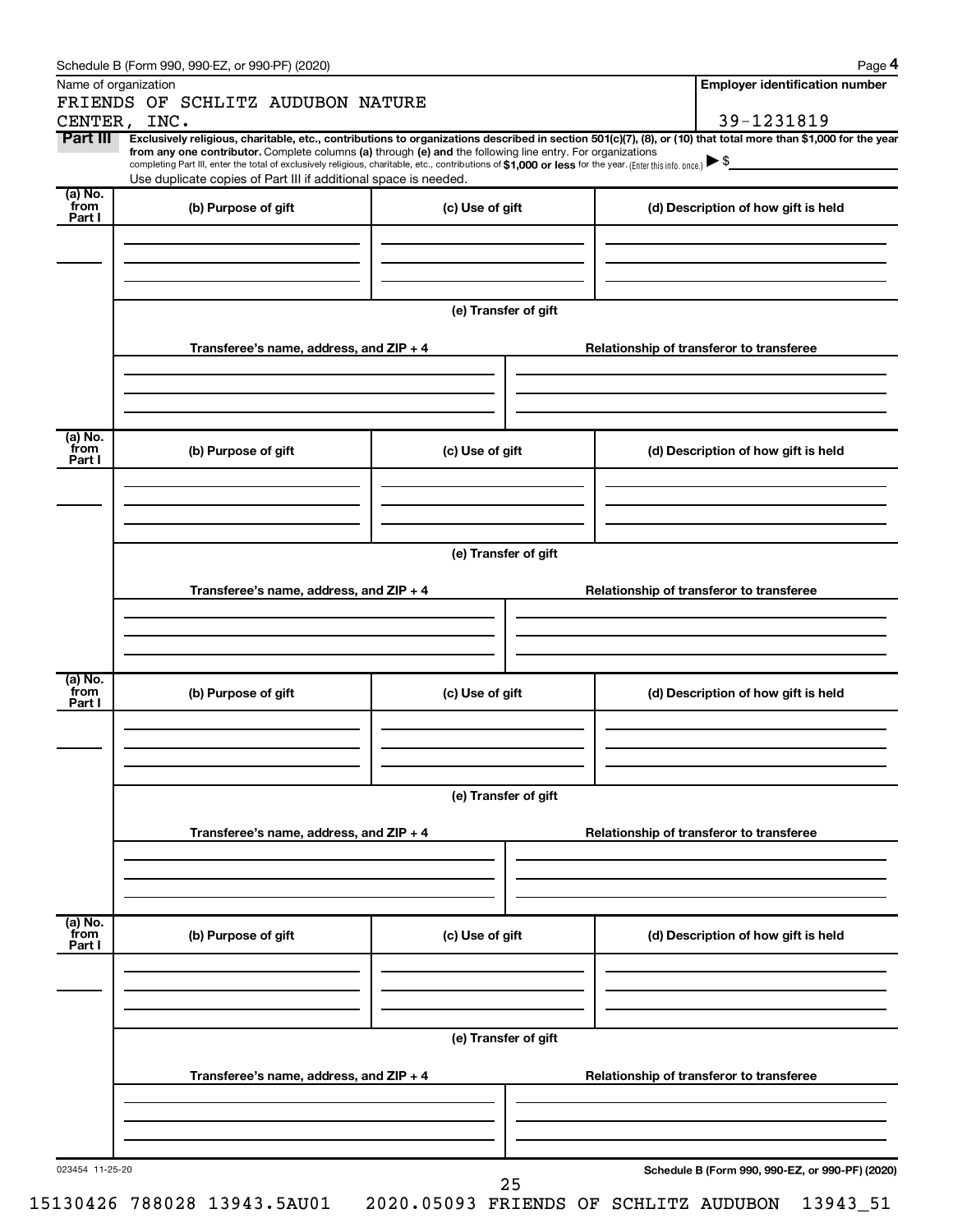|            | <b>SCHEDULE D</b>                                                                                                                              |                                                                                                 |                                                                            | <b>Supplemental Financial Statements</b>                                                                                                |                                                    |  |                          | OMB No. 1545-0047                                   |           |
|------------|------------------------------------------------------------------------------------------------------------------------------------------------|-------------------------------------------------------------------------------------------------|----------------------------------------------------------------------------|-----------------------------------------------------------------------------------------------------------------------------------------|----------------------------------------------------|--|--------------------------|-----------------------------------------------------|-----------|
| (Form 990) |                                                                                                                                                |                                                                                                 |                                                                            | Complete if the organization answered "Yes" on Form 990,                                                                                |                                                    |  |                          |                                                     |           |
|            | Department of the Treasury                                                                                                                     | Part IV, line 6, 7, 8, 9, 10, 11a, 11b, 11c, 11d, 11e, 11f, 12a, or 12b.<br>Attach to Form 990. |                                                                            |                                                                                                                                         |                                                    |  | Open to Public           |                                                     |           |
|            | Internal Revenue Service<br>FRIENDS OF SCHLITZ AUDUBON NATURE                                                                                  |                                                                                                 |                                                                            | Go to www.irs.gov/Form990 for instructions and the latest information.                                                                  |                                                    |  |                          | Inspection                                          |           |
|            | Name of the organization                                                                                                                       | CENTER, INC.                                                                                    |                                                                            |                                                                                                                                         |                                                    |  |                          | <b>Employer identification number</b><br>39-1231819 |           |
| Part I     |                                                                                                                                                |                                                                                                 |                                                                            | Organizations Maintaining Donor Advised Funds or Other Similar Funds or Accounts. Complete if the                                       |                                                    |  |                          |                                                     |           |
|            |                                                                                                                                                |                                                                                                 | organization answered "Yes" on Form 990, Part IV, line 6.                  |                                                                                                                                         |                                                    |  |                          |                                                     |           |
|            |                                                                                                                                                |                                                                                                 |                                                                            | (a) Donor advised funds                                                                                                                 |                                                    |  |                          | (b) Funds and other accounts                        |           |
| 1          |                                                                                                                                                |                                                                                                 |                                                                            |                                                                                                                                         |                                                    |  |                          |                                                     |           |
| 2          | Aggregate value of contributions to (during year)                                                                                              |                                                                                                 |                                                                            |                                                                                                                                         |                                                    |  |                          |                                                     |           |
| З          |                                                                                                                                                |                                                                                                 |                                                                            | <u> 1980 - Jan Barbara (j. 1980)</u>                                                                                                    |                                                    |  |                          |                                                     |           |
| 4<br>5     | Did the organization inform all donors and donor advisors in writing that the assets held in donor advised funds                               |                                                                                                 |                                                                            |                                                                                                                                         |                                                    |  |                          |                                                     |           |
|            |                                                                                                                                                |                                                                                                 |                                                                            |                                                                                                                                         |                                                    |  |                          | Yes                                                 | No        |
| 6          | Did the organization inform all grantees, donors, and donor advisors in writing that grant funds can be used only                              |                                                                                                 |                                                                            |                                                                                                                                         |                                                    |  |                          |                                                     |           |
|            | for charitable purposes and not for the benefit of the donor or donor advisor, or for any other purpose conferring                             |                                                                                                 |                                                                            |                                                                                                                                         |                                                    |  |                          |                                                     |           |
|            |                                                                                                                                                |                                                                                                 |                                                                            |                                                                                                                                         |                                                    |  |                          | Yes                                                 | No        |
| Part II    |                                                                                                                                                |                                                                                                 |                                                                            | Conservation Easements. Complete if the organization answered "Yes" on Form 990, Part IV, line 7.                                       |                                                    |  |                          |                                                     |           |
| 1.         | Purpose(s) of conservation easements held by the organization (check all that apply).                                                          |                                                                                                 |                                                                            |                                                                                                                                         |                                                    |  |                          |                                                     |           |
|            |                                                                                                                                                |                                                                                                 | Preservation of land for public use (for example, recreation or education) |                                                                                                                                         | Preservation of a historically important land area |  |                          |                                                     |           |
|            | Protection of natural habitat                                                                                                                  |                                                                                                 |                                                                            |                                                                                                                                         | Preservation of a certified historic structure     |  |                          |                                                     |           |
|            | Preservation of open space                                                                                                                     |                                                                                                 |                                                                            |                                                                                                                                         |                                                    |  |                          |                                                     |           |
| 2          | Complete lines 2a through 2d if the organization held a qualified conservation contribution in the form of a conservation easement on the last |                                                                                                 |                                                                            |                                                                                                                                         |                                                    |  |                          |                                                     |           |
|            | day of the tax year.                                                                                                                           |                                                                                                 |                                                                            |                                                                                                                                         |                                                    |  |                          | Held at the End of the Tax Year                     |           |
| а          |                                                                                                                                                |                                                                                                 |                                                                            |                                                                                                                                         |                                                    |  | 2a                       |                                                     |           |
| b<br>c     |                                                                                                                                                |                                                                                                 |                                                                            |                                                                                                                                         |                                                    |  | 2 <sub>b</sub><br>2c     |                                                     |           |
|            | d Number of conservation easements included in (c) acquired after 7/25/06, and not on a historic structure                                     |                                                                                                 |                                                                            |                                                                                                                                         |                                                    |  |                          |                                                     |           |
|            |                                                                                                                                                |                                                                                                 |                                                                            |                                                                                                                                         |                                                    |  | 2d                       |                                                     |           |
| 3          | Number of conservation easements modified, transferred, released, extinguished, or terminated by the organization during the tax               |                                                                                                 |                                                                            |                                                                                                                                         |                                                    |  |                          |                                                     |           |
|            | $\vee$ ear $\blacktriangleright$                                                                                                               |                                                                                                 |                                                                            |                                                                                                                                         |                                                    |  |                          |                                                     |           |
| 4          | Number of states where property subject to conservation easement is located >                                                                  |                                                                                                 |                                                                            |                                                                                                                                         |                                                    |  |                          |                                                     |           |
| 5          | Does the organization have a written policy regarding the periodic monitoring, inspection, handling of                                         |                                                                                                 |                                                                            |                                                                                                                                         |                                                    |  |                          |                                                     |           |
|            |                                                                                                                                                |                                                                                                 |                                                                            |                                                                                                                                         |                                                    |  |                          | Yes                                                 | No        |
| 6          | Staff and volunteer hours devoted to monitoring, inspecting, handling of violations, and enforcing conservation easements during the year      |                                                                                                 |                                                                            |                                                                                                                                         |                                                    |  |                          |                                                     |           |
|            |                                                                                                                                                |                                                                                                 |                                                                            |                                                                                                                                         |                                                    |  |                          |                                                     |           |
| 7          | Amount of expenses incurred in monitoring, inspecting, handling of violations, and enforcing conservation easements during the year            |                                                                                                 |                                                                            |                                                                                                                                         |                                                    |  |                          |                                                     |           |
|            | $\blacktriangleright$ \$                                                                                                                       |                                                                                                 |                                                                            |                                                                                                                                         |                                                    |  |                          |                                                     |           |
| 8          | Does each conservation easement reported on line 2(d) above satisfy the requirements of section 170(h)(4)(B)(i)                                |                                                                                                 |                                                                            |                                                                                                                                         |                                                    |  |                          |                                                     |           |
|            |                                                                                                                                                |                                                                                                 |                                                                            |                                                                                                                                         |                                                    |  |                          | Yes                                                 | <b>No</b> |
| 9          | In Part XIII, describe how the organization reports conservation easements in its revenue and expense statement and                            |                                                                                                 |                                                                            |                                                                                                                                         |                                                    |  |                          |                                                     |           |
|            | organization's accounting for conservation easements.                                                                                          |                                                                                                 |                                                                            | balance sheet, and include, if applicable, the text of the footnote to the organization's financial statements that describes the       |                                                    |  |                          |                                                     |           |
|            | Part III                                                                                                                                       |                                                                                                 |                                                                            | Organizations Maintaining Collections of Art, Historical Treasures, or Other Similar Assets.                                            |                                                    |  |                          |                                                     |           |
|            |                                                                                                                                                |                                                                                                 |                                                                            | Complete if the organization answered "Yes" on Form 990, Part IV, line 8.                                                               |                                                    |  |                          |                                                     |           |
|            | 1a If the organization elected, as permitted under FASB ASC 958, not to report in its revenue statement and balance sheet works                |                                                                                                 |                                                                            |                                                                                                                                         |                                                    |  |                          |                                                     |           |
|            | of art, historical treasures, or other similar assets held for public exhibition, education, or research in furtherance of public              |                                                                                                 |                                                                            |                                                                                                                                         |                                                    |  |                          |                                                     |           |
|            | service, provide in Part XIII the text of the footnote to its financial statements that describes these items.                                 |                                                                                                 |                                                                            |                                                                                                                                         |                                                    |  |                          |                                                     |           |
|            | <b>b</b> If the organization elected, as permitted under FASB ASC 958, to report in its revenue statement and balance sheet works of           |                                                                                                 |                                                                            |                                                                                                                                         |                                                    |  |                          |                                                     |           |
|            |                                                                                                                                                |                                                                                                 |                                                                            | art, historical treasures, or other similar assets held for public exhibition, education, or research in furtherance of public service, |                                                    |  |                          |                                                     |           |
|            | provide the following amounts relating to these items:                                                                                         |                                                                                                 |                                                                            |                                                                                                                                         |                                                    |  |                          |                                                     |           |
|            |                                                                                                                                                |                                                                                                 |                                                                            |                                                                                                                                         |                                                    |  | -\$<br>▶                 |                                                     |           |
|            | (ii) Assets included in Form 990, Part X [11] Marson Marson Marson Marson Marson Marson Marson Marson Marson M                                 |                                                                                                 |                                                                            |                                                                                                                                         |                                                    |  | $\blacktriangleright$ \$ |                                                     |           |
| 2          | If the organization received or held works of art, historical treasures, or other similar assets for financial gain, provide                   |                                                                                                 |                                                                            |                                                                                                                                         |                                                    |  |                          |                                                     |           |
|            | the following amounts required to be reported under FASB ASC 958 relating to these items:                                                      |                                                                                                 |                                                                            |                                                                                                                                         |                                                    |  |                          |                                                     |           |
|            |                                                                                                                                                |                                                                                                 |                                                                            |                                                                                                                                         |                                                    |  | -\$<br>▶                 |                                                     |           |
|            |                                                                                                                                                |                                                                                                 |                                                                            |                                                                                                                                         |                                                    |  | $\blacktriangleright$ s  |                                                     |           |
|            | LHA For Paperwork Reduction Act Notice, see the Instructions for Form 990.<br>032051 12-01-20                                                  |                                                                                                 |                                                                            |                                                                                                                                         |                                                    |  |                          | Schedule D (Form 990) 2020                          |           |
|            |                                                                                                                                                |                                                                                                 |                                                                            | 26                                                                                                                                      |                                                    |  |                          |                                                     |           |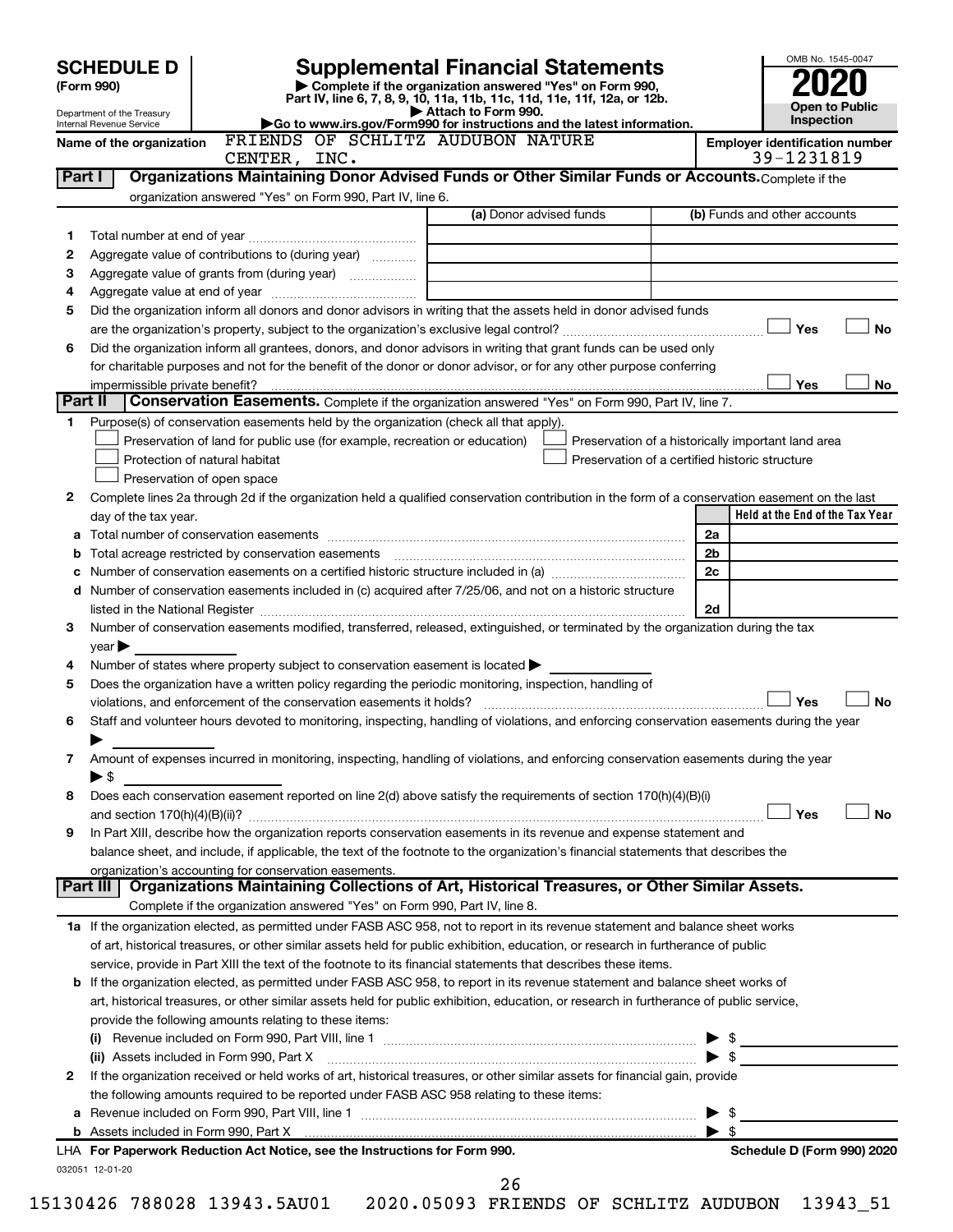|               |                                                                                                                                                                                                                                | FRIENDS OF SCHLITZ AUDUBON NATURE       |                   |                                                         |                 |        |                            |  |  |
|---------------|--------------------------------------------------------------------------------------------------------------------------------------------------------------------------------------------------------------------------------|-----------------------------------------|-------------------|---------------------------------------------------------|-----------------|--------|----------------------------|--|--|
|               | CENTER, INC.<br>Schedule D (Form 990) 2020                                                                                                                                                                                     |                                         |                   |                                                         |                 |        | 39-1231819 Page 2          |  |  |
|               | Part III<br>Organizations Maintaining Collections of Art, Historical Treasures, or Other Similar Assets (continued)                                                                                                            |                                         |                   |                                                         |                 |        |                            |  |  |
| 3             | Using the organization's acquisition, accession, and other records, check any of the following that make significant use of its                                                                                                |                                         |                   |                                                         |                 |        |                            |  |  |
|               | collection items (check all that apply):                                                                                                                                                                                       |                                         |                   |                                                         |                 |        |                            |  |  |
| a             | Public exhibition                                                                                                                                                                                                              |                                         |                   | Loan or exchange program                                |                 |        |                            |  |  |
| b             | Scholarly research                                                                                                                                                                                                             |                                         | Other             |                                                         |                 |        |                            |  |  |
| c             | Preservation for future generations                                                                                                                                                                                            |                                         |                   |                                                         |                 |        |                            |  |  |
| 4             | Provide a description of the organization's collections and explain how they further the organization's exempt purpose in Part XIII.                                                                                           |                                         |                   |                                                         |                 |        |                            |  |  |
| 5             | During the year, did the organization solicit or receive donations of art, historical treasures, or other similar assets                                                                                                       |                                         |                   |                                                         |                 |        |                            |  |  |
|               |                                                                                                                                                                                                                                |                                         |                   |                                                         |                 | Yes    | No                         |  |  |
|               | Part IV<br>Escrow and Custodial Arrangements. Complete if the organization answered "Yes" on Form 990, Part IV, line 9, or                                                                                                     |                                         |                   |                                                         |                 |        |                            |  |  |
|               | reported an amount on Form 990, Part X, line 21.                                                                                                                                                                               |                                         |                   |                                                         |                 |        |                            |  |  |
|               | 1a Is the organization an agent, trustee, custodian or other intermediary for contributions or other assets not included                                                                                                       |                                         |                   |                                                         |                 |        |                            |  |  |
|               |                                                                                                                                                                                                                                |                                         |                   |                                                         |                 | Yes    | No                         |  |  |
|               | b If "Yes," explain the arrangement in Part XIII and complete the following table:                                                                                                                                             |                                         |                   |                                                         |                 |        |                            |  |  |
|               |                                                                                                                                                                                                                                |                                         |                   |                                                         |                 | Amount |                            |  |  |
|               |                                                                                                                                                                                                                                |                                         |                   |                                                         | 1c              |        |                            |  |  |
|               |                                                                                                                                                                                                                                |                                         |                   |                                                         | 1d              |        |                            |  |  |
|               | e Distributions during the year manufactured and continuum and contact the year manufactured and contact the year manufactured and contact the year manufactured and contact the year manufactured and contact the year manufa |                                         |                   |                                                         | 1e              |        |                            |  |  |
|               |                                                                                                                                                                                                                                |                                         |                   |                                                         | 1f              |        |                            |  |  |
|               | 2a Did the organization include an amount on Form 990, Part X, line 21, for escrow or custodial account liability?                                                                                                             |                                         |                   |                                                         |                 | Yes    | No                         |  |  |
|               | <b>b</b> If "Yes," explain the arrangement in Part XIII. Check here if the explanation has been provided on Part XIII                                                                                                          |                                         |                   |                                                         |                 |        |                            |  |  |
| <b>Part V</b> | Endowment Funds. Complete if the organization answered "Yes" on Form 990, Part IV, line 10.                                                                                                                                    |                                         |                   |                                                         |                 |        |                            |  |  |
|               |                                                                                                                                                                                                                                | (a) Current year                        | (b) Prior year    | (c) Two years back $\vert$ (d) Three years back $\vert$ |                 |        | (e) Four years back        |  |  |
|               | <b>1a</b> Beginning of year balance                                                                                                                                                                                            | 7,255,598.                              | 7,309,829.        | 7,469,399.                                              | 6,997,404.      |        | 6,910,386.                 |  |  |
|               |                                                                                                                                                                                                                                | 38,750.                                 | 139,431.          | 100, 143.                                               | 410,878.        |        | 55,635.                    |  |  |
|               | c Net investment earnings, gains, and losses                                                                                                                                                                                   | $-1,950,531.$                           | 177,747.          | $-15,705.$                                              | 376,669.        |        | 657,403.                   |  |  |
|               |                                                                                                                                                                                                                                |                                         |                   |                                                         |                 |        |                            |  |  |
|               | e Other expenditures for facilities                                                                                                                                                                                            |                                         |                   |                                                         |                 |        |                            |  |  |
|               | and programs                                                                                                                                                                                                                   | 223,560.                                | 371,409.          | 244,008.                                                | 315,552.        |        | 626,020.                   |  |  |
|               | f Administrative expenses                                                                                                                                                                                                      | 25,857.                                 |                   |                                                         |                 |        |                            |  |  |
| g             | End of year balance                                                                                                                                                                                                            | 5,094,400.                              | 7, 255, 598.      | 7,309,829.                                              | 7,469,399.      |        | 6,997,404.                 |  |  |
|               | Provide the estimated percentage of the current year end balance (line 1g, column (a)) held as:                                                                                                                                |                                         |                   |                                                         |                 |        |                            |  |  |
|               | a Board designated or quasi-endowment >                                                                                                                                                                                        | 98.6900                                 | %                 |                                                         |                 |        |                            |  |  |
|               | 1.3100<br>Permanent endowment<br>.0000                                                                                                                                                                                         | %                                       |                   |                                                         |                 |        |                            |  |  |
|               | <b>c</b> Term endowment $\blacktriangleright$                                                                                                                                                                                  | %                                       |                   |                                                         |                 |        |                            |  |  |
|               | The percentages on lines 2a, 2b, and 2c should equal 100%.                                                                                                                                                                     |                                         |                   |                                                         |                 |        |                            |  |  |
|               | 3a Are there endowment funds not in the possession of the organization that are held and administered for the organization                                                                                                     |                                         |                   |                                                         |                 |        |                            |  |  |
|               | by:                                                                                                                                                                                                                            |                                         |                   |                                                         |                 |        | Yes<br>No<br>Χ             |  |  |
|               | (i)                                                                                                                                                                                                                            |                                         |                   |                                                         |                 | 3a(i)  | $\overline{\textbf{x}}$    |  |  |
|               |                                                                                                                                                                                                                                |                                         |                   |                                                         |                 | 3a(ii) |                            |  |  |
|               |                                                                                                                                                                                                                                |                                         |                   |                                                         |                 | 3b     |                            |  |  |
|               | Describe in Part XIII the intended uses of the organization's endowment funds.                                                                                                                                                 |                                         |                   |                                                         |                 |        |                            |  |  |
|               | Land, Buildings, and Equipment.<br><b>Part VI</b>                                                                                                                                                                              |                                         |                   |                                                         |                 |        |                            |  |  |
|               | Complete if the organization answered "Yes" on Form 990, Part IV, line 11a. See Form 990, Part X, line 10.                                                                                                                     |                                         |                   |                                                         |                 |        |                            |  |  |
|               | Description of property                                                                                                                                                                                                        | (a) Cost or other<br>basis (investment) | (b) Cost or other |                                                         | (c) Accumulated |        | (d) Book value             |  |  |
|               |                                                                                                                                                                                                                                |                                         | basis (other)     |                                                         | depreciation    |        |                            |  |  |
|               |                                                                                                                                                                                                                                |                                         |                   |                                                         |                 |        |                            |  |  |
|               |                                                                                                                                                                                                                                |                                         |                   | 1,036,302.                                              | 402,713.        |        | 633,589.                   |  |  |
|               |                                                                                                                                                                                                                                |                                         |                   | 809,472.                                                | 568,798.        |        | 240,674.                   |  |  |
|               |                                                                                                                                                                                                                                |                                         |                   | 18,668.                                                 |                 |        |                            |  |  |
|               |                                                                                                                                                                                                                                |                                         |                   |                                                         |                 |        | 18,668.<br>892,931.        |  |  |
|               | Total. Add lines 1a through 1e. (Column (d) must equal Form 990, Part X, column (B), line 10c.)                                                                                                                                |                                         |                   |                                                         |                 |        |                            |  |  |
|               |                                                                                                                                                                                                                                |                                         |                   |                                                         |                 |        | Schedule D (Form 990) 2020 |  |  |

032052 12-01-20

15130426 788028 13943.5AU01 2020.05093 FRIENDS OF SCHLITZ AUDUBON 13943\_51 27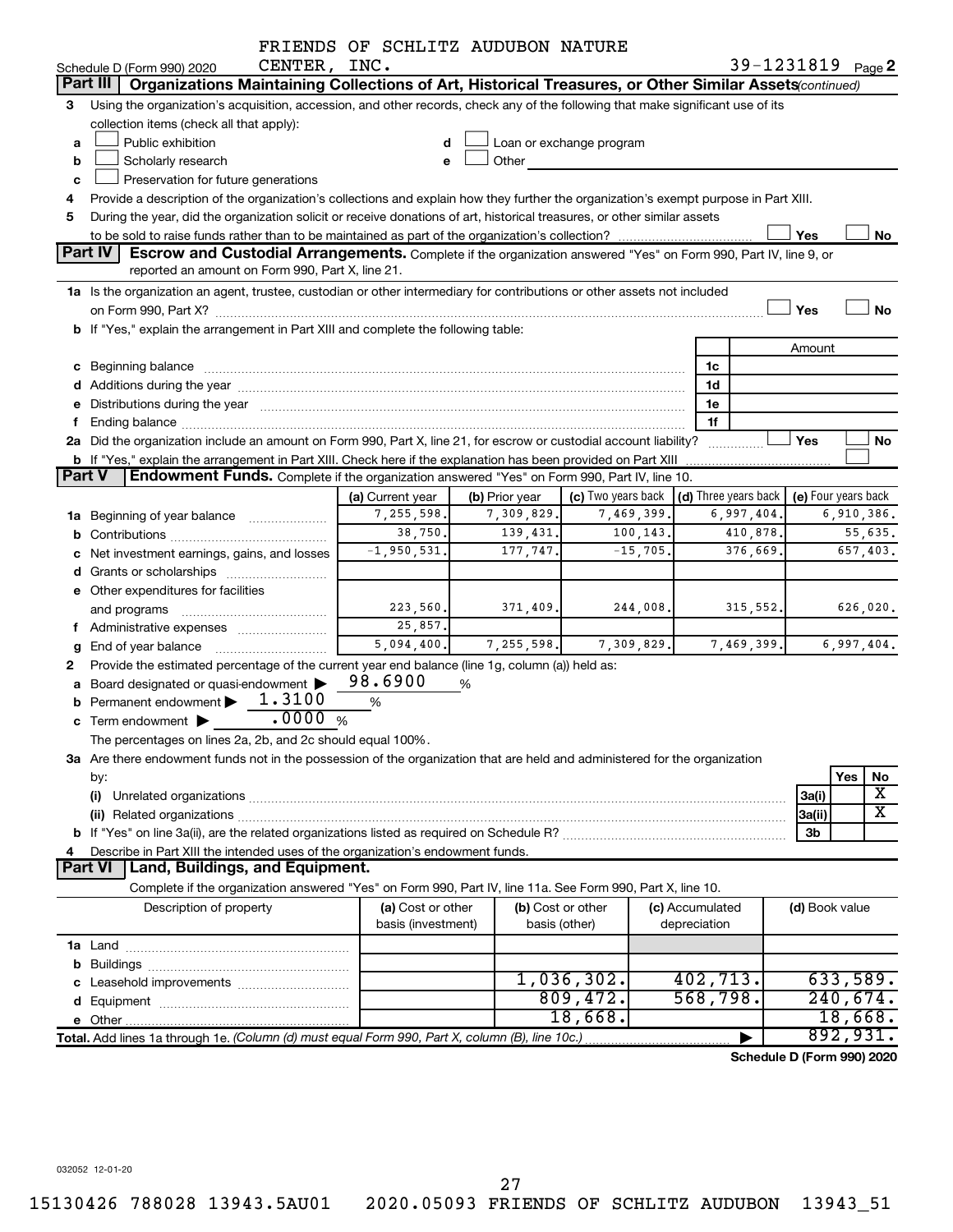|              |  | FRIENDS OF SCHLITZ AUDUBON NATURE |  |
|--------------|--|-----------------------------------|--|
| CENTER, INC. |  |                                   |  |

|           | Schedule D (Form 990) 2020               | CENTER, INC.                                                                           |                 |                                                                                                                                                      | 39-1231819 Page 3 |
|-----------|------------------------------------------|----------------------------------------------------------------------------------------|-----------------|------------------------------------------------------------------------------------------------------------------------------------------------------|-------------------|
|           | Part VII Investments - Other Securities. |                                                                                        |                 |                                                                                                                                                      |                   |
|           |                                          |                                                                                        |                 | Complete if the organization answered "Yes" on Form 990, Part IV, line 11b. See Form 990, Part X, line 12.                                           |                   |
|           |                                          | (a) Description of security or category (including name of security)                   | (b) Book value  | (c) Method of valuation: Cost or end-of-year market value                                                                                            |                   |
|           |                                          |                                                                                        |                 |                                                                                                                                                      |                   |
|           |                                          |                                                                                        |                 |                                                                                                                                                      |                   |
| (3) Other |                                          |                                                                                        |                 |                                                                                                                                                      |                   |
| (A)       |                                          |                                                                                        |                 |                                                                                                                                                      |                   |
| (B)       |                                          |                                                                                        |                 |                                                                                                                                                      |                   |
| (C)       |                                          |                                                                                        |                 |                                                                                                                                                      |                   |
| (D)       |                                          |                                                                                        |                 |                                                                                                                                                      |                   |
| (E)       |                                          |                                                                                        |                 |                                                                                                                                                      |                   |
| (F)       |                                          |                                                                                        |                 |                                                                                                                                                      |                   |
| (G)       |                                          |                                                                                        |                 |                                                                                                                                                      |                   |
| (H)       |                                          |                                                                                        |                 |                                                                                                                                                      |                   |
|           |                                          | Total. (Col. (b) must equal Form 990, Part X, col. (B) line 12.) $\blacktriangleright$ |                 |                                                                                                                                                      |                   |
|           |                                          | Part VIII Investments - Program Related.                                               |                 |                                                                                                                                                      |                   |
|           |                                          |                                                                                        |                 | Complete if the organization answered "Yes" on Form 990, Part IV, line 11c. See Form 990, Part X, line 13.                                           |                   |
|           | (a) Description of investment            |                                                                                        | (b) Book value  | (c) Method of valuation: Cost or end-of-year market value                                                                                            |                   |
| (1)       |                                          |                                                                                        |                 |                                                                                                                                                      |                   |
| (2)       |                                          |                                                                                        |                 |                                                                                                                                                      |                   |
| (3)       |                                          |                                                                                        |                 |                                                                                                                                                      |                   |
| (4)       |                                          |                                                                                        |                 |                                                                                                                                                      |                   |
| (5)       |                                          |                                                                                        |                 |                                                                                                                                                      |                   |
| (6)       |                                          |                                                                                        |                 |                                                                                                                                                      |                   |
| (7)       |                                          |                                                                                        |                 |                                                                                                                                                      |                   |
| (8)       |                                          |                                                                                        |                 |                                                                                                                                                      |                   |
| (9)       |                                          |                                                                                        |                 |                                                                                                                                                      |                   |
|           |                                          | Total. (Col. (b) must equal Form 990, Part X, col. (B) line $13$ .)                    |                 |                                                                                                                                                      |                   |
| Part IX   | <b>Other Assets.</b>                     |                                                                                        |                 |                                                                                                                                                      |                   |
|           |                                          |                                                                                        |                 | Complete if the organization answered "Yes" on Form 990, Part IV, line 11d. See Form 990, Part X, line 15.                                           |                   |
|           |                                          |                                                                                        | (a) Description |                                                                                                                                                      | (b) Book value    |
| (1)       |                                          |                                                                                        |                 |                                                                                                                                                      |                   |
| (2)       |                                          |                                                                                        |                 |                                                                                                                                                      |                   |
|           |                                          |                                                                                        |                 |                                                                                                                                                      |                   |
| (3)       |                                          |                                                                                        |                 |                                                                                                                                                      |                   |
| (4)       |                                          |                                                                                        |                 |                                                                                                                                                      |                   |
| (5)       |                                          |                                                                                        |                 |                                                                                                                                                      |                   |
| (6)       |                                          |                                                                                        |                 |                                                                                                                                                      |                   |
| (7)       |                                          |                                                                                        |                 |                                                                                                                                                      |                   |
| (8)       |                                          |                                                                                        |                 |                                                                                                                                                      |                   |
| (9)       |                                          |                                                                                        |                 |                                                                                                                                                      |                   |
| Part X    | <b>Other Liabilities.</b>                | Total. (Column (b) must equal Form 990, Part X, col. (B) line 15.)                     |                 |                                                                                                                                                      |                   |
|           |                                          |                                                                                        |                 |                                                                                                                                                      |                   |
|           |                                          | (a) Description of liability                                                           |                 | Complete if the organization answered "Yes" on Form 990, Part IV, line 11e or 11f. See Form 990, Part X, line 25.                                    | (b) Book value    |
| 1.        |                                          |                                                                                        |                 |                                                                                                                                                      |                   |
| (1)       | Federal income taxes                     | PAYCHECK PROTECTION PROGRAM                                                            |                 |                                                                                                                                                      |                   |
| (2)       |                                          |                                                                                        |                 |                                                                                                                                                      |                   |
| (3)       | <b>ADVANCE</b>                           |                                                                                        |                 |                                                                                                                                                      | 72,395.           |
| (4)       |                                          |                                                                                        |                 |                                                                                                                                                      |                   |
| (5)       |                                          |                                                                                        |                 |                                                                                                                                                      |                   |
| (6)       |                                          |                                                                                        |                 |                                                                                                                                                      |                   |
| (7)       |                                          |                                                                                        |                 |                                                                                                                                                      |                   |
| (8)       |                                          |                                                                                        |                 |                                                                                                                                                      |                   |
| (9)       |                                          |                                                                                        |                 |                                                                                                                                                      |                   |
|           |                                          |                                                                                        |                 |                                                                                                                                                      | 72,395.           |
|           |                                          |                                                                                        |                 | 2. Liability for uncertain tax positions. In Part XIII, provide the text of the footnote to the organization's financial statements that reports the |                   |

organization's liability for uncertain tax positions under FASB ASC 740. Check here if the text of the footnote has been provided in Part XIII...

**Schedule D (Form 990) 2020**

032053 12-01-20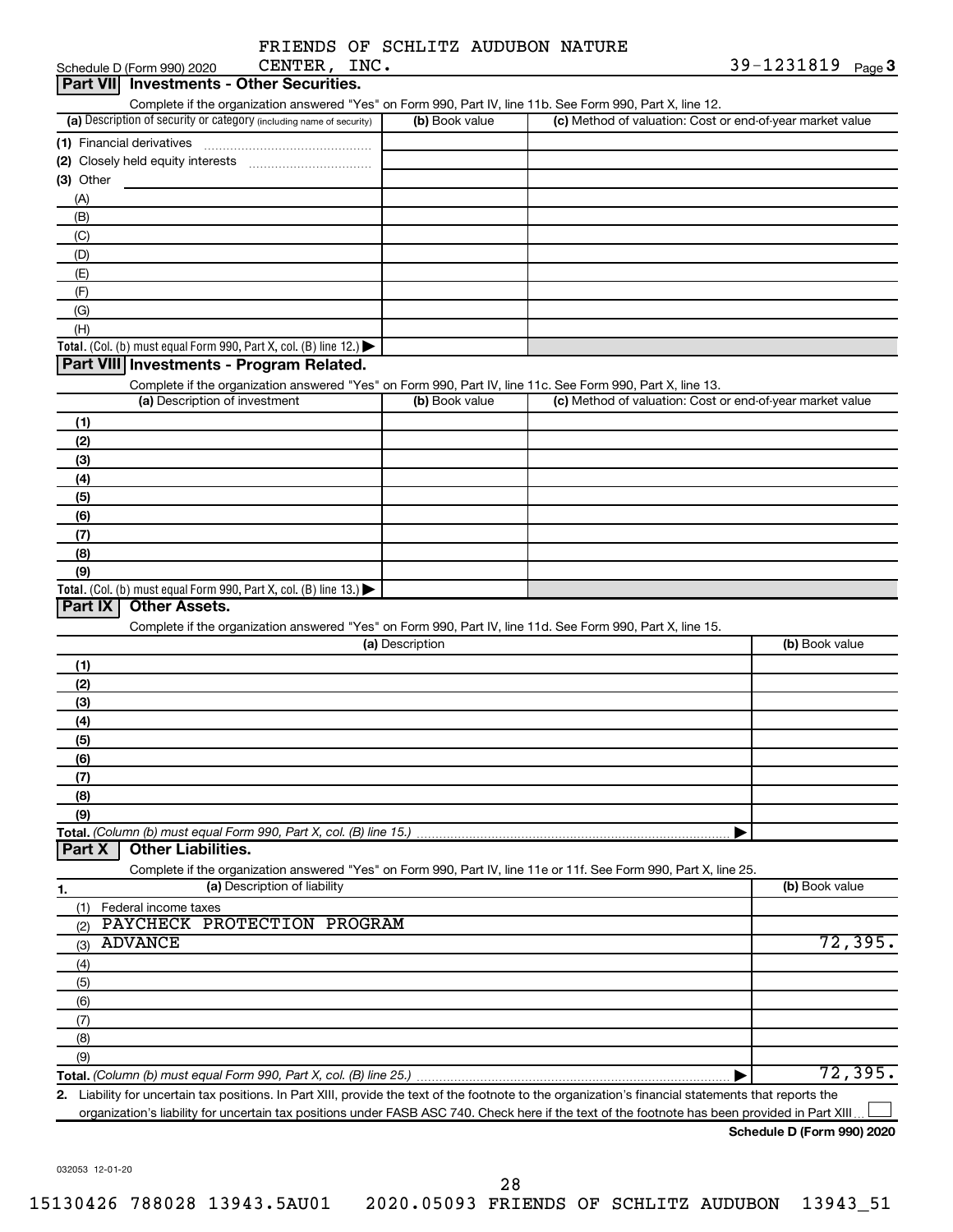|                | FRIENDS OF SCHLITZ AUDUBON NATURE                                                                                                                                                                                              |                |              |                   |
|----------------|--------------------------------------------------------------------------------------------------------------------------------------------------------------------------------------------------------------------------------|----------------|--------------|-------------------|
|                | CENTER, INC.<br>Schedule D (Form 990) 2020                                                                                                                                                                                     |                |              | 39-1231819 Page 4 |
| <b>Part XI</b> | Reconciliation of Revenue per Audited Financial Statements With Revenue per Return.                                                                                                                                            |                |              |                   |
|                | Complete if the organization answered "Yes" on Form 990, Part IV, line 12a.                                                                                                                                                    |                |              |                   |
| 1              | Total revenue, gains, and other support per audited financial statements [11] [11] Total revenue, [21] Total revenue of the support per audited financial statements                                                           |                | $\mathbf{1}$ |                   |
| 2              | Amounts included on line 1 but not on Form 990, Part VIII, line 12:                                                                                                                                                            |                |              |                   |
| a              | Net unrealized gains (losses) on investments [111] [12] matter and all products and all products are not all p                                                                                                                 | 2a             |              |                   |
|                |                                                                                                                                                                                                                                | 2 <sub>b</sub> |              |                   |
|                |                                                                                                                                                                                                                                | 2 <sub>c</sub> |              |                   |
| d              |                                                                                                                                                                                                                                | 2d             |              |                   |
| е              | Add lines 2a through 2d                                                                                                                                                                                                        |                | <b>2e</b>    |                   |
| З              |                                                                                                                                                                                                                                |                | 3            |                   |
| 4              | Amounts included on Form 990, Part VIII, line 12, but not on line 1:                                                                                                                                                           |                |              |                   |
| a              | Investment expenses not included on Form 990, Part VIII, line 7b [11, 11, 11, 11, 11]                                                                                                                                          | 4a             |              |                   |
|                |                                                                                                                                                                                                                                | 4b             |              |                   |
| C.             | Add lines 4a and 4b                                                                                                                                                                                                            |                | 4c           |                   |
| 5              |                                                                                                                                                                                                                                |                | 5            |                   |
|                | Part XII   Reconciliation of Expenses per Audited Financial Statements With Expenses per Return.                                                                                                                               |                |              |                   |
|                | Complete if the organization answered "Yes" on Form 990, Part IV, line 12a.                                                                                                                                                    |                |              |                   |
| 1              |                                                                                                                                                                                                                                |                | $\mathbf{1}$ |                   |
| 2              | Amounts included on line 1 but not on Form 990, Part IX, line 25:                                                                                                                                                              |                |              |                   |
| a              |                                                                                                                                                                                                                                | 2a             |              |                   |
|                | Prior year adjustments [ www.communications and all the contract of the contract of the contract of the contract of the contract of the contract of the contract of the contract of the contract of the contract of the contra | 2 <sub>b</sub> |              |                   |
|                |                                                                                                                                                                                                                                | 2 <sub>c</sub> |              |                   |
| d              |                                                                                                                                                                                                                                | 2d             |              |                   |
| е              | Add lines 2a through 2d <b>continuum contract and all and all and all and all and all and all and all and all and a</b>                                                                                                        |                | <b>2e</b>    |                   |
| 3              |                                                                                                                                                                                                                                |                | 3            |                   |
| 4              | Amounts included on Form 990, Part IX, line 25, but not on line 1:                                                                                                                                                             |                |              |                   |
| a              |                                                                                                                                                                                                                                | 4a             |              |                   |
| b              |                                                                                                                                                                                                                                | 4b             |              |                   |
|                | Add lines 4a and 4b                                                                                                                                                                                                            |                | 4c           |                   |
| 5.             |                                                                                                                                                                                                                                |                | 5            |                   |
|                | Part XIII Supplemental Information.                                                                                                                                                                                            |                |              |                   |

Provide the descriptions required for Part II, lines 3, 5, and 9; Part III, lines 1a and 4; Part IV, lines 1b and 2b; Part V, line 4; Part X, line 2; Part XI, lines 2d and 4b; and Part XII, lines 2d and 4b. Also complete this part to provide any additional information.

### PART V, LINE 4:

THE ORGANIZATION'S ENDOWMENT CONSISTS OF FUNDS DESIGNATED BY THE BOARD OF

### DIRECTORS AND DONOR-RESTRICTED FUNDS ESTABLISHED TO SUPPORT THE MISSION OF

THE ORGANIZATION.

032054 12-01-20

**Schedule D (Form 990) 2020**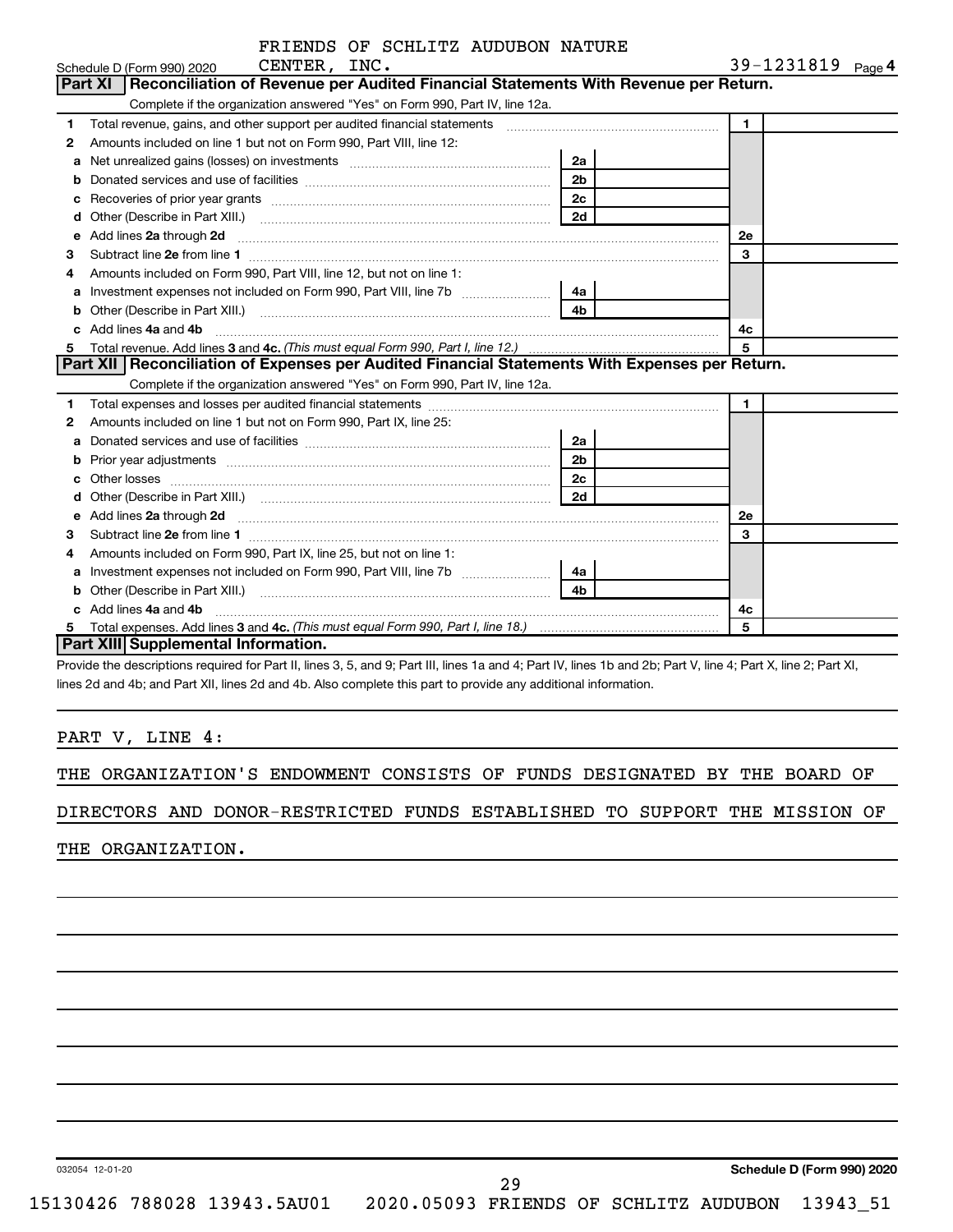| <b>SCHEDULE G</b>                                                                                                                                                                                                                                                                                                                          |                                                                                                                                                                     | <b>Supplemental Information Regarding Fundraising or Gaming Activities</b>                                                                                                                                                                           |                                                                            |     |                                      |  |                                                                            | OMB No. 1545-0047                                       |  |  |
|--------------------------------------------------------------------------------------------------------------------------------------------------------------------------------------------------------------------------------------------------------------------------------------------------------------------------------------------|---------------------------------------------------------------------------------------------------------------------------------------------------------------------|------------------------------------------------------------------------------------------------------------------------------------------------------------------------------------------------------------------------------------------------------|----------------------------------------------------------------------------|-----|--------------------------------------|--|----------------------------------------------------------------------------|---------------------------------------------------------|--|--|
| (Form 990 or 990-EZ)                                                                                                                                                                                                                                                                                                                       | Complete if the organization answered "Yes" on Form 990, Part IV, line 17, 18, or 19, or if the<br>organization entered more than \$15,000 on Form 990-EZ, line 6a. |                                                                                                                                                                                                                                                      |                                                                            |     |                                      |  |                                                                            |                                                         |  |  |
| Department of the Treasury                                                                                                                                                                                                                                                                                                                 |                                                                                                                                                                     | Attach to Form 990 or Form 990-EZ.                                                                                                                                                                                                                   |                                                                            |     |                                      |  |                                                                            | <b>Open to Public</b>                                   |  |  |
| Internal Revenue Service                                                                                                                                                                                                                                                                                                                   |                                                                                                                                                                     | Go to www.irs.gov/Form990 for instructions and the latest information.                                                                                                                                                                               |                                                                            |     |                                      |  |                                                                            | Inspection                                              |  |  |
| Name of the organization                                                                                                                                                                                                                                                                                                                   | FRIENDS OF SCHLITZ AUDUBON NATURE<br><b>Employer identification number</b><br>39-1231819<br>CENTER, INC.                                                            |                                                                                                                                                                                                                                                      |                                                                            |     |                                      |  |                                                                            |                                                         |  |  |
| Part I                                                                                                                                                                                                                                                                                                                                     |                                                                                                                                                                     | Fundraising Activities. Complete if the organization answered "Yes" on Form 990, Part IV, line 17. Form 990-EZ filers are not                                                                                                                        |                                                                            |     |                                      |  |                                                                            |                                                         |  |  |
|                                                                                                                                                                                                                                                                                                                                            | required to complete this part.                                                                                                                                     |                                                                                                                                                                                                                                                      |                                                                            |     |                                      |  |                                                                            |                                                         |  |  |
| 1 Indicate whether the organization raised funds through any of the following activities. Check all that apply.<br>Mail solicitations<br>Solicitation of non-government grants<br>a<br>е<br>Internet and email solicitations<br>Solicitation of government grants<br>f<br>b<br>Phone solicitations<br>Special fundraising events<br>c<br>g |                                                                                                                                                                     |                                                                                                                                                                                                                                                      |                                                                            |     |                                      |  |                                                                            |                                                         |  |  |
| In-person solicitations<br>d                                                                                                                                                                                                                                                                                                               |                                                                                                                                                                     | 2 a Did the organization have a written or oral agreement with any individual (including officers, directors, trustees, or                                                                                                                           |                                                                            |     |                                      |  |                                                                            |                                                         |  |  |
| compensated at least \$5,000 by the organization.                                                                                                                                                                                                                                                                                          |                                                                                                                                                                     | key employees listed in Form 990, Part VII) or entity in connection with professional fundraising services?<br>b If "Yes," list the 10 highest paid individuals or entities (fundraisers) pursuant to agreements under which the fundraiser is to be |                                                                            |     |                                      |  | Yes                                                                        | <b>No</b>                                               |  |  |
| (i) Name and address of individual<br>or entity (fundraiser)                                                                                                                                                                                                                                                                               |                                                                                                                                                                     | (ii) Activity                                                                                                                                                                                                                                        | (iii) Did<br>fundraiser<br>have custody<br>or control of<br>contributions? |     | (iv) Gross receipts<br>from activity |  | (v) Amount paid<br>to (or retained by)<br>fundraiser<br>listed in col. (i) | (vi) Amount paid<br>to (or retained by)<br>organization |  |  |
|                                                                                                                                                                                                                                                                                                                                            |                                                                                                                                                                     |                                                                                                                                                                                                                                                      | Yes                                                                        | No. |                                      |  |                                                                            |                                                         |  |  |
|                                                                                                                                                                                                                                                                                                                                            |                                                                                                                                                                     |                                                                                                                                                                                                                                                      |                                                                            |     |                                      |  |                                                                            |                                                         |  |  |
|                                                                                                                                                                                                                                                                                                                                            |                                                                                                                                                                     |                                                                                                                                                                                                                                                      |                                                                            |     |                                      |  |                                                                            |                                                         |  |  |
|                                                                                                                                                                                                                                                                                                                                            |                                                                                                                                                                     |                                                                                                                                                                                                                                                      |                                                                            |     |                                      |  |                                                                            |                                                         |  |  |
|                                                                                                                                                                                                                                                                                                                                            |                                                                                                                                                                     |                                                                                                                                                                                                                                                      |                                                                            |     |                                      |  |                                                                            |                                                         |  |  |
|                                                                                                                                                                                                                                                                                                                                            |                                                                                                                                                                     |                                                                                                                                                                                                                                                      |                                                                            |     |                                      |  |                                                                            |                                                         |  |  |
|                                                                                                                                                                                                                                                                                                                                            |                                                                                                                                                                     |                                                                                                                                                                                                                                                      |                                                                            |     |                                      |  |                                                                            |                                                         |  |  |
|                                                                                                                                                                                                                                                                                                                                            |                                                                                                                                                                     |                                                                                                                                                                                                                                                      |                                                                            |     |                                      |  |                                                                            |                                                         |  |  |
|                                                                                                                                                                                                                                                                                                                                            |                                                                                                                                                                     |                                                                                                                                                                                                                                                      |                                                                            |     |                                      |  |                                                                            |                                                         |  |  |
|                                                                                                                                                                                                                                                                                                                                            |                                                                                                                                                                     |                                                                                                                                                                                                                                                      |                                                                            |     |                                      |  |                                                                            |                                                         |  |  |
|                                                                                                                                                                                                                                                                                                                                            |                                                                                                                                                                     |                                                                                                                                                                                                                                                      |                                                                            |     |                                      |  |                                                                            |                                                         |  |  |
| Total                                                                                                                                                                                                                                                                                                                                      |                                                                                                                                                                     |                                                                                                                                                                                                                                                      |                                                                            |     |                                      |  |                                                                            |                                                         |  |  |
| or licensing.                                                                                                                                                                                                                                                                                                                              |                                                                                                                                                                     | 3 List all states in which the organization is registered or licensed to solicit contributions or has been notified it is exempt from registration                                                                                                   |                                                                            |     |                                      |  |                                                                            |                                                         |  |  |
|                                                                                                                                                                                                                                                                                                                                            |                                                                                                                                                                     |                                                                                                                                                                                                                                                      |                                                                            |     |                                      |  |                                                                            |                                                         |  |  |
|                                                                                                                                                                                                                                                                                                                                            |                                                                                                                                                                     |                                                                                                                                                                                                                                                      |                                                                            |     |                                      |  |                                                                            |                                                         |  |  |
|                                                                                                                                                                                                                                                                                                                                            |                                                                                                                                                                     |                                                                                                                                                                                                                                                      |                                                                            |     |                                      |  |                                                                            |                                                         |  |  |
|                                                                                                                                                                                                                                                                                                                                            |                                                                                                                                                                     |                                                                                                                                                                                                                                                      |                                                                            |     |                                      |  |                                                                            |                                                         |  |  |
|                                                                                                                                                                                                                                                                                                                                            |                                                                                                                                                                     |                                                                                                                                                                                                                                                      |                                                                            |     |                                      |  |                                                                            |                                                         |  |  |
|                                                                                                                                                                                                                                                                                                                                            |                                                                                                                                                                     |                                                                                                                                                                                                                                                      |                                                                            |     |                                      |  |                                                                            |                                                         |  |  |
|                                                                                                                                                                                                                                                                                                                                            |                                                                                                                                                                     |                                                                                                                                                                                                                                                      |                                                                            |     |                                      |  |                                                                            |                                                         |  |  |
|                                                                                                                                                                                                                                                                                                                                            |                                                                                                                                                                     |                                                                                                                                                                                                                                                      |                                                                            |     |                                      |  |                                                                            |                                                         |  |  |

**For Paperwork Reduction Act Notice, see the Instructions for Form 990 or 990-EZ. Schedule G (Form 990 or 990-EZ) 2020** LHA

032081 11-25-20

30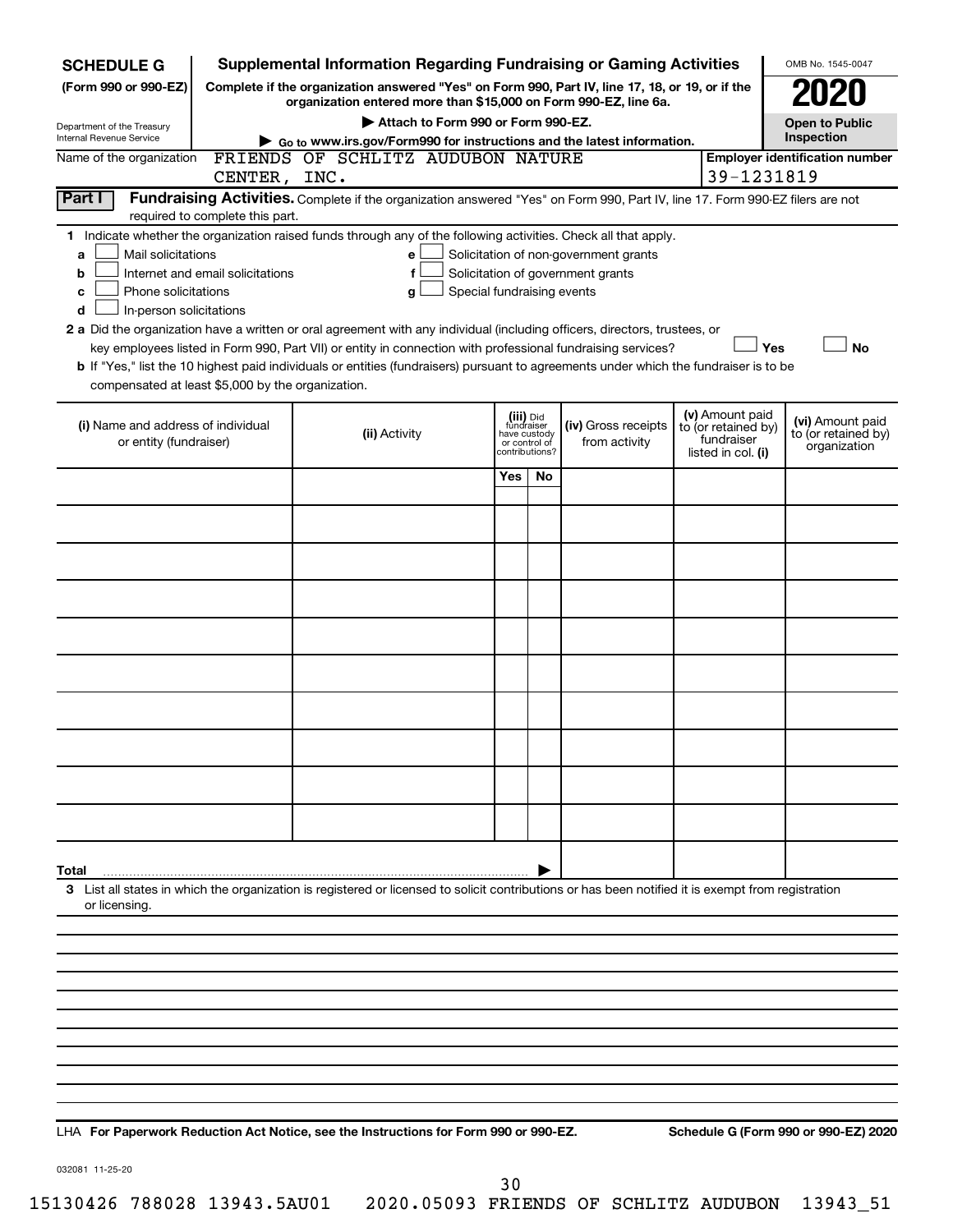Schedule G (Form 990 or 990-EZ) 2020  $\texttt{CENTER}$  ,  $\texttt{INC}.$ FRIENDS OF SCHLITZ AUDUBON NATURE

Part II | Fundraising Events. Complete if the organization answered "Yes" on Form 990, Part IV, line 18, or reported more than \$15,000

of fundraising event contributions and gross income on Form 990-EZ, lines 1 and 6b. List events with gross receipts greater than \$5,000.  $(a)$  Event #1  $(b)$  Event #2 (c) Other events **(d)**  Total events (add col. (a) through SPRING GALA AUTUMN GALA 1 col. **(c)**) (event type) (event type) (total number) Revenue 96,555. 37,328. 13,165. 147,048. **1** Gross receipts ~~~~~~~~~~~~~~ 90,355. 35,778. 13,165. 139,298. **2** Less: Contributions ~~~~~~~~~~~  $6,200.$  1,550. 7,750. **3** Gross income (line 1 minus line 2) . . . . . . . . . . . . **4** Cash prizes ~~~~~~~~~~~~~~~ 2,354. 2,354. **5** Noncash prizes ~~~~~~~~~~~~~ Direct Expenses Direct Expenses 10,728. 10,728. **6** Rent/facility costs ~~~~~~~~~~~~ 15,333. 2,609. 17,942. **7** Food and beverages ~~~~~~~~~~ 4,130. 7,741. 11,871. **8** Entertainment ~~~~~~~~~~~~~~ 4,185. 185. 1,047. 5,417. **9** Other direct expenses  $\ldots$  **............................** 48,312. **10** Direct expense summary. Add lines 4 through 9 in column (d) ~~~~~~~~~~~~~~~~~~~~~~~~~~~~~~~~~~~ ▶  $-40,562$  . **11** Net income summary. Subtract line 10 from line 3, column (d) | Part III Gaming. Complete if the organization answered "Yes" on Form 990, Part IV, line 19, or reported more than \$15,000 on Form 990-EZ, line 6a. (b) Pull tabs/instant (d) Total gaming (add Revenue **(a)** Bingo **a b**ingo/progressive bingo **(c)** Other gaming bingo/progressive bingo col. (a) through col. (c)) Gross revenue **1 2** Cash prizes ~~~~~~~~~~~~~~~ Direct Expenses Direct Expenses **3** Noncash prizes ~~~~~~~~~~~~~ **4** Rent/facility costs ~~~~~~~~~~~~ **5** Other direct expenses  $|\Box$  Yes  $\qquad \%$   $|\Box$  Yes  $\qquad \%$   $|\Box$ **Yes Yes Yes** % % %  $|\Box$  No  $|\Box$  No  $|\Box$ **6** Volunteer labor ~~~~~~~~~~~~~ **No No No 7** Direct expense summary. Add lines 2 through 5 in column (d) ~~~~~~~~~~~~~~~~~~~~~~~~ | Net gaming income summary. Subtract line 7 from line 1, column (d) **8** | **9** Enter the state(s) in which the organization conducts gaming activities:  $|$  Yes **Yes No a** Is the organization licensed to conduct gaming activities in each of these states? ~~~~~~~~~~~~~~~~~~~~ **b** If "No," explain: **10 a** Were any of the organization's gaming licenses revoked, suspended, or terminated during the tax year? ~~~~~~~~~ † † **Yes No b** If "Yes," explain: **Schedule G (Form 990 or 990-EZ) 2020** 032082 11-25-20

31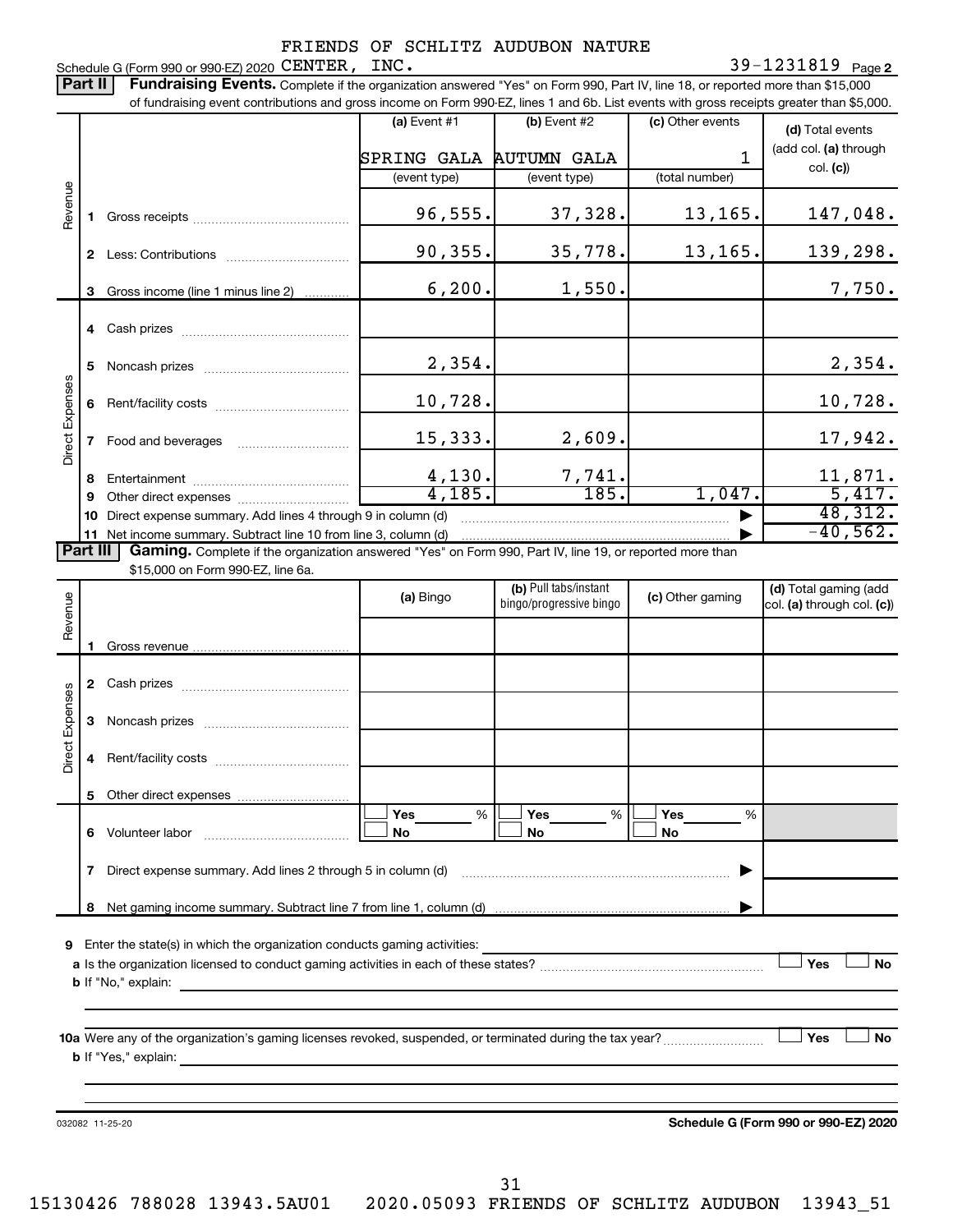|    | Schedule G (Form 990 or 990-EZ) 2020 CENTER, INC.                                                                                                                                                                                                                                                                                                     |     | 39-1231819 Page 3 |  |
|----|-------------------------------------------------------------------------------------------------------------------------------------------------------------------------------------------------------------------------------------------------------------------------------------------------------------------------------------------------------|-----|-------------------|--|
|    |                                                                                                                                                                                                                                                                                                                                                       |     | $\Box$ Yes        |  |
|    | 12 Is the organization a grantor, beneficiary or trustee of a trust, or a member of a partnership or other entity formed                                                                                                                                                                                                                              |     |                   |  |
|    |                                                                                                                                                                                                                                                                                                                                                       |     | $\Box$ Yes        |  |
|    | 13 Indicate the percentage of gaming activity conducted in:                                                                                                                                                                                                                                                                                           |     |                   |  |
|    |                                                                                                                                                                                                                                                                                                                                                       | 1За |                   |  |
|    |                                                                                                                                                                                                                                                                                                                                                       | 13b |                   |  |
|    | b An outside facility www.communications.com/news/communications.com/news/communications.com/news/communication<br>14 Enter the name and address of the person who prepares the organization's gaming/special events books and records:                                                                                                               |     |                   |  |
|    | Name <b>Decision of the Community of the Community of the Community of the Community of the Community of the Community of the Community of the Community of the Community of the Community of the Community of the Community of </b>                                                                                                                  |     |                   |  |
|    | Address > Natural Management of the Contract of the Contract of the Contract of the Contract of the Contract of the Contract of the Contract of the Contract of the Contract of the Contract of the Contract of the Contract o                                                                                                                        |     |                   |  |
|    | 15a Does the organization have a contract with a third party from whom the organization receives gaming revenue?                                                                                                                                                                                                                                      |     | Yes               |  |
|    |                                                                                                                                                                                                                                                                                                                                                       |     |                   |  |
|    | of gaming revenue retained by the third party $\triangleright$ \$                                                                                                                                                                                                                                                                                     |     |                   |  |
|    | c If "Yes," enter name and address of the third party:                                                                                                                                                                                                                                                                                                |     |                   |  |
|    |                                                                                                                                                                                                                                                                                                                                                       |     |                   |  |
|    | Name > 2008 - 2008 - 2009 - 2009 - 2009 - 2009 - 2010 - 2010 - 2010 - 2010 - 2010 - 2010 - 2010 - 2010 - 2010 - 2010 - 2010 - 2010 - 2010 - 2010 - 2010 - 2010 - 2010 - 2010 - 2010 - 2010 - 2010 - 2010 - 2010 - 2010 - 2010                                                                                                                         |     |                   |  |
|    | Address > Natural Management of the Contract of the Contract of the Contract of the Contract of the Contract of the Contract of the Contract of the Contract of the Contract of the Contract of the Contract of the Contract o                                                                                                                        |     |                   |  |
| 16 | Gaming manager information:                                                                                                                                                                                                                                                                                                                           |     |                   |  |
|    | Name $\blacktriangleright$ $\ldots$ $\ldots$ $\ldots$ $\ldots$ $\ldots$ $\ldots$ $\ldots$ $\ldots$ $\ldots$ $\ldots$ $\ldots$ $\ldots$ $\ldots$ $\ldots$ $\ldots$ $\ldots$ $\ldots$ $\ldots$ $\ldots$ $\ldots$ $\ldots$ $\ldots$ $\ldots$ $\ldots$ $\ldots$ $\ldots$ $\ldots$ $\ldots$ $\ldots$ $\ldots$ $\ldots$ $\ldots$ $\ldots$ $\ldots$ $\ldots$ |     |                   |  |
|    |                                                                                                                                                                                                                                                                                                                                                       |     |                   |  |
|    | Gaming manager compensation > \$                                                                                                                                                                                                                                                                                                                      |     |                   |  |
|    | Director/officer                                                                                                                                                                                                                                                                                                                                      |     |                   |  |
|    | Employee<br>Independent contractor                                                                                                                                                                                                                                                                                                                    |     |                   |  |
|    | <b>17</b> Mandatory distributions:<br>a Is the organization required under state law to make charitable distributions from the gaming proceeds to                                                                                                                                                                                                     |     |                   |  |
|    |                                                                                                                                                                                                                                                                                                                                                       |     | Yes               |  |
|    | retain the state gaming license?<br><b>b</b> Enter the amount of distributions required under state law to be distributed to other exempt organizations or spent in the                                                                                                                                                                               |     |                   |  |
|    |                                                                                                                                                                                                                                                                                                                                                       |     |                   |  |
|    | organization's own exempt activities during the tax year $\triangleright$ \$<br>Supplemental Information. Provide the explanations required by Part I, line 2b, columns (iii) and (v); and Part III, lines 9, 9b, 10b,<br><b>Part IV</b>                                                                                                              |     |                   |  |
|    | 15b, 15c, 16, and 17b, as applicable. Also provide any additional information. See instructions.                                                                                                                                                                                                                                                      |     |                   |  |
|    |                                                                                                                                                                                                                                                                                                                                                       |     |                   |  |
|    |                                                                                                                                                                                                                                                                                                                                                       |     |                   |  |
|    |                                                                                                                                                                                                                                                                                                                                                       |     |                   |  |
|    |                                                                                                                                                                                                                                                                                                                                                       |     |                   |  |
|    |                                                                                                                                                                                                                                                                                                                                                       |     |                   |  |
|    |                                                                                                                                                                                                                                                                                                                                                       |     |                   |  |
|    |                                                                                                                                                                                                                                                                                                                                                       |     |                   |  |
|    |                                                                                                                                                                                                                                                                                                                                                       |     |                   |  |
|    |                                                                                                                                                                                                                                                                                                                                                       |     |                   |  |
|    |                                                                                                                                                                                                                                                                                                                                                       |     |                   |  |
|    |                                                                                                                                                                                                                                                                                                                                                       |     |                   |  |
|    |                                                                                                                                                                                                                                                                                                                                                       |     |                   |  |
|    |                                                                                                                                                                                                                                                                                                                                                       |     |                   |  |
|    |                                                                                                                                                                                                                                                                                                                                                       |     |                   |  |
|    |                                                                                                                                                                                                                                                                                                                                                       |     |                   |  |
|    |                                                                                                                                                                                                                                                                                                                                                       |     |                   |  |
|    |                                                                                                                                                                                                                                                                                                                                                       |     |                   |  |
|    |                                                                                                                                                                                                                                                                                                                                                       |     |                   |  |
|    |                                                                                                                                                                                                                                                                                                                                                       |     |                   |  |
|    | Schedule G (Form 990 or 990-EZ) 2020<br>032083 11-25-20<br>32                                                                                                                                                                                                                                                                                         |     |                   |  |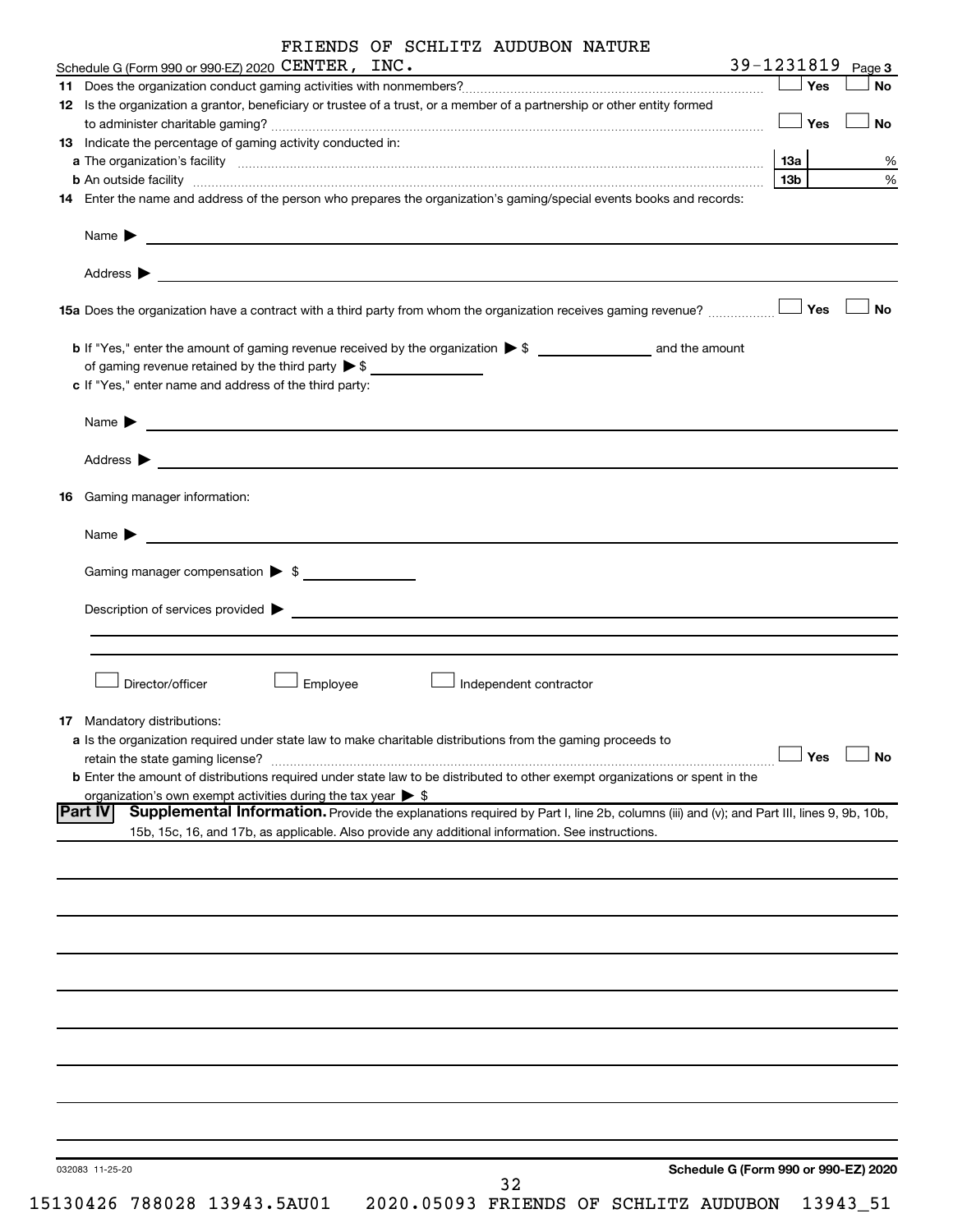| Schedule G (Form 990 or 990-EZ) CENTER, IN<br><b>Part IV</b> Supplemental Information (continued) | FRIENDS OF SCHLITZ AUDUBON NATURE<br>CENTER, INC. |  |    |  |                                 | 39-1231819 Page 4 |  |
|---------------------------------------------------------------------------------------------------|---------------------------------------------------|--|----|--|---------------------------------|-------------------|--|
|                                                                                                   |                                                   |  |    |  |                                 |                   |  |
|                                                                                                   |                                                   |  |    |  |                                 |                   |  |
|                                                                                                   |                                                   |  |    |  |                                 |                   |  |
|                                                                                                   |                                                   |  |    |  |                                 |                   |  |
|                                                                                                   |                                                   |  |    |  |                                 |                   |  |
|                                                                                                   |                                                   |  |    |  |                                 |                   |  |
|                                                                                                   |                                                   |  |    |  |                                 |                   |  |
|                                                                                                   |                                                   |  |    |  |                                 |                   |  |
|                                                                                                   |                                                   |  |    |  |                                 |                   |  |
|                                                                                                   |                                                   |  |    |  |                                 |                   |  |
|                                                                                                   |                                                   |  |    |  |                                 |                   |  |
|                                                                                                   |                                                   |  |    |  |                                 |                   |  |
|                                                                                                   |                                                   |  |    |  |                                 |                   |  |
|                                                                                                   |                                                   |  |    |  |                                 |                   |  |
|                                                                                                   |                                                   |  |    |  |                                 |                   |  |
|                                                                                                   |                                                   |  |    |  |                                 |                   |  |
|                                                                                                   |                                                   |  |    |  |                                 |                   |  |
|                                                                                                   |                                                   |  |    |  |                                 |                   |  |
|                                                                                                   |                                                   |  |    |  |                                 |                   |  |
|                                                                                                   |                                                   |  |    |  |                                 |                   |  |
|                                                                                                   |                                                   |  |    |  |                                 |                   |  |
|                                                                                                   |                                                   |  |    |  |                                 |                   |  |
|                                                                                                   |                                                   |  |    |  |                                 |                   |  |
|                                                                                                   |                                                   |  |    |  |                                 |                   |  |
|                                                                                                   |                                                   |  |    |  |                                 |                   |  |
|                                                                                                   |                                                   |  |    |  |                                 |                   |  |
|                                                                                                   |                                                   |  |    |  |                                 |                   |  |
|                                                                                                   |                                                   |  |    |  |                                 |                   |  |
|                                                                                                   |                                                   |  |    |  |                                 |                   |  |
|                                                                                                   |                                                   |  |    |  |                                 |                   |  |
|                                                                                                   |                                                   |  |    |  |                                 |                   |  |
|                                                                                                   |                                                   |  |    |  |                                 |                   |  |
|                                                                                                   |                                                   |  |    |  |                                 |                   |  |
|                                                                                                   |                                                   |  |    |  |                                 |                   |  |
|                                                                                                   |                                                   |  |    |  |                                 |                   |  |
|                                                                                                   |                                                   |  |    |  | Schedule G (Form 990 or 990-EZ) |                   |  |
| 032084 04-01-20                                                                                   |                                                   |  | 33 |  |                                 |                   |  |
|                                                                                                   |                                                   |  |    |  |                                 |                   |  |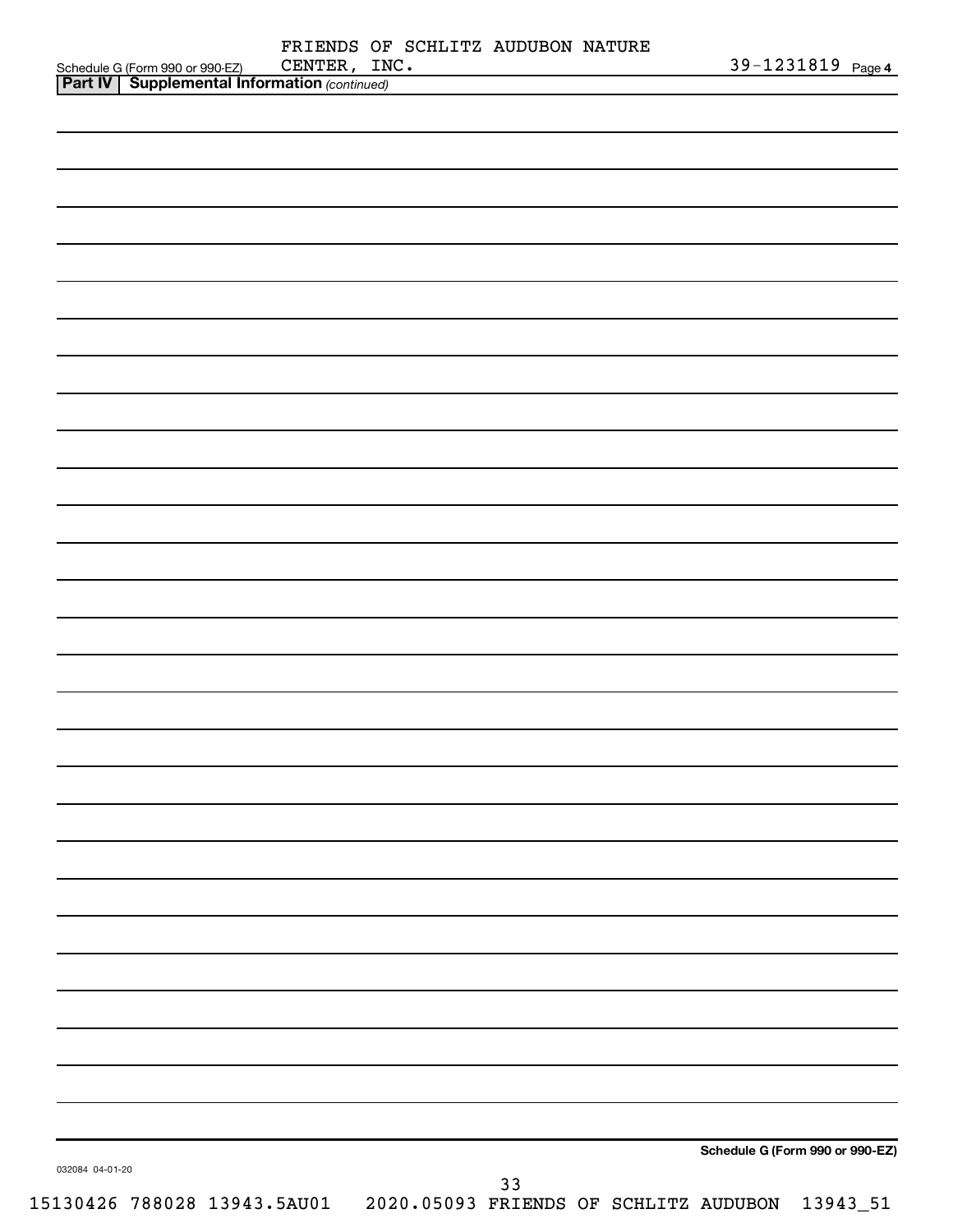**(Form 990 or 990-EZ)**

Name of the organization

Department of the Treasury Internal Revenue Service

**Complete to provide information for responses to specific questions on Form 990 or 990-EZ or to provide any additional information. | Attach to Form 990 or 990-EZ. | Go to www.irs.gov/Form990 for the latest information. SCHEDULE O Supplemental Information to Form 990 or 990-EZ 2020**<br>(Form 990 or 990-EZ) Complete to provide information for responses to specific questions on



FRIENDS OF SCHLITZ AUDUBON NATURE

CENTER, INC. 39-1231819

FORM 990, PART I, LINE 1, DESCRIPTION OF ORGANIZATION MISSION:

MEANINGFUL EXPERIENCES AND ENVIRONMENTAL EDUCATION FOR ALL.

FORM 990, PART VI, SECTION B, LINE 11B:

BEFORE FILING, THE 990 TAX RETURN IS REVIEWED BY THE CHIEF FINANCIAL

OFFICER, THE EXECUTIVE DIRECTOR, BOARD PRESIDENT, BOARD TREASURER, AND TWO

MEMBERS OF THE AUDIT COMMITTEE, AS WELL AS DISTRIBUTED TO THE ENTIRE BOARD

OF DIRECTORS.

FORM 990, PART VI, SECTION B, LINE 12C:

AN ANNUAL DECLARATION IS REQUIRED FROM EACH DIRECTOR. THEY ARE REVIEWED BY EXECUTIVE DIRECTOR AND THE PRESIDENT OF THE BOARD OF DIRECTORS. WHERE APPROPRIATE, DISCLOSURES WILL BE APPROVED AND MADE BY THE EXECUTIVE COMMITTEE AND THE BOARD OF DIRECTORS.

FORM 990, PART VI, SECTION B, LINE 15:

COMPENSATION FOR THE SENIOR LEADERSHIP INCLUDING: THE EXECUTIVE DIRECTOR AND DIRECTORS OF DEVELOPMENT, FINANCE, EDUCATION, CONSERVATION, PRESCHOOL AND MARKETING ARE REVIEWED ANNUALLY IN CONNECTION WITH THE PERFORMANCE OF THE CENTER. THE COMPENSATION IS ALSO REVIEWED BY THE BOARD OF DIRECTORS. FRIENDS OF SCHLITZ AUDUBON NATURE CENTER'S SENIOR LEADERSHIP TEAM SALARIES WERE REVIEWED IN THE FIRST QUARTER OF CALENDAR YEAR 2021. TO ESTABLISH SALARY RANGES AND COMPENSATION, FRIENDS OF SCHLITZ AUDUBON NATURE CENTER REVIEWS SALARY BENCHMARKS FROM MRA, THE ASSOCIATION OF NATURE CENTER ADMINISTRATORS, AND NATIONAL AUDUBON SOCIETY.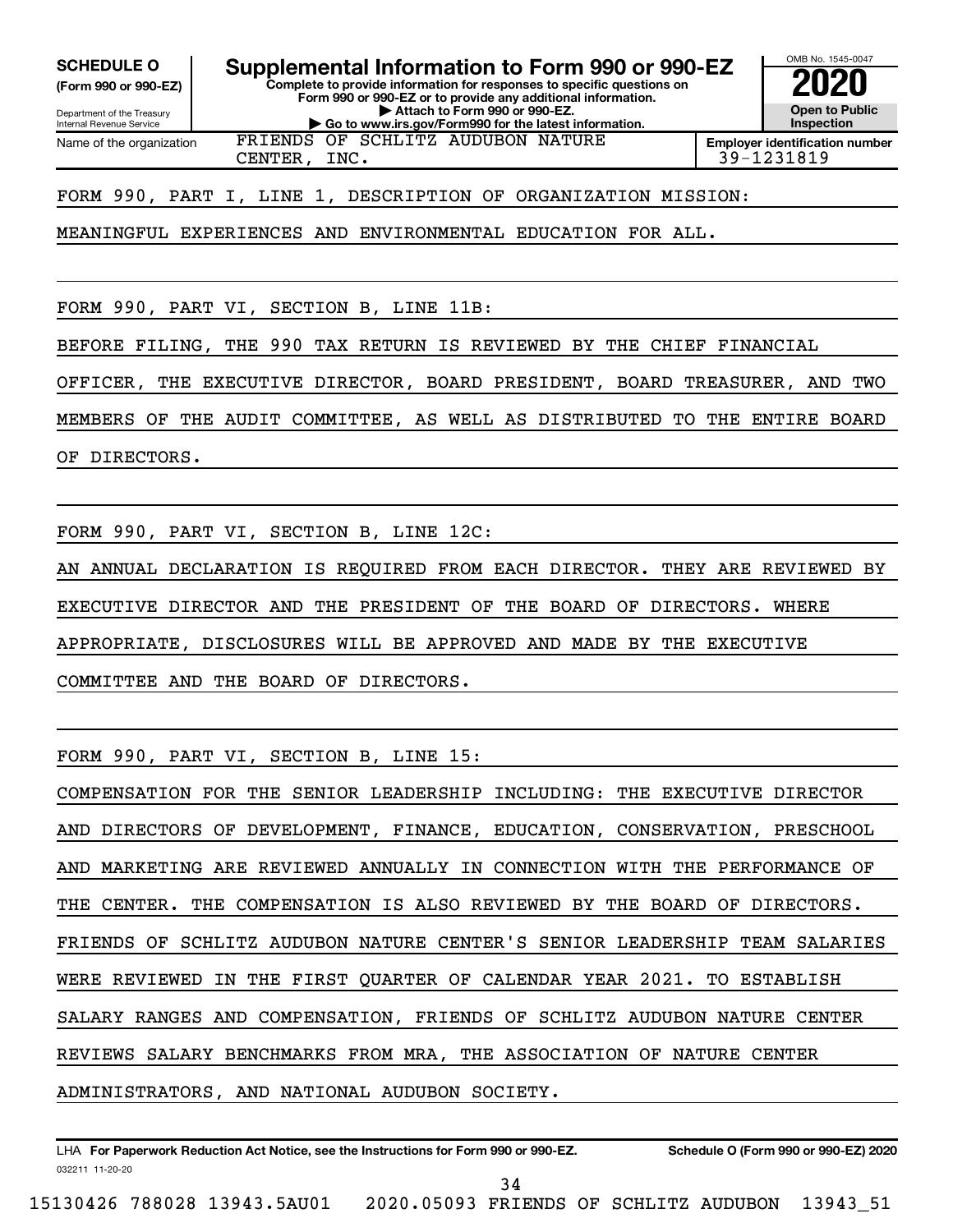| Schedule O (Form 990 or 990-EZ) 2020<br>Name of the organization FRIENDS OF SCHLITZ AUDUBON NATURE<br>CENTER, INC. | Page 2<br><b>Employer identification number</b><br>39-1231819 |
|--------------------------------------------------------------------------------------------------------------------|---------------------------------------------------------------|
| FORM 990, PART VI, SECTION C, LINE 19:                                                                             |                                                               |
| FINANCIAL STATEMENTS ARE SUMMARIZED IN THE ANNUAL REPORT DISTRIBUTED TO ALL                                        |                                                               |
| MEMBERS AND ALSO AVAILABLE TO THE PUBLIC UPON REQUEST. GOVERNANCE                                                  |                                                               |
| DOCUMENTS, INCLUDING THE CONFLICT OF INTEREST POLICY, ARE AVAILABLE TO THE<br>PUBLIC UPON REQUEST, AS WELL.        |                                                               |
|                                                                                                                    |                                                               |
|                                                                                                                    |                                                               |
|                                                                                                                    |                                                               |

| 032212 11-20-20             | Schedule O (Form 990 or 990-EZ) 2020                    |
|-----------------------------|---------------------------------------------------------|
| 15130426 788028 13943.5AU01 | 35<br>13943_51<br>2020.05093 FRIENDS OF SCHLITZ AUDUBON |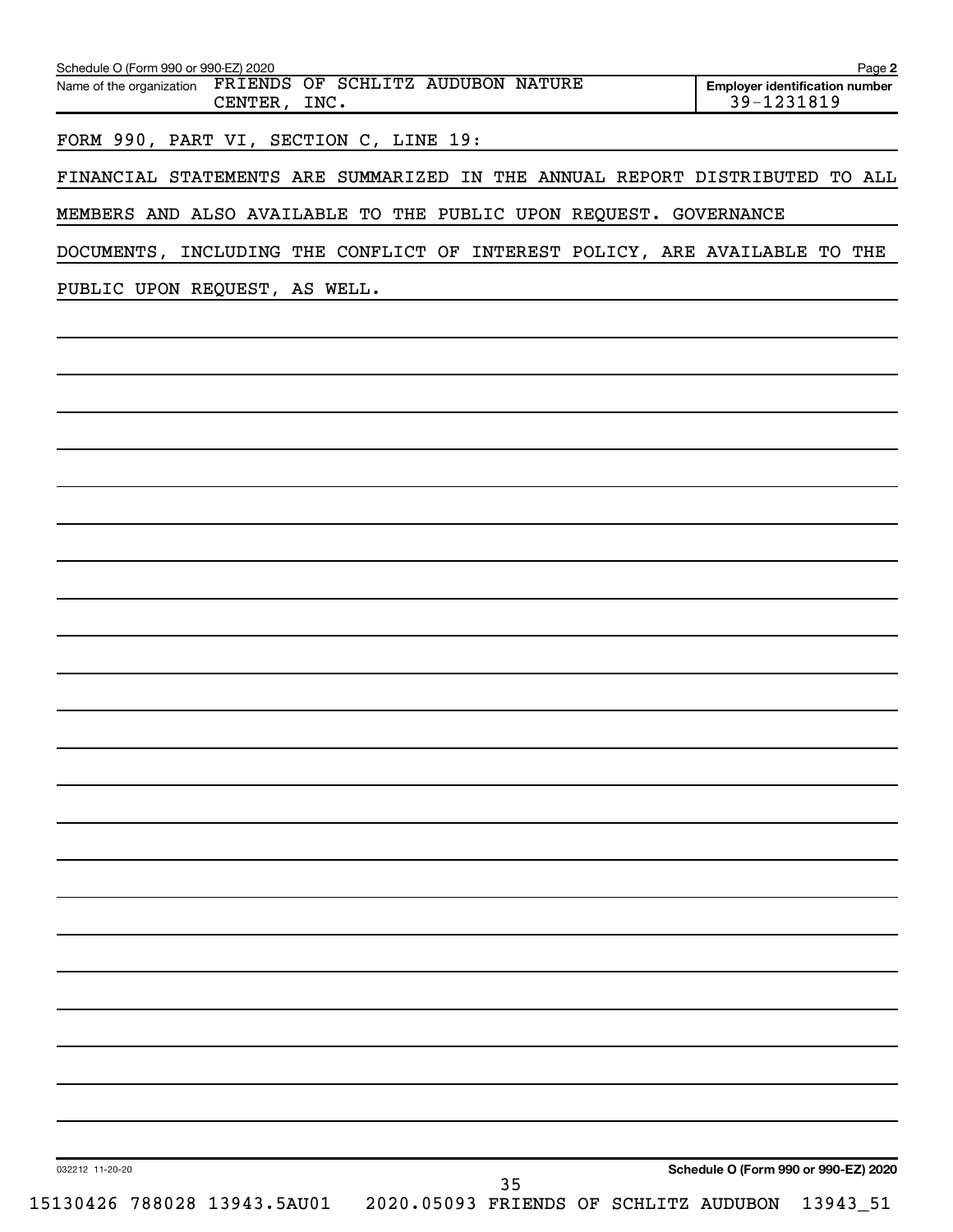| <b>SCHEDULE R</b><br>(Form 990)<br>Department of the Treasury<br>Internal Revenue Service<br>Name of the organization<br>CENTER, INC.<br>Identification of Disregarded Entities. Complete if the organization answered "Yes" on Form 990, Part IV, line 33.<br>Part I | <b>Related Organizations and Unrelated Partnerships</b><br>> Complete if the organization answered "Yes" on Form 990, Part IV, line 33, 34, 35b, 36, or 37.<br>Go to www.irs.gov/Form990 for instructions and the latest information.<br>FRIENDS OF SCHLITZ AUDUBON NATURE | Attach to Form 990.                                 |                               |                                                          |                                     | OMB No. 1545-0047<br>2020<br><b>Open to Public</b><br>Inspection<br><b>Employer identification number</b><br>39-1231819 |                                                             |
|-----------------------------------------------------------------------------------------------------------------------------------------------------------------------------------------------------------------------------------------------------------------------|----------------------------------------------------------------------------------------------------------------------------------------------------------------------------------------------------------------------------------------------------------------------------|-----------------------------------------------------|-------------------------------|----------------------------------------------------------|-------------------------------------|-------------------------------------------------------------------------------------------------------------------------|-------------------------------------------------------------|
| (a)<br>Name, address, and EIN (if applicable)<br>of disregarded entity                                                                                                                                                                                                | (b)<br>Primary activity                                                                                                                                                                                                                                                    | (c)<br>Legal domicile (state or<br>foreign country) | (d)<br>Total income           | (e)<br>End-of-year assets                                |                                     | (f)<br>Direct controlling<br>entity                                                                                     |                                                             |
| Identification of Related Tax-Exempt Organizations. Complete if the organization answered "Yes" on Form 990, Part IV, line 34, because it had one or more related tax-exempt                                                                                          |                                                                                                                                                                                                                                                                            |                                                     |                               |                                                          |                                     |                                                                                                                         |                                                             |
| Part II<br>organizations during the tax year.<br>(a)<br>Name, address, and EIN<br>of related organization                                                                                                                                                             | (b)<br>Primary activity                                                                                                                                                                                                                                                    | (c)<br>Legal domicile (state or<br>foreign country) | (d)<br>Exempt Code<br>section | (e)<br>Public charity<br>status (if section<br>501(c)(3) | (f)<br>Direct controlling<br>entity | Yes                                                                                                                     | $(g)$<br>Section 512(b)(13)<br>controlled<br>entity?<br>No. |
|                                                                                                                                                                                                                                                                       |                                                                                                                                                                                                                                                                            |                                                     |                               |                                                          |                                     |                                                                                                                         |                                                             |
|                                                                                                                                                                                                                                                                       |                                                                                                                                                                                                                                                                            |                                                     |                               |                                                          |                                     |                                                                                                                         |                                                             |

**For Paperwork Reduction Act Notice, see the Instructions for Form 990. Schedule R (Form 990) 2020**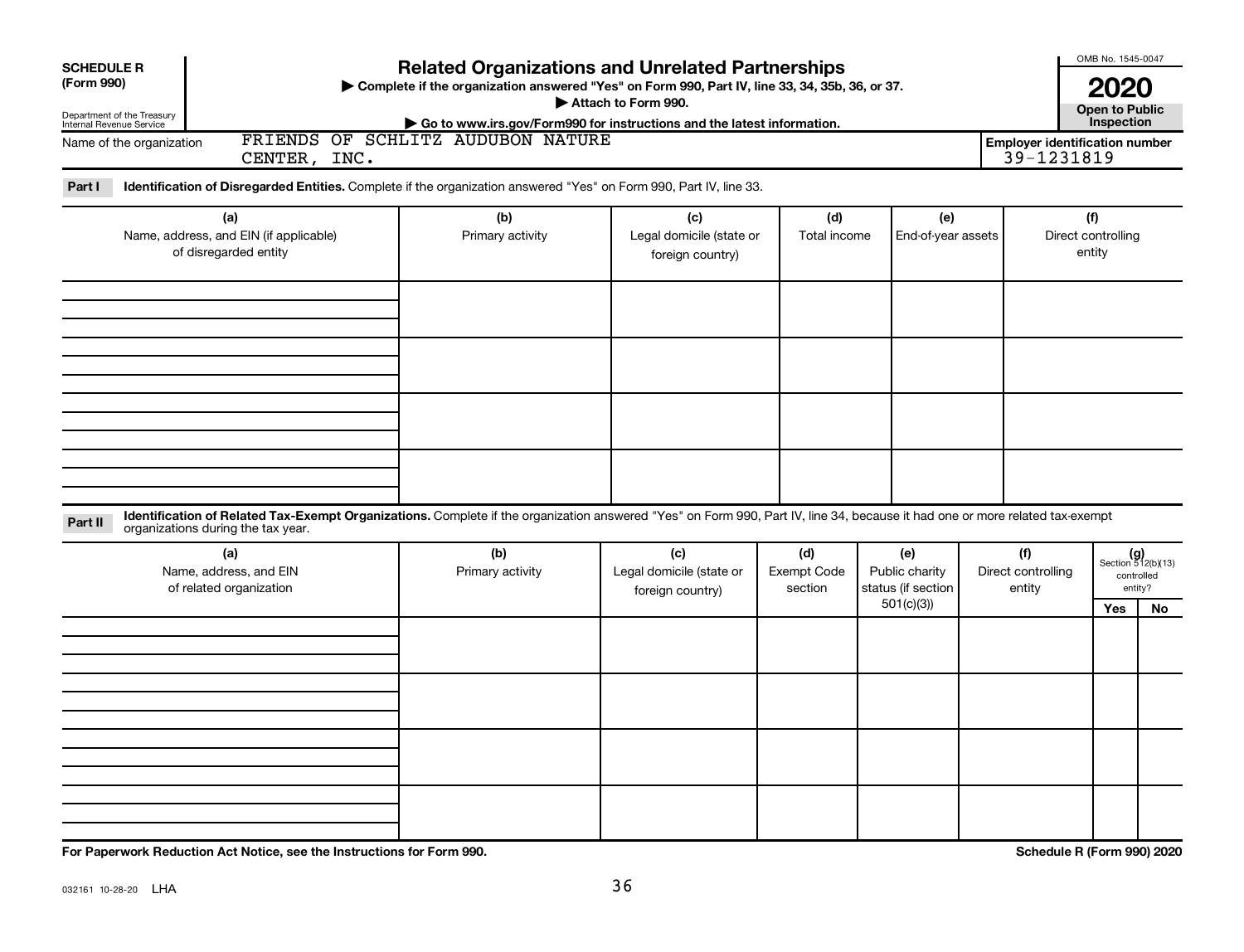### **2**

**Disproportionate** allocations? Legal domicile (state or foreign country) General or Percentage managing partner? Section 512(b)(13) controlled entity? Legal domicile (state or foreign country) Part III Identification of Related Organizations Taxable as a Partnership. Complete if the organization answered "Yes" on Form 990, Part IV, line 34, because it had one or more related<br>Read to the organizations tracted as **(a) (b) (c) (d) (e) (f) (g) (h) (i) (j) (k) Yes No Yes No** K-1 (Form 1065) Part IV Identification of Related Organizations Taxable as a Corporation or Trust. Complete if the organization answered "Yes" on Form 990, Part IV, line 34, because it had one or more related **(a) (b) (c) (d) (e) (f) (g) (h) (i) Yes No** Predominant income excluded from tax under sections 512-514) Schedule R (Form 990) 2020 Page CENTER, INC. 39-1231819 organizations treated as a partnership during the tax year. Name, address, and EIN of related organization Primary activity  $\int_{\text{diamial}}^{\text{legal}}$  Direct controlling entity Share of total income Share of end-of-year assets Code V-UBI<br>amount in box 20 of Schedule ownership organizations treated as a corporation or trust during the tax year. Name, address, and EIN of related organization Primary activity |Legal domicile | Direct controlling entity Type of entity (C corp, S corp, or trust) Share of total income Share of end-of-year assets Percentage ownership FRIENDS OF SCHLITZ AUDUBON NATURE NATURAL EVENTS INC. - 81-2108627 FRIENDS OF 1111 EAST BROWN DEER ROAD **HOSTING PRIVATE** SCHLITZ MILWAUKEE, WI 53217 EVENTS WI AUDUBON NATURE C CORP 30,542. 52,527. 100% X

37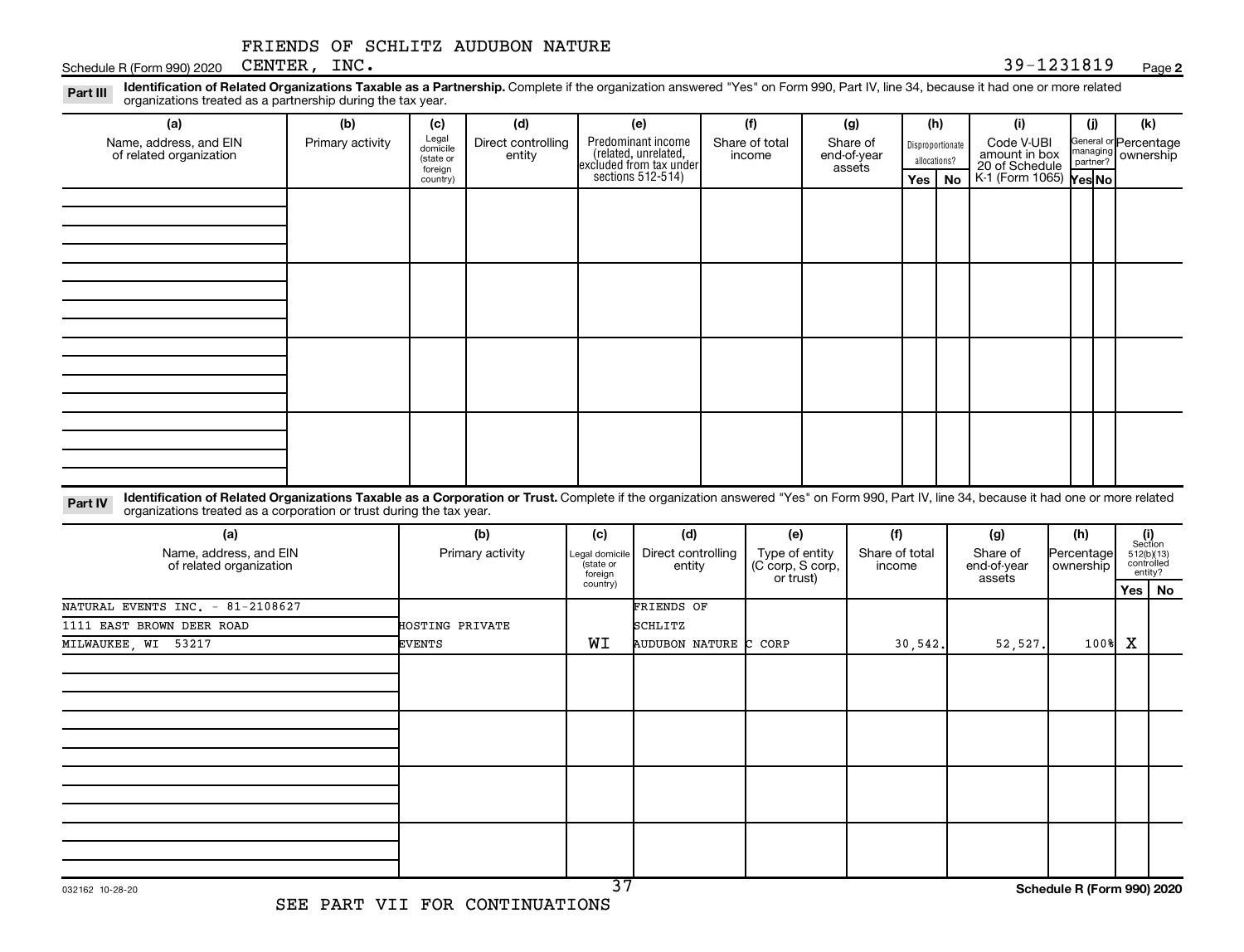| Schedule R (Form 990) 2020 | <b>CENTER</b> | INC. | 01 O<br>_ ם ר<br>. .<br><br>TAJIOTA. | Page 3 |
|----------------------------|---------------|------|--------------------------------------|--------|
|                            |               |      |                                      |        |

|  |  |  | <b>Part V</b> Transactions With Related Organizations. Complete if the organization answered "Yes" on Form 990, Part IV, line 34, 35b, or 36. |
|--|--|--|-----------------------------------------------------------------------------------------------------------------------------------------------|
|--|--|--|-----------------------------------------------------------------------------------------------------------------------------------------------|

| Note: Complete line 1 if any entity is listed in Parts II, III, or IV of this schedule. |                                                                                                                                                                                                                                |                |   |                             |  |
|-----------------------------------------------------------------------------------------|--------------------------------------------------------------------------------------------------------------------------------------------------------------------------------------------------------------------------------|----------------|---|-----------------------------|--|
|                                                                                         | 1 During the tax year, did the organization engage in any of the following transactions with one or more related organizations listed in Parts II-IV?                                                                          |                |   |                             |  |
|                                                                                         |                                                                                                                                                                                                                                | 1a             |   | $\overline{\mathbf{X}}$     |  |
|                                                                                         | b Gift, grant, or capital contribution to related organization(s) manufaction contracts and contribution to related organization(s) manufaction contribution to related organization(s) manufactured contracts and contributio | 1 <sub>b</sub> |   | $\overline{\textbf{x}}$     |  |
|                                                                                         |                                                                                                                                                                                                                                | 1c             |   | х                           |  |
|                                                                                         | d Loans or loan guarantees to or for related organization(s) mature material content to consume the content of the content of the content of the content of the content of the content of the content of the content of the co | 1 <sub>d</sub> |   | $\overline{\textbf{x}}$     |  |
|                                                                                         |                                                                                                                                                                                                                                | 1e             |   | $\overline{\text{x}}$       |  |
|                                                                                         |                                                                                                                                                                                                                                |                |   |                             |  |
|                                                                                         | f Dividends from related organization(s) manufactured and contract and contract or contract and contract and contract and contract and contract and contract and contract and contract and contract and contract and contract  | 1f             |   | х                           |  |
|                                                                                         |                                                                                                                                                                                                                                | 1g             |   | х                           |  |
|                                                                                         |                                                                                                                                                                                                                                | 1h             |   | х                           |  |
|                                                                                         | Exchange of assets with related organization(s) www.array.com/www.array.com/www.array.com/www.array.com/www.array.com/www.array.com/www.array.com/www.array.com/www.array.com/www.array.com/www.array.com/www.array.com/www.ar | 1i             |   | $\overline{\textnormal{x}}$ |  |
|                                                                                         |                                                                                                                                                                                                                                | 1j             |   | $\overline{\textnormal{x}}$ |  |
|                                                                                         |                                                                                                                                                                                                                                |                |   |                             |  |
|                                                                                         |                                                                                                                                                                                                                                | 1k             |   | х                           |  |
|                                                                                         |                                                                                                                                                                                                                                | 11             |   | $\mathbf x$                 |  |
|                                                                                         |                                                                                                                                                                                                                                | 1 <sub>m</sub> |   | $\overline{\textbf{x}}$     |  |
|                                                                                         |                                                                                                                                                                                                                                | 1n             | х |                             |  |
|                                                                                         | o Sharing of paid employees with related organization(s) <i>maching machines are machines are machines are machines with related organization</i> (s)                                                                          | 1 <sub>o</sub> | х |                             |  |
|                                                                                         |                                                                                                                                                                                                                                |                |   |                             |  |
|                                                                                         | p Reimbursement paid to related organization(s) for expenses [11111] [121] The manufacture manufacture manufacture manufacture manufacture manufacture manufacture manufacture manufacture manufacture manufacture manufacture | 1p             |   | X                           |  |
|                                                                                         |                                                                                                                                                                                                                                | 1q             | х |                             |  |
|                                                                                         |                                                                                                                                                                                                                                |                |   |                             |  |
|                                                                                         |                                                                                                                                                                                                                                | 1r             |   | х                           |  |
|                                                                                         | r Other transfer of cash or property to related organization(s) encourance contains an example of cash or property from related organization(s) encourance contains and contain an example of cash or property from related or | 1s             |   | X                           |  |
|                                                                                         | 2 If the answer to any of the above is "Yes," see the instructions for information on who must complete this line, including covered relationships and transaction thresholds.                                                 |                |   |                             |  |

| (a)<br>Name of related organization | (b)<br>Transaction<br>type (a-s) | (c)<br>Amount involved | (d)<br>Method of determining amount involved |
|-------------------------------------|----------------------------------|------------------------|----------------------------------------------|
| (1) NATURAL EVENTS INC.             | N                                |                        | 100,763. AMOUNT PAID                         |
| (2) NATURAL EVENTS INC.             | O                                |                        | 99,984. AMOUNT PAID                          |
| (3)                                 |                                  |                        |                                              |
| (4)                                 |                                  |                        |                                              |
| (5)                                 |                                  |                        |                                              |
| (6)                                 | າດ                               |                        |                                              |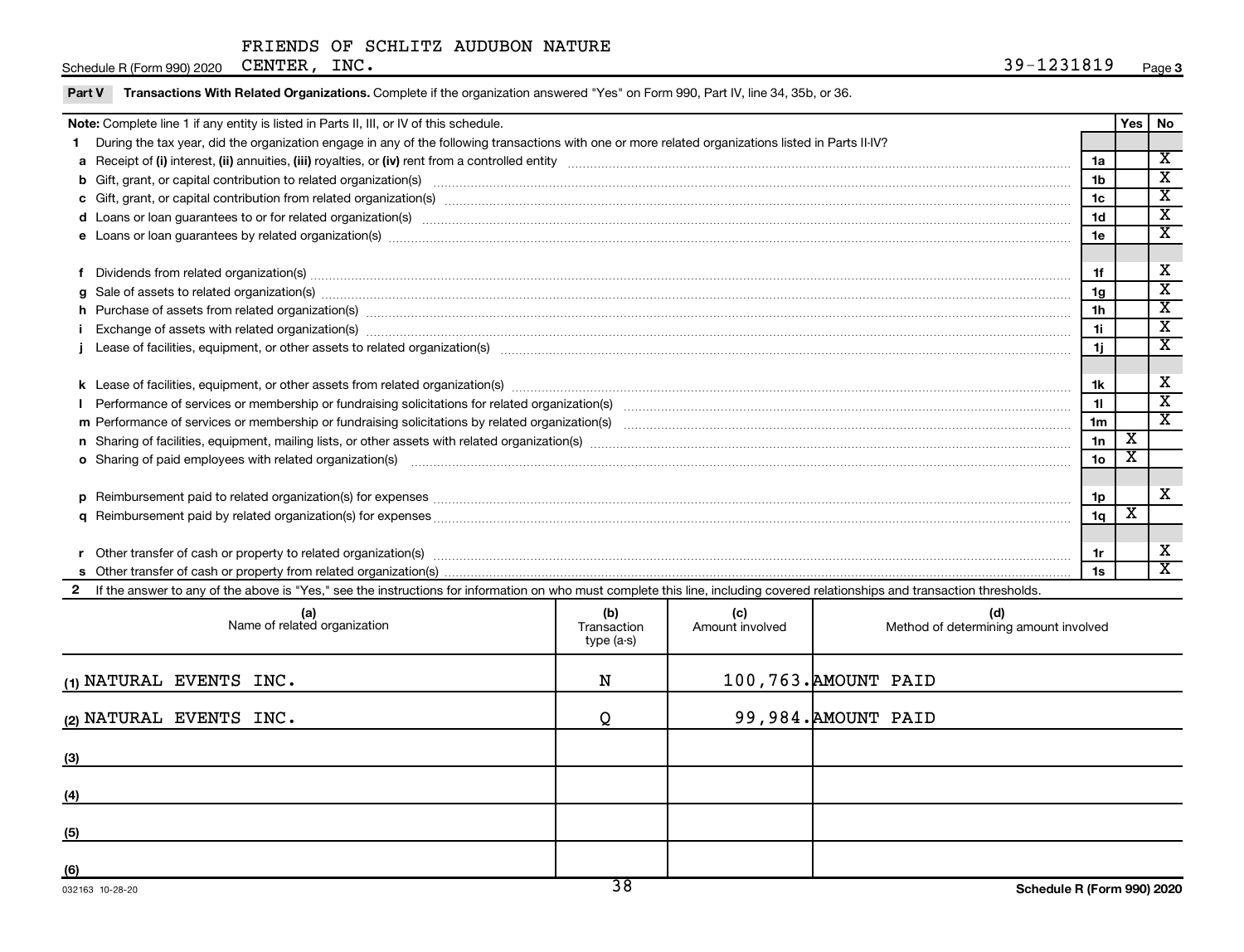Schedule R (Form 990) 2020 Page CENTER, INC. 39-1231819

### Part VI Unrelated Organizations Taxable as a Partnership. Complete if the organization answered "Yes" on Form 990, Part IV, line 37.

Provide the following information for each entity taxed as a partnership through which the organization conducted more than five percent of its activities (measured by total assets or gross revenue) that was not a related organization. See instructions regarding exclusion for certain investment partnerships.

| that was not a related erganization. Occupations regarding exclusion for cortain investment partnerships.<br>(a) | (b)              | (c)                                 |                                                                                                                                                                                                                                                                                                                         |  | (f)               | (g)                     |                       | (h)          | (i)                                                                                          | (i)    |  | $(\mathsf{k})$ |
|------------------------------------------------------------------------------------------------------------------|------------------|-------------------------------------|-------------------------------------------------------------------------------------------------------------------------------------------------------------------------------------------------------------------------------------------------------------------------------------------------------------------------|--|-------------------|-------------------------|-----------------------|--------------|----------------------------------------------------------------------------------------------|--------|--|----------------|
| Name, address, and EIN<br>of entity                                                                              | Primary activity | Legal domicile<br>(state or foreign | ( <b>c)</b><br>Predominant income<br>(related, unrelated, $\begin{bmatrix} \mathbf{e} \\ \text{Areaall} \\ \text{reculated} \\ \text{exculated from tax under} \\ \text{sections 512-514} \end{bmatrix}$<br>$\begin{bmatrix} \mathbf{e} \\ \text{faill} \\ \text{parameters} \\ \text{for} \\ \text{res} \end{bmatrix}$ |  | Share of<br>total | Share of<br>end-of-year | Dispropor-<br>tionate | allocations? | Code V-UBI<br>amount in box 20 managing<br>of Schedule K-1 partner?<br>(Form 1065)<br>ves No |        |  |                |
|                                                                                                                  |                  | country)                            |                                                                                                                                                                                                                                                                                                                         |  | income            | assets                  | Yes No                |              |                                                                                              | Yes NO |  |                |
|                                                                                                                  |                  |                                     |                                                                                                                                                                                                                                                                                                                         |  |                   |                         |                       |              |                                                                                              |        |  |                |
|                                                                                                                  |                  |                                     |                                                                                                                                                                                                                                                                                                                         |  |                   |                         |                       |              |                                                                                              |        |  |                |
|                                                                                                                  |                  |                                     |                                                                                                                                                                                                                                                                                                                         |  |                   |                         |                       |              |                                                                                              |        |  |                |
|                                                                                                                  |                  |                                     |                                                                                                                                                                                                                                                                                                                         |  |                   |                         |                       |              |                                                                                              |        |  |                |
|                                                                                                                  |                  |                                     |                                                                                                                                                                                                                                                                                                                         |  |                   |                         |                       |              |                                                                                              |        |  |                |
|                                                                                                                  |                  |                                     |                                                                                                                                                                                                                                                                                                                         |  |                   |                         |                       |              |                                                                                              |        |  |                |
|                                                                                                                  |                  |                                     |                                                                                                                                                                                                                                                                                                                         |  |                   |                         |                       |              |                                                                                              |        |  |                |
|                                                                                                                  |                  |                                     |                                                                                                                                                                                                                                                                                                                         |  |                   |                         |                       |              |                                                                                              |        |  |                |
|                                                                                                                  |                  |                                     |                                                                                                                                                                                                                                                                                                                         |  |                   |                         |                       |              |                                                                                              |        |  |                |
|                                                                                                                  |                  |                                     |                                                                                                                                                                                                                                                                                                                         |  |                   |                         |                       |              |                                                                                              |        |  |                |
|                                                                                                                  |                  |                                     |                                                                                                                                                                                                                                                                                                                         |  |                   |                         |                       |              |                                                                                              |        |  |                |
|                                                                                                                  |                  |                                     |                                                                                                                                                                                                                                                                                                                         |  |                   |                         |                       |              |                                                                                              |        |  |                |
|                                                                                                                  |                  |                                     |                                                                                                                                                                                                                                                                                                                         |  |                   |                         |                       |              |                                                                                              |        |  |                |
|                                                                                                                  |                  |                                     |                                                                                                                                                                                                                                                                                                                         |  |                   |                         |                       |              |                                                                                              |        |  |                |
|                                                                                                                  |                  |                                     |                                                                                                                                                                                                                                                                                                                         |  |                   |                         |                       |              |                                                                                              |        |  |                |
|                                                                                                                  |                  |                                     |                                                                                                                                                                                                                                                                                                                         |  |                   |                         |                       |              |                                                                                              |        |  |                |
|                                                                                                                  |                  |                                     |                                                                                                                                                                                                                                                                                                                         |  |                   |                         |                       |              |                                                                                              |        |  |                |
|                                                                                                                  |                  |                                     |                                                                                                                                                                                                                                                                                                                         |  |                   |                         |                       |              |                                                                                              |        |  |                |
|                                                                                                                  |                  |                                     |                                                                                                                                                                                                                                                                                                                         |  |                   |                         |                       |              |                                                                                              |        |  |                |
|                                                                                                                  |                  |                                     |                                                                                                                                                                                                                                                                                                                         |  |                   |                         |                       |              |                                                                                              |        |  |                |
|                                                                                                                  |                  |                                     |                                                                                                                                                                                                                                                                                                                         |  |                   |                         |                       |              |                                                                                              |        |  |                |
|                                                                                                                  |                  |                                     |                                                                                                                                                                                                                                                                                                                         |  |                   |                         |                       |              |                                                                                              |        |  |                |
|                                                                                                                  |                  |                                     |                                                                                                                                                                                                                                                                                                                         |  |                   |                         |                       |              |                                                                                              |        |  |                |
|                                                                                                                  |                  |                                     |                                                                                                                                                                                                                                                                                                                         |  |                   |                         |                       |              |                                                                                              |        |  |                |
|                                                                                                                  |                  |                                     |                                                                                                                                                                                                                                                                                                                         |  |                   |                         |                       |              |                                                                                              |        |  |                |
|                                                                                                                  |                  |                                     |                                                                                                                                                                                                                                                                                                                         |  |                   |                         |                       |              |                                                                                              |        |  |                |
|                                                                                                                  |                  |                                     |                                                                                                                                                                                                                                                                                                                         |  |                   |                         |                       |              |                                                                                              |        |  |                |
|                                                                                                                  |                  |                                     |                                                                                                                                                                                                                                                                                                                         |  |                   |                         |                       |              |                                                                                              |        |  |                |
|                                                                                                                  |                  |                                     |                                                                                                                                                                                                                                                                                                                         |  |                   |                         |                       |              |                                                                                              |        |  |                |
|                                                                                                                  |                  |                                     |                                                                                                                                                                                                                                                                                                                         |  |                   |                         |                       |              |                                                                                              |        |  |                |
|                                                                                                                  |                  |                                     |                                                                                                                                                                                                                                                                                                                         |  |                   |                         |                       |              |                                                                                              |        |  |                |
|                                                                                                                  |                  |                                     |                                                                                                                                                                                                                                                                                                                         |  |                   |                         |                       |              |                                                                                              |        |  |                |
|                                                                                                                  |                  |                                     |                                                                                                                                                                                                                                                                                                                         |  |                   |                         |                       |              |                                                                                              |        |  |                |
|                                                                                                                  |                  |                                     |                                                                                                                                                                                                                                                                                                                         |  |                   |                         |                       |              |                                                                                              |        |  |                |

**Schedule R (Form 990) 2020**